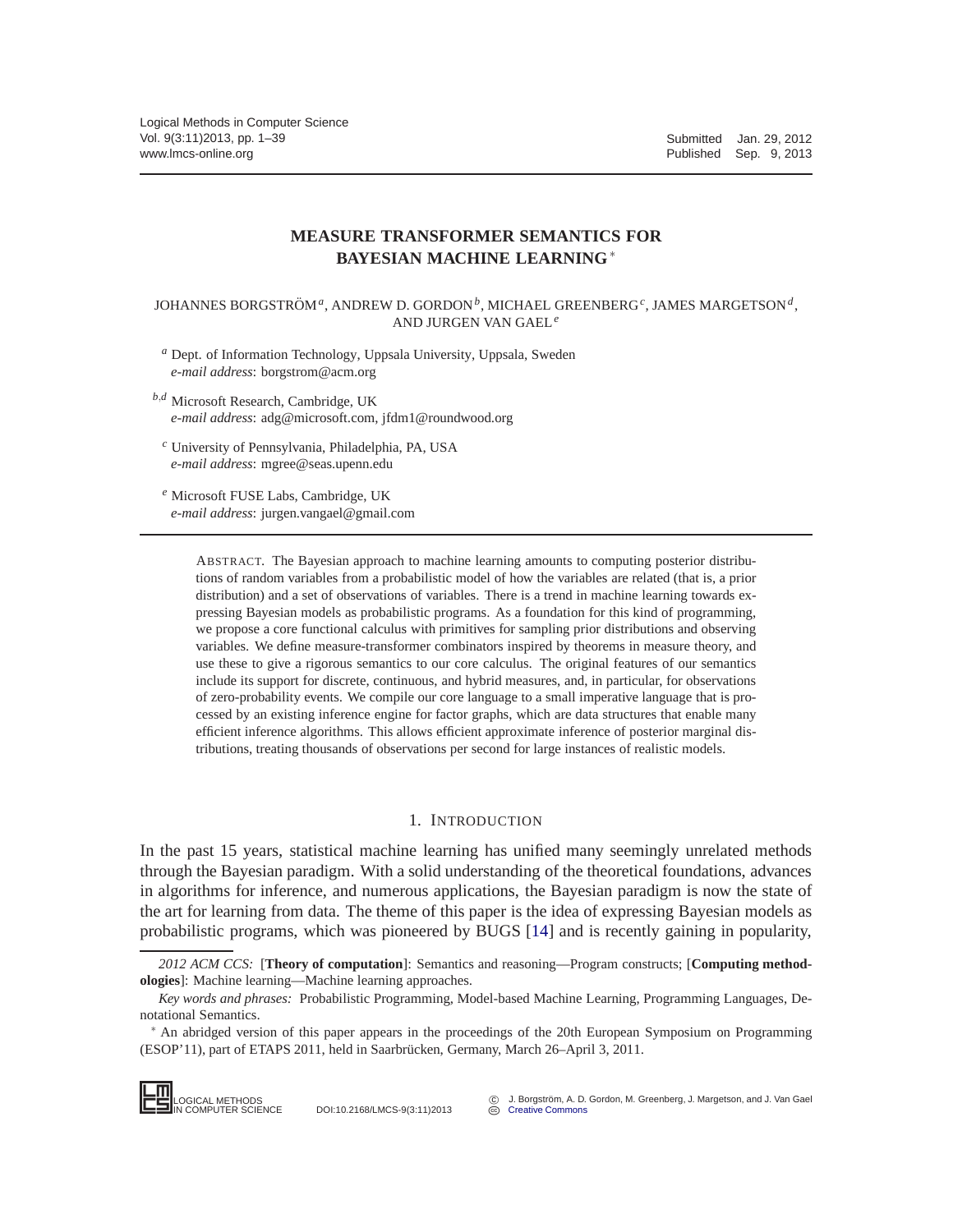witness the following list of probabilistic programming languages: AutoBayes [\[50\]](#page-38-0), Alchemy [\[11\]](#page-37-1), Blaise [\[7\]](#page-37-2), BLOG [\[36\]](#page-38-1), Church [\[15\]](#page-37-3), Csoft [\[52\]](#page-38-2), FACTORIE [\[32\]](#page-38-3), Figaro [\[44\]](#page-38-4), HANSEI [\[24\]](#page-37-4), HBC [\[10\]](#page-37-5), IBAL [\[42\]](#page-38-5),  $\lambda_{\circ}$  [\[41\]](#page-38-6), Probabilistic cc [\[18\]](#page-37-6), PFP [\[12\]](#page-37-7), and Probabilistic Scheme [\[45\]](#page-38-7).

In particular, we draw inspiration from Csoft [\[52\]](#page-38-2), an imperative language where programs denote factor graphs [\[28\]](#page-38-8), data structures that support efficient inference algorithms [\[25\]](#page-37-8). Csoft is the native language of Infer.NET [\[37\]](#page-38-9), a software library for Bayesian reasoning. This paper gives an alternative probabilistic semantics to languages with features similar to those of Csoft.

*Bayesian Models as Probabilistic Expressions.* Consider a simplified form of TrueSkill [\[19\]](#page-37-9), a large-scale online system for ranking computer gamers. There is a population of players, each assumed to have a skill, which is a real number that cannot be directly observed. We observe skills only indirectly via a series of matches. The problem is to infer the skills of players given the outcomes of the matches. Here is a concrete example: *Alice, Bob, and Cyd are new players. In a tournament of three games, Alice beats Bob, Bob beats Cyd, and Alice beats Cyd. What are their skills?* In a Bayesian setting, we represent our uncertain knowledge of the skills as continuous probability distributions. The following probabilistic expression models the situation by generating probability distributions for the players' skills, given three played games (observations).

```
// prior distributions, the hypothesis
let skill() = random (Gaussian(10.0,20.0))
let Alice,Bob,Cyd = skill(),skill(),skill()
// observe the evidence
let performance player = random (Gaussian(player,1.0))
observe (performance Alice > performance Bob) //Alice beats Bob
observe (performance Bob > performance Cyd) //Bob beats Cyd
observe (performance Alice > performance Cyd) //Alice beats Cyd
// return the skills
Alice,Bob,Cyd
```
A run of this expression goes as follows. We sample the skills of the three players from the *prior distribution* Gaussian(10.0,20.0). Such a distribution can be pictured as a bell curve centred on the *mean* 10.0, and gradually tailing off at a rate given by the *variance*, here 20.0. Sampling from such a distribution is a randomized operation that returns a real number, most likely close to the mean. For each match, the run continues by sampling an individual performance for each of the two players. Each performance is centred on the skill of a player, with low variance, making the performance closely correlated with but not identical to the skill. We then observe that the winner's performance is greater than the loser's. An *observation* **observe** *M* always returns (), but represents a constraint that *M* must be true. A whole run is valid if all encountered observations are true. The run terminates by returning the three skills.

A classic computational method to compute an approximate posterior distribution of each of the skills is Monte Carlo sampling [\[31\]](#page-38-10). We run the expression many times, but keep just the valid runs—the ones where the sampled skills and performances are consistent with the observed outcomes. We then compute the means of the resulting skills by applying standard statistical formulas. In the example above, the *posterior distribution* of the returned skills moves so that the mean of Alice's skill is greater than Bob's, which is greater than Cyd's. To the best of our knowledge, all prior inference techniques for probabilistic languages with continuous distributions, apart from Csoft and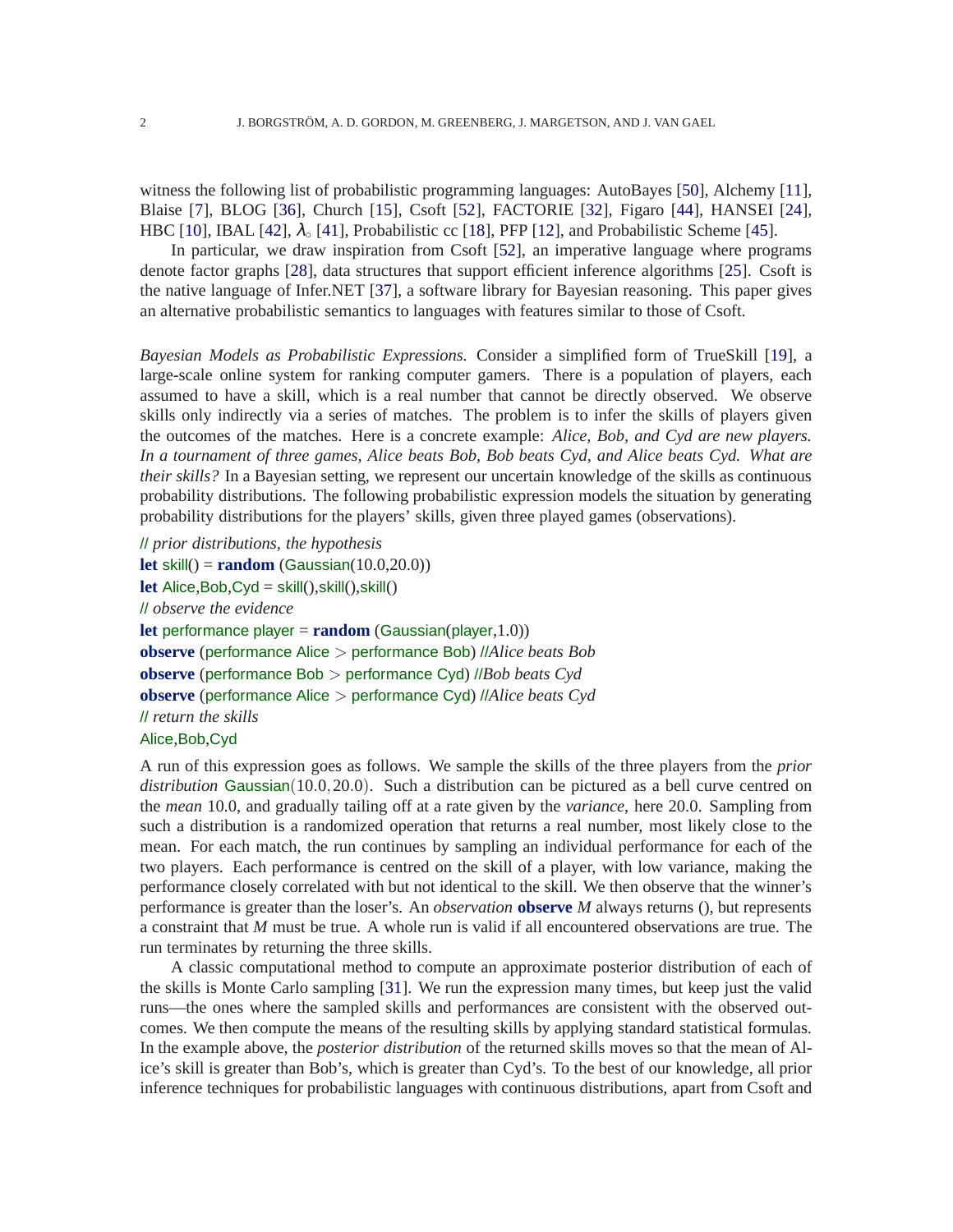recent versions of IBAL [\[43\]](#page-38-11), are based on nondeterministic inference using some form of Monte Carlo sampling.

Inference algorithms based on factor graphs [\[28,](#page-38-8) [25\]](#page-37-8) are an efficient alternative to Monte Carlo sampling. Factor graphs, used in Csoft, allow deterministic but approximate inference algorithms, which are known to be significantly more efficient than sampling methods, where applicable.

Observations with zero probability arise naturally in Bayesian models. For example, in the model above, a drawn game would be modelled as the performance of two players being observed to be equal. Since the performances are randomly drawn from a continuous distribution, the probability of them actually being equal is zero, so we would not expect to see *any* valid runs in a Monte Carlo simulation. (To use Monte Carlo methods, one must instead write that the absolute difference between two drawn performances is less than some small  $\varepsilon$ .) However, our semantics based on measure theory makes sense of such observations. Our semantics is the first for languages with continuous or hybrid distributions, such as Fun or Imp, that are implemented by deterministic inference via factor graphs.

#### *Plan of the Paper.* We propose Fun:

- Fun is a functional language for Bayesian models with primitives for probabilistic sampling and observations (Section [2\)](#page-2-0).
- Fun programs have a rigorous probabilistic semantics as measure transformers (Section [3\)](#page-8-0).
- Fun has an efficient implementation: our system compiles Fun to Imp (Section [4\)](#page-17-0), a subset of Csoft, and then relies on Infer.NET (Section [6\)](#page-26-0).
- Fun supports array types and array comprehensions in order to express Bayesian models over large datasets (Section [5\)](#page-22-0).

Our main contribution is a framework for finite measure transformer semantics, which supports discrete measures, continuous measures, and mixtures of the two, and also supports observations of zero probability events.

As a substantial application, we supply measure transformer semantics for Fun and Imp, and use the semantics to verify the translations in our compiler. Theorem [3.3](#page-14-0) establishes agreement with the discrete semantics of Section [2](#page-2-0) for Bernoulli Fun. Theorem [4.4](#page-22-1) establishes the correctness of the compilation from Fun to Imp.

We designed Fun to be a subset of the F# dialect of ML [\[51\]](#page-38-12), for implementation convenience: F# reflection allows easy access to the abstract syntax of a program. All the examples in the paper have been executed with our system, described in Section [6.](#page-26-0) We end the paper with a description of related work (Section [7\)](#page-27-0) and some concluding remarks (Section [8\)](#page-29-0).

Appendix [A](#page-30-0) contains proofs omitted from the main body of the paper. The technical report version of our paper [\[8\]](#page-37-10) includes additional details, including the code of an F# implementation of measure transformers in the discrete case.

# 2. BAYESIAN MODELS AS PROBABILISTIC EXPRESSIONS

<span id="page-2-0"></span>We introduce the idea of expressing a probabilistic model as code in a functional language, Fun, with primitives for generating and observing random variables. As an illustration, we first consider a subset, Bernoulli Fun, limited to weighted Boolean choices. We describe in elementary terms an operational semantics for Bernoulli Fun that allows us to compute the conditional probability that the expression yields a given value given that the run was valid.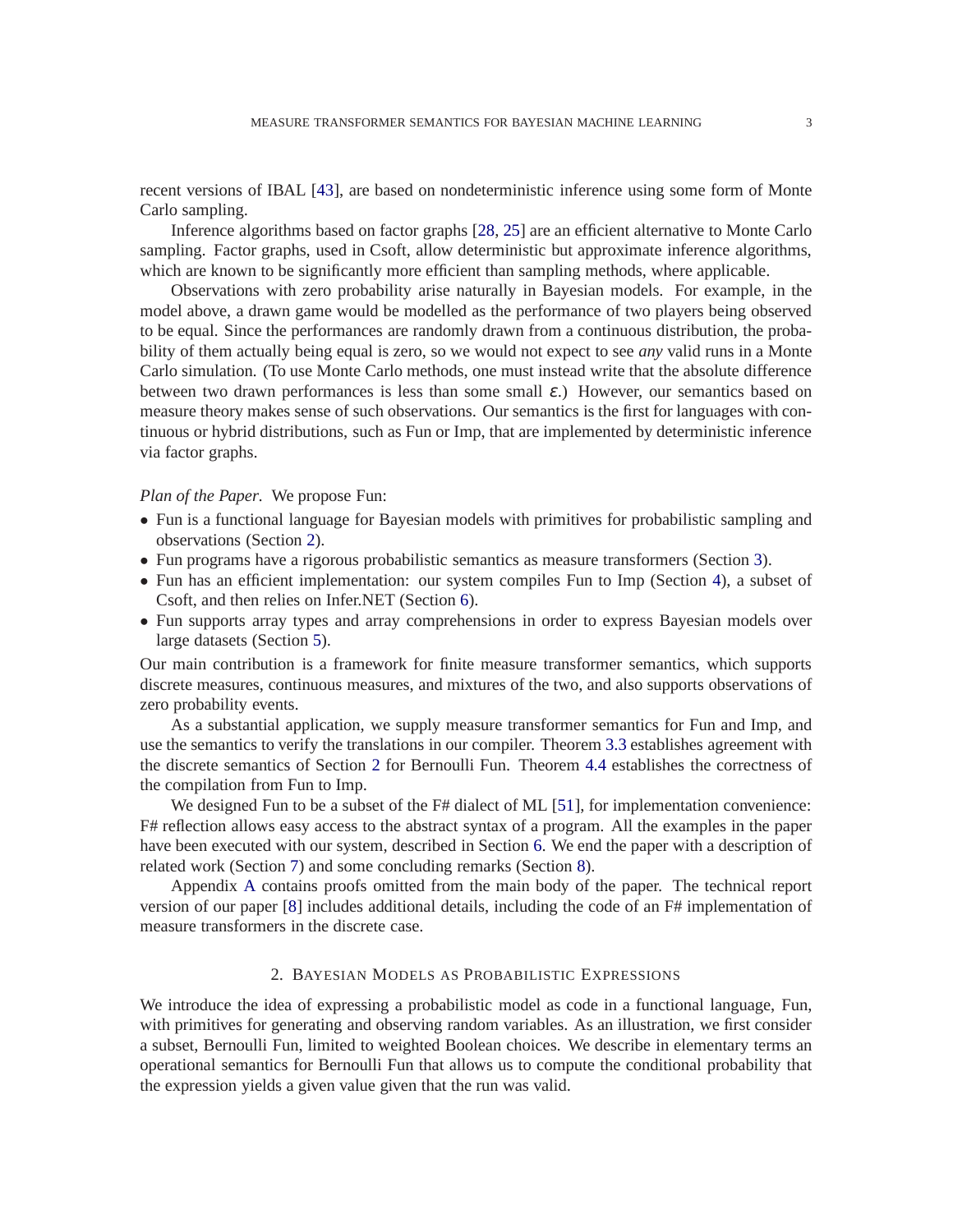2.1. **Syntax, Informal Semantics, and Bayesian Reading.** Expressions are strongly typed, with types *t*,*u* built up from base scalar types *b* and pair types. We let *c* range over constant data of scalar type, *n* over integers, and *r* over real numbers. We write  $ty(c) = t$  to mean that constant *c* has type *t*. For each base type *b*, we define a *zero element*  $0_b$  with  $0_{\text{bool}} = \text{true}$ , and let  $0_{t*u} = (0_t, 0_u)$ . We have arithmetic and Boolean operations ⊕ on base types.

**Types, Constant Data, and Zero Elements:**

| $b ::=$ bool   int   real                                                                                           | base type     |
|---------------------------------------------------------------------------------------------------------------------|---------------|
| $t, u ::= \textbf{unit}   b   (t * u)$                                                                              | compound type |
| $ty(0) = \text{unit}$ $ty(\text{true}) = ty(\text{false}) = \text{bool}$ $ty(n) = \text{int}$ $ty(r) = \text{real}$ |               |
| $0_{\text{bool}} = \text{true}$ $0_{\text{int}} = 0$ $0_{\text{real}} = 0.0$                                        |               |
| Signatures of Arithmetic and Logical Operators: $\otimes : b_1, b_2 \rightarrow b_3$                                |               |
| $0.0.$ $\frac{1}{2}$ the closed theory in $\frac{1}{2}$ intimity head                                               |               |

 $\&&\&\,,\parallel,=:\textbf{bool},\textbf{bool}\rightarrow\textbf{bool}\rightarrow\,,=:\textbf{int},\textbf{int}\rightarrow\textbf{bool}\ +,-,*,\%:\textbf{int},\textbf{int}\rightarrow\textbf{int}\qquad\qquad>:\textbf{real},\textbf{real}\rightarrow\textbf{bool}$ +,−,∗,% : **int**,**int** → **int** > : **real**,**real** → **bool** +,−,∗ : **real**,**real** → **real**

We have several standard probability distributions as primitive:  $D: t \rightarrow u$  takes parameters in *t* and yields a random value in  $u$ . The names  $x_i$  below only document the meaning of the parameters.

**Signatures of Distributions:**  $D : (x_1 : b_1 * \cdots * x_n : b_n) \rightarrow b$ 

```
Bernoulli : (success : real) → bool
Binomial : (trials : int ∗ success : real) → int
Poisson : (rate : real) \rightarrow int
DiscreteUniform : (max : int) → int
Gaussian : (mean : real ∗ variance : real) → real
Beta: (a: real * b: real) \rightarrow realGamma : (shape : real ∗ scale : real) → real
```
The expressions and values of Fun are below. Expressions are in a limited syntax akin to A-normal form, with let-expressions for sequential composition.

# **Fun: Values and Expressions**

| $V ::= x   c   (V, V)$     | value                          |
|----------------------------|--------------------------------|
| $M, N ::=$                 | expression                     |
| V                          | value                          |
| $V_1 \otimes V_2$          | arithmetic or logical operator |
| V.1                        | left projection from pair      |
| V.2                        | right projection from pair     |
| if V then $M_1$ else $M_2$ | conditional                    |
| let $x = M$ in N           | let (scope of x is $N$ )       |
| <b>random</b> $(D(V))$     | primitive distribution         |
| observe V                  | observation                    |
|                            |                                |

In the discrete case, Fun has a standard *sampling semantics* (cf. [\[41\]](#page-38-6)); the formal semantics for the general case comes later. A run of a closed expression *M* is the process of evaluating *M* to a value. The evaluation of most expressions is standard, apart from sampling and observation.

To run **random**  $(D(V))$ , where  $V = (c_1, \ldots, c_n)$ , choose a value *c* at random from the distribution  $D(c_1, \ldots, c_n)$  (independently from earlier random choices) and return *c*.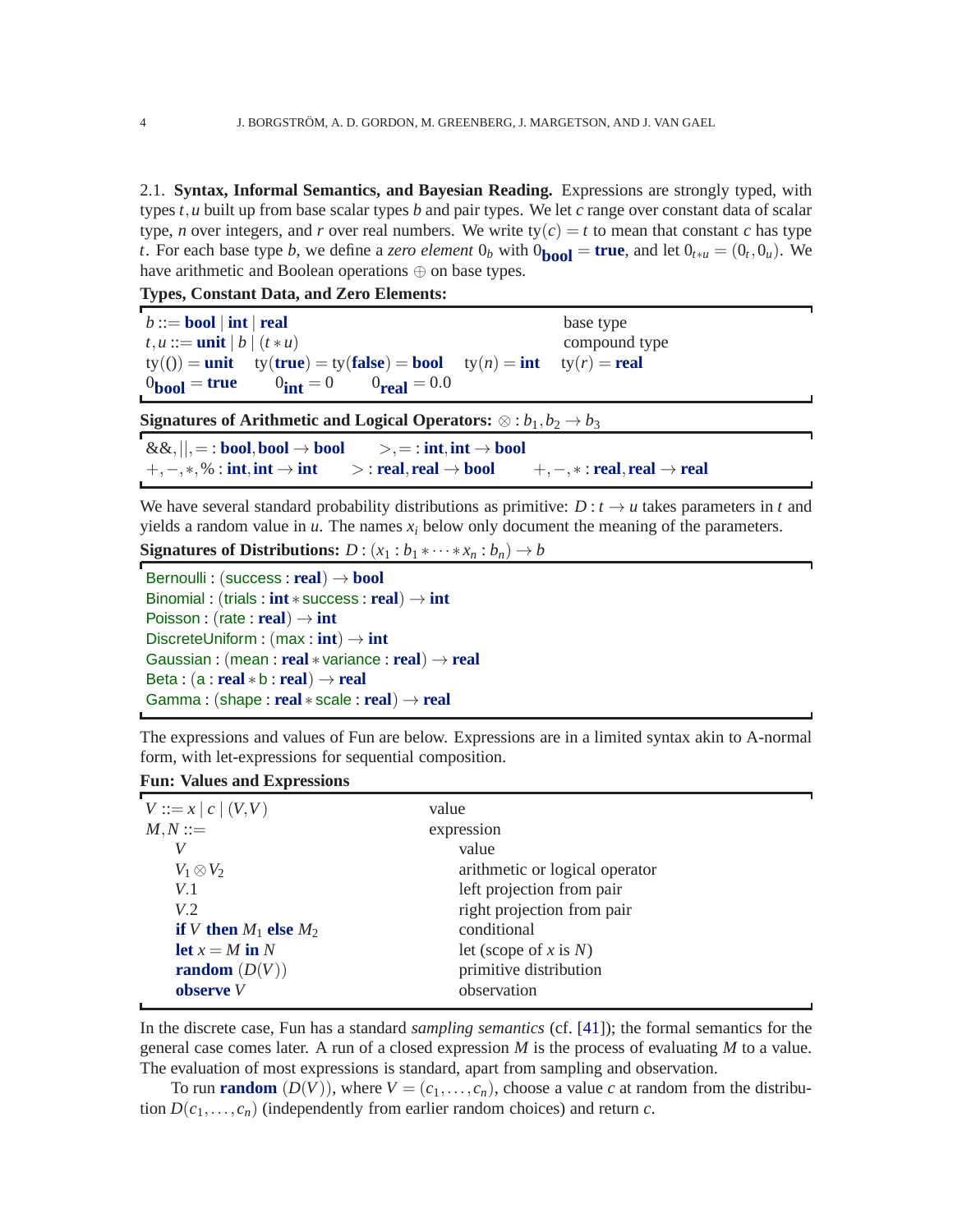To run **observe** *V*, always return (). We say the observation is *valid* if and only if the value *V* is some zero element 0*b*.

Due to the presence of sampling, different runs of the same expression may yield more than one value, with differing probabilities. Let a run be *valid* so long as every encountered observation is valid. The sampling semantics of an expression is the conditional probability of returning a particular value, given a valid run. Intuitively, Boolean observations are akin to assume statements in assertion-based program specifications, where runs of a program are ignored if an assumed formula is false.

#### **Example: Two Coins, Not Both Tails**

```
let heads1 = random (Bernoulli(0.5)) in
let heads2 = \text{random} (Bernoulli(0.5)) in
let u = observe (heads1 || heads2) in
(heads1,heads2)
```
The subexpression **random** (Bernoulli(0.5)) generates **true** or **false** with equal likelihood. The whole expression has four distinct runs, each with probability  $1/4$ , corresponding to the possible combinations of Booleans heads1 and heads2. All these runs are valid, apart from the one where  $\text{heads1} = \text{false}$  and  $\text{heads2} = \text{false}$  (representing two tails), since **observe**(**false**) is not a valid observation. The sampling semantics of this expression is a probability distribution assigning probability 1/3 to the values (**true**,**false**), (**false**,**true**), and (**true**,**true**), but probability 0 to the value (**false**,**false**).

The sampling semantics allows us to interpret an expression as a Bayesian model. We interpret the distribution of possible return values as the *prior probability* of the model. The constraints on valid runs induced by observations represent new evidence or training data. The conditional probability of a value given a valid run is the *posterior probability*: an adjustment of the prior probability given the evidence or training data.

Thus, the expression above can be read as a Bayesian model of the problem: *I toss two coins. I observe that not both are tails. What is the probability of each outcome?* The uniform distribution of two Booleans represents our prior knowledge about two coins, the **observe** expression represents the evidence that not both are tails, and the overall sampling semantics is the posterior probability of two coins given this evidence.

Next, we define syntactic conventions and a type system for Fun, define a formal semantics for the discrete subset of Fun, and describe further examples. Our discrete semantics is a warm up before Section [3.](#page-8-0) There we deploy measure theory to give a semantics to our full language, which allows both discrete and continuous prior distributions.

2.2. **Syntactic Conventions and Monomorphic Typing Rules.** We recite our standard syntactic conventions and typing rules.

We identify phrases of syntax  $\phi$  (such as values and expressions) up to consistent renaming of bound variables (such as x in a let-expression). Let  $fv(\phi)$  be the set of variables occurring free in phrase  $\phi$ . Let  $\phi \{ \psi'_x \}$  be the outcome of substituting phrase  $\psi$  for each free occurrence of variable x in phrase  $\phi$ . To keep our core calculus small, we treat function definitions as macros with call-by-value semantics. In particular, in examples, we write first-order non-recursive function definitions in the form let  $f x_1 ... x_n = M$ , and we allow function applications  $f M_1 ... M_n$  as expressions. We consider such a function application as being a shorthand for the expression let  $x_1 =$  $M_1$  **in** ... **let**  $x_n = M_n$  **in** *M*, where the bound variables  $x_1, \ldots, x_n$  do not occur free in  $M_1, \ldots,$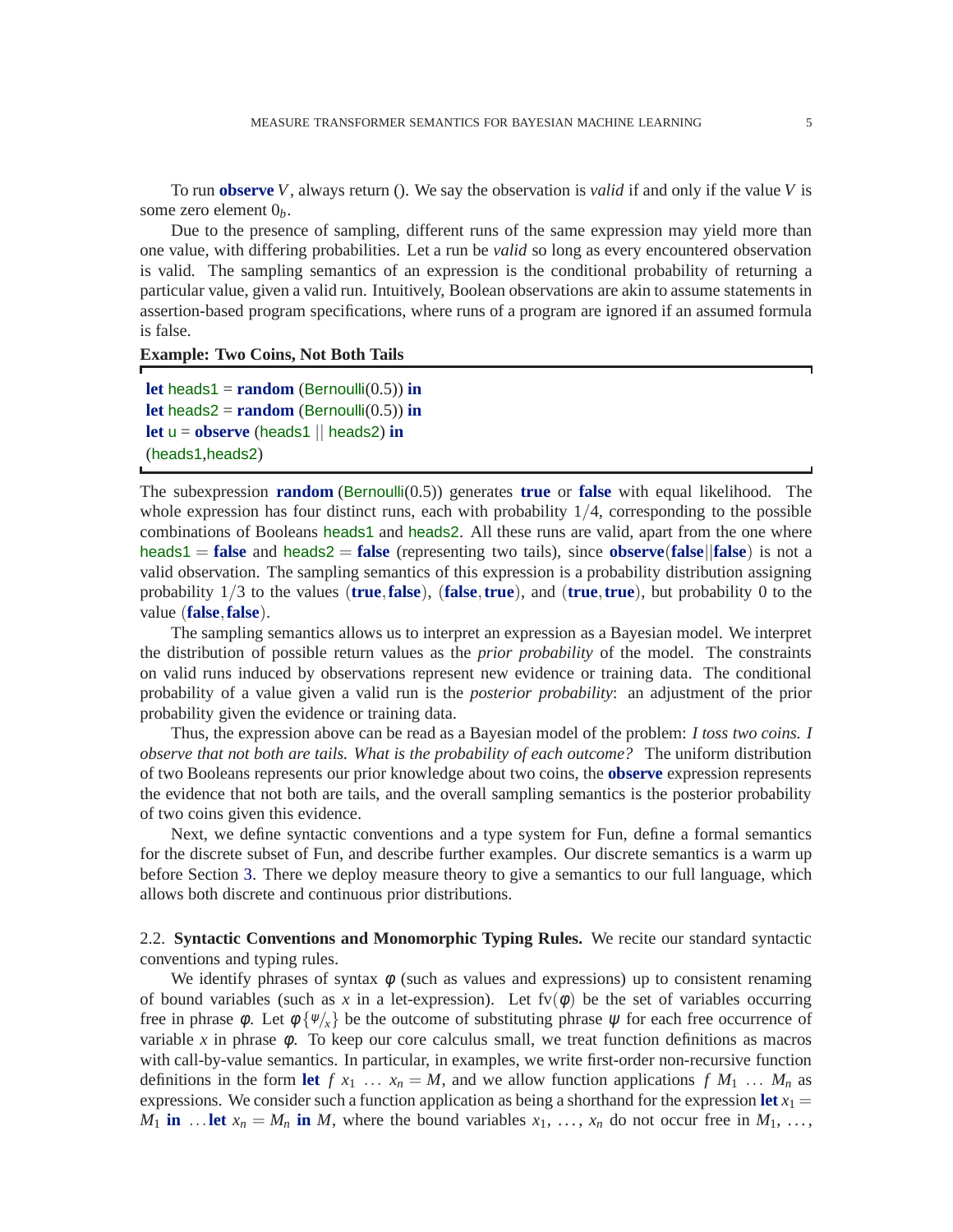*Mn*. We allow expressions to be used in place of values, via insertion of suitable let-expressions. For example,  $(M_1, M_2)$  stands for let  $x_1 = M_1$  in let  $x_2 = M_2$  in  $(x_1, x_2)$ , and  $M_1 \otimes M_2$  stands for let  $x_1 = M_1$  in let  $x_2 = M_2$  in  $x_1 \otimes x_2$ , when either  $M_1$  or  $M_2$  or both is not a value. Let  $M_1$ ;  $M_2$ stand for **let**  $x = M_1$  **in**  $M_2$  where  $x \notin f(v(M_2))$ . The notation  $t = t_1 * \cdots * t_n$  for tuple types means the following: when  $n = 0$ ,  $t = \text{unit}$ ; when  $n = 1$ ,  $t = t_1$ ; and when  $n > 1$ ,  $t = t_1 * (t_2 * \cdots * t_n)$ . In listings, we rely on syntactic abbreviations available in F#, such as layout conventions (to suppress **in** keywords) and writing tuples as  $M_1, \ldots, M_n$  without enclosing parentheses.

Let a *typing environment*,  $\Gamma$ , be a list of the form  $\varepsilon$ ,  $x_1 : t_1, \ldots, x_n : t_n$ ; we say  $\Gamma$  is *well-formed* and write  $\Gamma \vdash \diamond$  to mean that the variables  $x_i$  are pairwise distinct. Let dom ( $\Gamma$ ) = { $x_1, \ldots, x_n$ } if  $\Gamma = \varepsilon, x_1 : t_1, \ldots, x_n : t_n$ . We sometimes use the notation  $\overline{x : t}$  for  $\Gamma = \varepsilon, x_1 : t_1, \ldots, x_n : t_n$  where  $\overline{x} = x_1, \ldots, x_n$  and  $\overline{t} = t_1, \ldots, t_n$ .

<span id="page-5-6"></span><span id="page-5-5"></span><span id="page-5-3"></span><span id="page-5-2"></span><span id="page-5-1"></span><span id="page-5-0"></span>

| (FUN VAR)<br>$\Gamma \vdash \diamond$ $(x:t) \in \Gamma$<br>$\Gamma \vdash x : t$                                                             | (FUN CONST)<br>$\Gamma \vdash \diamond$<br>$\Gamma \vdash c : ty(c)$ | (FUN PAIR)<br>$\Gamma \vdash V_1 : t_1$<br>$\Gamma \vdash V_2 : t_2$<br>$\Gamma \vdash (V_1, V_2) : t_1 * t_2$                                                                                            | (FUN OPERATOR)<br>$\otimes$ : $b_1, b_2 \rightarrow b_3$<br>$\Gamma \vdash V_1 : b_1 \quad \Gamma \vdash V_2 : b_2$<br>$\Gamma \vdash V_1 \otimes V_2 : b_3$ |
|-----------------------------------------------------------------------------------------------------------------------------------------------|----------------------------------------------------------------------|-----------------------------------------------------------------------------------------------------------------------------------------------------------------------------------------------------------|--------------------------------------------------------------------------------------------------------------------------------------------------------------|
| (FUN PROJ1)<br>$\Gamma \vdash V : t_1 * t_2$<br>$\Gamma \vdash V.1 : t_1 \qquad \Gamma \vdash V.2 : t_2$                                      | (FUN PROJ2)                                                          | (FUN IF)<br>$\Gamma \vdash V : t_1 * t_2$ $\Gamma \vdash V : \textbf{bool}$ $\Gamma \vdash M_1 : t$ $\Gamma \vdash M_2 : t$<br>$\Gamma \vdash \textbf{if } V \textbf{ then } M_1 \textbf{ else } M_2 : t$ |                                                                                                                                                              |
| (FUN LET)<br>$\Gamma \vdash M_1 : t_1$<br>$\Gamma, x : t_1 \vdash M_2 : t_2$<br>$\Gamma \vdash \textbf{let } x = M_1 \textbf{ in } M_2 : t_2$ | (FUN RANDOM)                                                         | $D: (x_1 : b_1 * \cdots * x_n : b_n) \to b$<br>$\Gamma\vdash V:(b_1*\cdots*b_n)$<br>$\Gamma\vdash \textbf{random}(D(V)) : b$                                                                              | (FUN OBSERVE)<br>$\Gamma\vdash V:b$<br>$\Gamma \vdash$ observe V : unit                                                                                      |

**Typing Rules for Fun Expressions:** Γ ⊢ *M* : *t*

<span id="page-5-9"></span><span id="page-5-4"></span>**Lemma 2.1.** *If*  $\Gamma$ *,x* : *t*,  $\Gamma' \vdash M$  : *t'* and  $\Gamma \vdash V$  : *t* then  $\Gamma$ ,  $\Gamma' \vdash M$  {*V*/*x*} : *t'*.

*Proof.* By induction on the derivation of  $\Gamma, x : t, \Gamma' \vdash M : t'$ .

**Lemma 2.2.** *If*  $\Gamma \vdash M : t$  *then*  $\Gamma \vdash \diamond$ *.* 

*Proof.* By induction on the derivation of  $\Gamma \vdash M : T$ .

**Lemma 2.3** (Unique Types). *If*  $\Gamma \vdash M : t$  *and*  $\Gamma \vdash M : t'$  *then*  $t = t'$ .

*Proof.* By induction on the structure of *M*. The proof needs that the result types of the signatures of overloaded binary operators and of distributions are determined by the argument types.  $\Box$ 

<span id="page-5-8"></span><span id="page-5-7"></span> $\Box$ 

 $\Box$ 

2.3. **Formal Semantics for Bernoulli Fun.** Let Bernoulli Fun be the fragment of our calculus where every **random** expression takes the form **random** (Bernoulli $(c)$ ) for some real  $c \in (0,1)$ , that is, a weighted Boolean choice returning **true** with probability *c*, and **false** with probability  $1 - c$ . We show that a closed well-typed expression *M* induces conditional probabilities  $P_M$  [value = *V* | valid], the probability that the value of a valid run of *M* is *V*.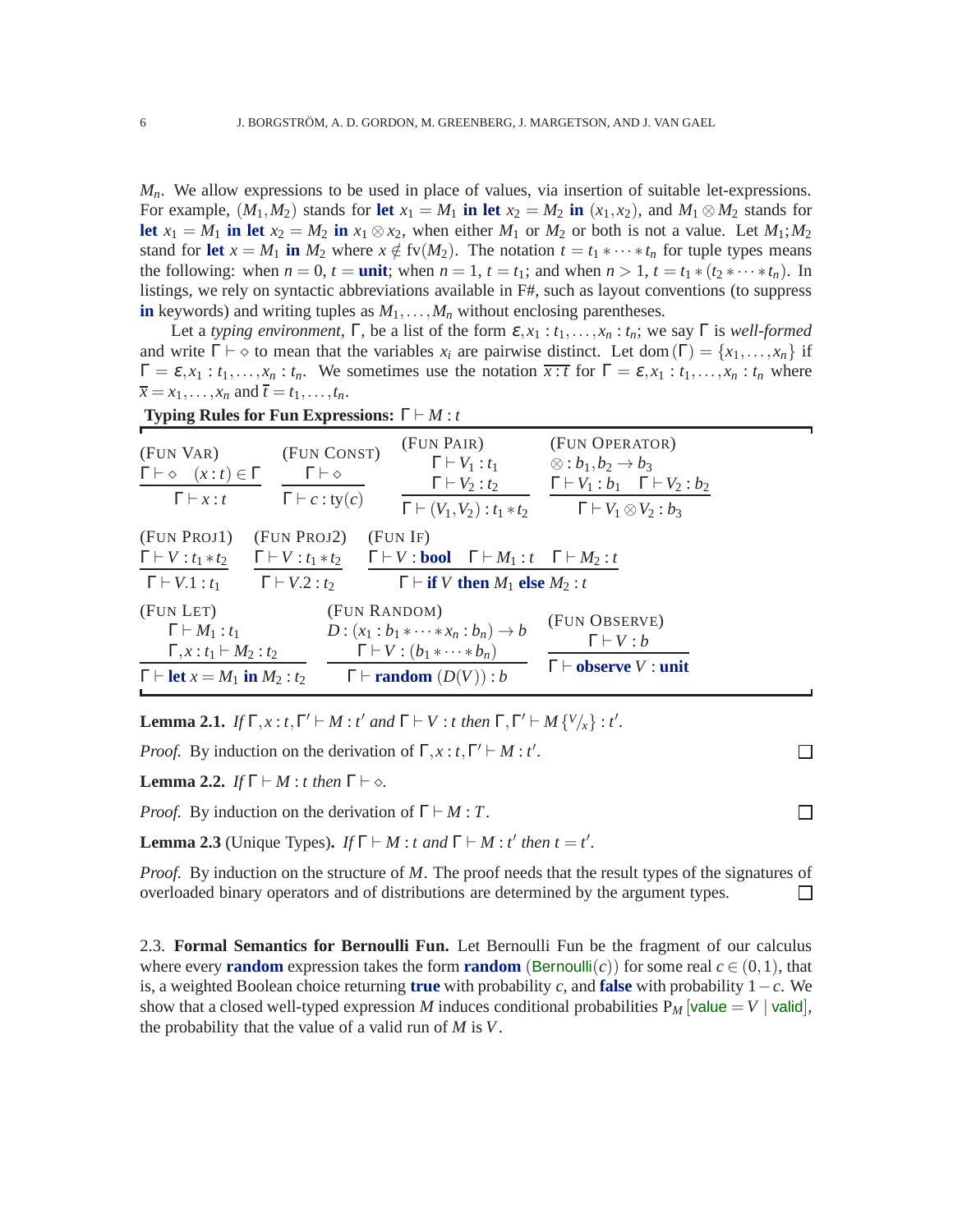For this calculus, we inductively define an operational semantics,  $M \rightarrow^p M'$ , meaning that expression *M* takes a step to *M*′ with probability *p*.

**Reduction Relation:**  $M \rightarrow^p M'$  where  $p \in (0,1]$ 

 $V_1 \otimes V_2 \rightarrow^1 \otimes (c_1, c_2)$  $(V_1, V_2)$ .1  $\rightarrow$ <sup>1</sup>  $V_1$  $(V_1, V_2)$ .2 →<sup>1</sup>  $V_2$ **if true then**  $M_1$  **else**  $M_2 \rightarrow M_1$ **if false then**  $M_1$  **else**  $M_2 \rightarrow M_2$ **let**  $x = V$  **in**  $M \rightarrow$ <sup>1</sup>  $M \{V\}_{x}$  $\mathcal{R}[M] \rightarrow^p \mathcal{R}[M']$  if  $M \rightarrow^p M'$  for reduction context R given by  $\mathcal{R} ::= \left[ \right] \mid \textbf{let } x = \mathcal{R} \textbf{ in } M$ **random** (Bernoulli $(c)$ )  $\rightarrow$ <sup>*c*</sup> **true random**  $(\text{Bernoulli}(c)) \rightarrow^{1-c}$  **false observe**  $V \rightarrow^1$  ()

Since there is no recursion or unbounded iteration in Bernoulli Fun, there are no non-terminating reduction sequences  $M_1 \rightarrow P_1 \dots M_n \rightarrow P_n \dots$ 

Moreover, we can prove standard preservation and progress lemmas.

<span id="page-6-1"></span>**Lemma 2.4** (Preservation). *If*  $\Gamma \vdash M : t$  *and*  $M \rightarrow^p M'$  *then*  $\Gamma \vdash M' : t$ .

*Proof.* By induction on the derivation of  $M \rightarrow^p M'$ .

**Lemma 2.5** (Progress). If  $\varepsilon \vdash M$  : *t and M is not a value then there are p and M' such that*  $M \rightarrow^p M'$ .

*Proof.* By induction on the structure of *M*.

**Lemma 2.6** (Determinism). If  $M \rightarrow^p M'$  and  $M \rightarrow^{p'} M'$  then  $p = p'$ .

*Proof.* By induction on the structure of *M*.

<span id="page-6-0"></span>**Lemma 2.7** (Probability). *If*  $\varepsilon \vdash M$  : *t then*  $\Sigma_{\{(\rho, N)|M \to P N\}} p = 1$ .

*Proof.* By induction on the structure of *M*.

We consider a fixed expression *M* such that  $\varepsilon \vdash M : t$ .

Let the space  $\Omega$  be the set of all runs of *M*, where a *run* is a sequence  $\omega = (M_1, \ldots, M_{n+1})$  for  $n \ge 0$  and  $p_1, \ldots, p_n$  such that  $M = M_1 \rightarrow^{p_1} \cdots \rightarrow^{p_n} M_{n+1} = V$ ; we define the functions value( $\omega$ ) = *V* and  $prob(\omega) = 1p_1 \dots p_n$ , and we define the predicate valid $(\omega)$  to hold if and only if whenever  $M_i = \mathbb{R}$ [**observe** *V*] then  $V = 0_b$  for some zero element  $0_b$ . Since *M* is well-typed, is normalizing, and samples only from Bernoulli distributions,  $\Omega$  is finite.

Let  $\alpha, \beta \subseteq \Omega$  range over *events*, and let probability  $P_M[\alpha] = \sum_{\omega \in \alpha} \text{prob}(\omega)$ . Below, we write  $P[\cdot]$  for  $P_M[\cdot]$  when *M* is clear from the context.

**Proposition 2.8.** *The function* P  $[\alpha]$  *forms a* probability distribution, *that is, (1) we have* P  $[\alpha] \ge 0$ *for all*  $\alpha$ *, (2)*  $P[\Omega] = 1$ *, and (3)*  $P[\alpha \cup \beta] = P[\alpha] + P[\beta]$  *if*  $\alpha \cap \beta = \emptyset$ *.* 

*Proof.* Item (1) follows from the fact that  $p \ge 0$  whenever  $M \to pN$ . Item (2) follows from Lemma [2.7,](#page-6-0) Lemma 2.4, and termination. Item (3) is immediate from the definition. Lemma [2.4,](#page-6-1) and termination. Item (3) is immediate from the definition.

 $\Box$ 

 $\Box$ 

 $\Box$ 

П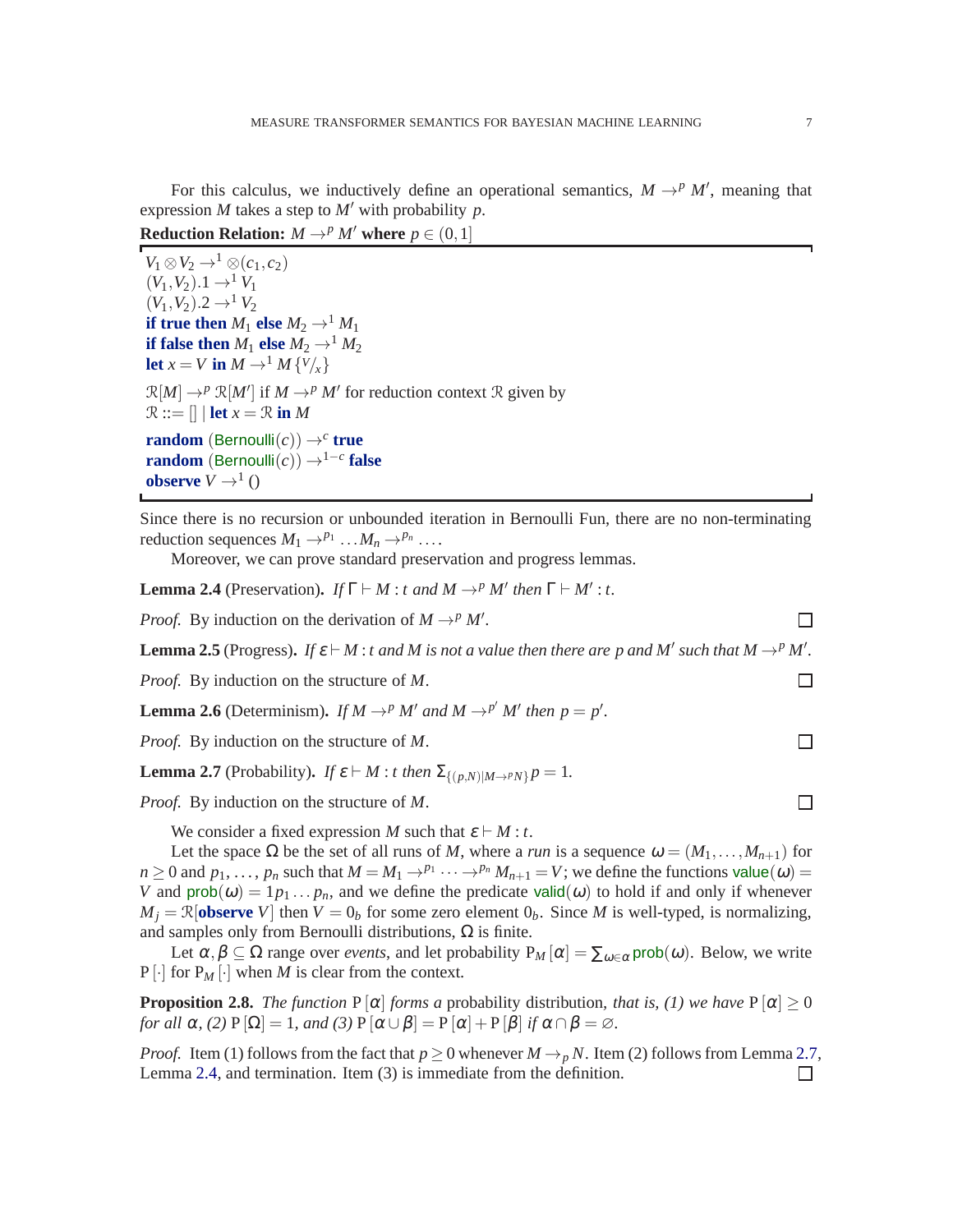To give the semantics of our expression *M* we first define the following probabilities and events. Given a value *V*, value = *V* is the event value<sup>-1</sup>(*V*) = { $\omega$  | value( $\omega$ ) = *V*}. Hence, P [value = *V*] is the *prior probability* that a run of *M* terminates with *V*. We let the event valid = { $\omega \in \Omega$  | valid( $\omega$ )}; hence, P [valid] is the probability that a run is valid.

If  $P[\beta] \neq 0$ , the *conditional probability of*  $\alpha$  *given*  $\beta$  is

$$
\mathrm{P}\left[\alpha\mid\beta\right]\triangleq\frac{\mathrm{P}\left[\alpha\cap\beta\right]}{\mathrm{P}\left[\beta\right]}
$$

The semantics of a program *M* is given by the conditional probability distribution

$$
\mathrm{P}_M\left[\text{value}=V \mid \text{valid}\right] = \frac{\mathrm{P}_M\left[\left(\text{value}^{-1}(V)\right) \cap \text{valid}\right]}{\mathrm{P}_M\left[\text{valid}\right]}
$$

,

the conditional probability that a run of *M* returns *V* given a valid run, also known as the *posterior probability*.

The conditional probability  $P_M$  [value = V | valid] is only defined when  $P_M$  [valid] is not zero. For pathological choices of *M* such as **observe false** or let  $x = 3$  in observe *x* there are no valid runs, so P  $\left[$ valid $\right] = 0$ , and P  $\left[$ value  $= V \right]$  valid is undefined. (This is an occasional problem in practice; Bayesian inference engines such as Infer.NET fail in this situation with a zero-probability exception.)

2.4. **An Example in Bernoulli Fun.** The expression below encodes the question: *1% of a population have a disease. 80% of subjects with the disease test positive, and 9.6% without the disease also test positive. If a subject is positive, what are the odds they have the disease?* [\[54\]](#page-38-13)

**Epidemiology: Odds of Disease Given Positive Test**

```
let has disease = \mathbf{random} (Bernoulli(0.01))
let positive_result = if has disease
                   then random (Bernoulli(0.8))
                   else random (Bernoulli(0.096))
observe positive_result
has_disease
```
For this expression, we have  $\Omega = \{\omega_t, \omega_{tf}, \omega_{ft}, \omega_{ff}\}$  where each run  $\omega_{c_1c_2}$  corresponds to the choice has disease  $=c_1$  and positive result  $=c_2$ . The probability of each run is:

- prob $(\omega_{tt})$  = 0.01  $\times$  0.8 = 0.008 (true positive)
- prob $(\omega_{tf})$  = 0.01 × 0.2 = 0.002 (false negative)
- prob $(\omega_{ft}) = 0.99 \times 0.096 = 0.09504$  (false positive)
- prob $(\omega_{ff})$  = 0.99  $\times$  0.904 = 0.89496 (true negative)

The semantics P  $\vert$ value = **true**  $\vert$  valid here is the conditional probability of having the disease, given that the test is positive.

Here P  $[$ valid $]$  = prob $(\omega_{ft})$  + prob $(\omega_{tt})$  and P  $[$ value = **true**  $\cap$  valid $]$  = prob $(\omega_{tt})$ , so we have  $P$  [value = **true** | valid] =  $0.008/(0.008+0.09504) = 0.07764$ . So the likelihood of disease given a positive test is just 7.8%, less than one might think.

This example illustrates inference on an explicit enumeration of the runs in  $\Omega$ . The size of  $\Omega$ is exponential in the number of **random** expressions, so although illustrative, this style of inference does not scale up. As we explain in Section [4,](#page-17-0) our implementation strategy is to translate Fun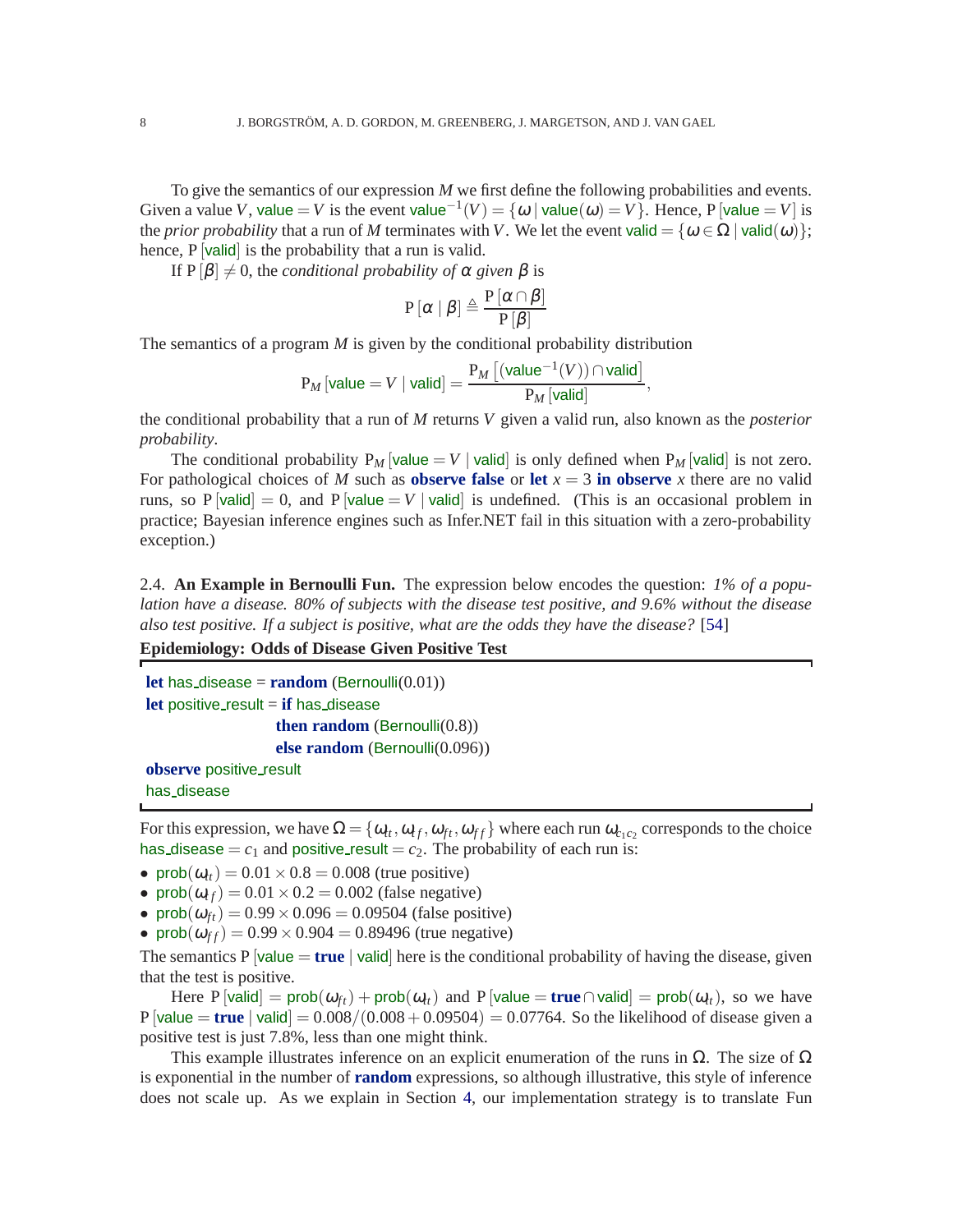<span id="page-8-0"></span>expressions to the input language of an existing inference engine based on factor graphs, permitting efficient approximate inference.

#### 3. SEMANTICS AS MEASURE TRANSFORMERS

We cannot generalize the operational semantics of the previous section to continuous distributions, such as **random** (Gaussian(1,1)), since the probability of any particular sample is zero. A further difficulty is the need to observe events with probability zero, a common situation in machine learning. For example, consider the naive Bayesian classifier, a common, simple probabilistic model. In the training phase, it is given objects together with their classes and the values of their pertinent features. Below, we show the training for a single feature: the weight of the object. The zero probability events are weight measurements, assumed to be normally distributed around the class mean. The outcome of the training is the posterior weight distributions for the different classes.

## **Naive Bayesian Classifier, Single Feature Training:**

**let** wPrior() = **random** (Gaussian( $0.5,1.0$ )) **let** Glass,Watch,Plate = wPrior(),wPrior(),wPrior() **let weight** objClass objWeight = **observe** (objWeight−(**random** (Gaussian(objClass,1.0)))) **weight** Glass .18; **weight** Glass .21 **weight** Watch .11; **weight** Watch .073 **weight** Plate .23; **weight** Plate .45 Watch,Glass,Plate

<span id="page-8-1"></span>Above, the call to **weight** Glass .18 modifies the distribution of the variable Glass. The example uses **observe** (x−y) to denote that the difference between the weights <sup>x</sup> and <sup>y</sup> is 0. The reason for not instead writing  $x=y$  is that conditioning on events of zero probability without specifying the random variable they are drawn from is not in general well-defined, cf. Borel's paradox [\[21\]](#page-37-11). To avoid this issue, we instead observe the random variable <sup>x</sup>−<sup>y</sup> of type **real**, at the value 0. (Our compiler does permit the expression **observe** (x=y), as sugar for **observe** (x−y)).

To give a formal semantics to such observations, as well as to mixtures of continuous and discrete distributions, we turn to measure theory, following standard sources [\[6,](#page-37-12) [48\]](#page-38-14). Two basic concepts are measurable spaces and measures. A measurable space is a set of values equipped with a collection of *measurable* subsets; these measurable sets generalize the events of discrete probability. A *measure* is a function that assigns a positive size to each measurable set; *finite measures*, which assign a finite size to each measurable set, generalize probability distributions.

We work in the usual mathematical metalanguage of sets and total functions. To machine-check our theory, one might build on a recent formalization of measure theory and Lebesgue integration in higher-order logic [\[35\]](#page-38-15).

3.1. **Types as Measurable Spaces.** In the remainder of the paper, we let  $\Omega$  range over sets of possible outcomes; in our semantics  $\Omega$  will range over  $\mathbb{B} = \{$ **true**, **false** $\}$ ,  $\mathbb{Z}$ ,  $\mathbb{R}$ , and finite Cartesian products of these sets. A  $\sigma$ -*algebra* over  $\Omega$  is a set  $\mathcal{M} \subseteq \mathcal{P}(\Omega)$  which (1) contains  $\varnothing$  and  $\Omega$ , and (2) is closed under complement and countable union and intersection. A *measurable space* is a pair  $(\Omega, \mathcal{M})$  where M is a  $\sigma$ -algebra over  $\Omega$ ; the elements of M are called *measurable sets*. We use the notation  $\sigma_{\Omega}(S)$ , when  $S \subseteq \mathcal{P}(\Omega)$ , for the smallest σ-algebra over  $\Omega$  that is a superset of *S*; we may omit Ω when it is clear from context. Given two measurable spaces  $(Ω<sub>1</sub>, M<sub>1</sub>)$  and  $(Ω<sub>2</sub>, M<sub>2</sub>)$ , we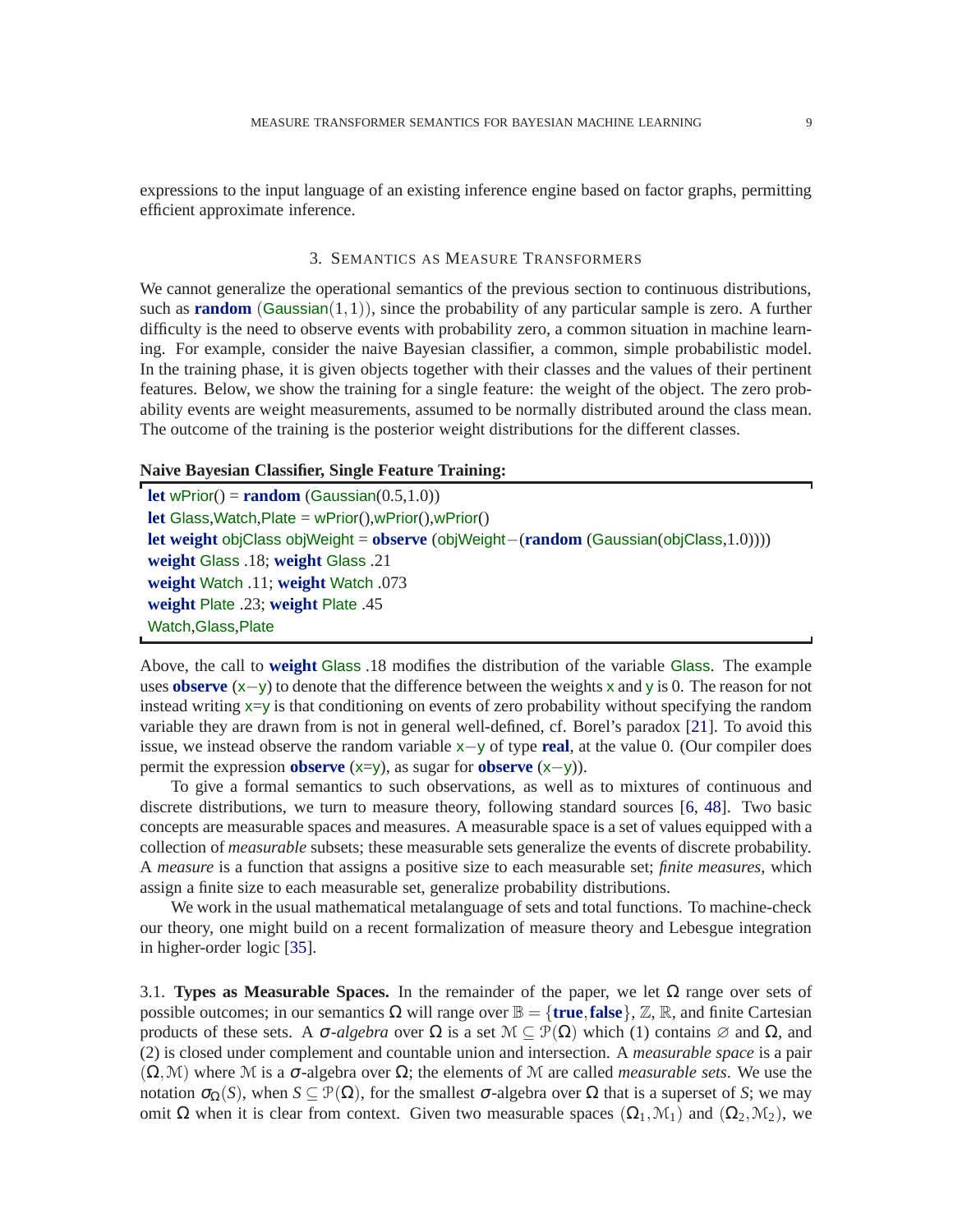can compute their product as  $(\Omega_1, \mathcal{M}_1) \times (\Omega_2, \mathcal{M}_2) \triangleq (\Omega_1 \times \Omega_2, \sigma_{\Omega_1 \times \Omega_2} \{A \times B \mid A \in \mathcal{M}_1, B \in \mathcal{M}_2\})$ If  $(\Omega, \mathcal{M})$  and  $(\Omega', \mathcal{M}')$  are measurable spaces, then the function  $f : \Omega \to \Omega'$  is *measurable* if and only if for all  $A \in \mathcal{M}'$ ,  $f^{-1}(A) \in \mathcal{M}$ , where the *inverse image*  $f^{-1} : \mathcal{P}(\Omega') \to \mathcal{P}(\Omega)$  is given by  $f^{-1}(A) \triangleq \{ \omega \in \Omega \mid f(\omega) \in A \}.$  We write  $f^{-1}(x)$  for  $f^{-1}(\lbrace x \rbrace)$  when  $x \in \Omega'.$ 

We give each first-order type *t* an interpretation as a measurable space  $\mathcal{T}[[t]] \triangleq (\mathbf{V}_t, \mathcal{M}_t)$  below. We identify closed values of type *t* with elements of  $V_t$ , and write () for  $\emptyset$ , the unit value.

## **Semantics of Types as Measurable Spaces:**

| $\mathcal{T}$ [ <i>unit</i> ] = ({()}, {{()}, \ample          | $\mathcal{T}[\mathbf{bool}] = (\mathbb{B}, \mathcal{P}(\mathbb{B}))$                              |
|---------------------------------------------------------------|---------------------------------------------------------------------------------------------------|
| $\mathcal{T}$ [int] = $(\mathbb{Z}, \mathcal{P}(\mathbb{Z}))$ | $\mathcal{T}[\text{real}] = (\mathbb{R}, \sigma_{\mathbb{R}}(\{[a,b] \mid a,b \in \mathbb{R}\}))$ |
| $\mathcal{T}[t * u] = \mathcal{T}[t] \times \mathcal{T}[u]$   |                                                                                                   |

The set  $\sigma_{\mathbb{R}}(\{[a,b] \mid a,b \in \mathbb{R}\})$  in the definition of  $\mathcal{T}[\text{real}]$  is the Borel  $\sigma$ -algebra on the real line, which is the smallest  $\sigma$ -algebra containing all closed (and open) intervals. Below, we write  $f : t \to u$ to denote that  $f: \mathbf{V}_t \to \mathbf{V}_u$  is measurable, that is, that  $f^{-1}(\tilde{B}) \in \mathcal{M}_t$  for all  $B \in \mathcal{M}_u$ .

3.2. **Finite Measures.** A *measure*  $\mu$  on a measurable space  $(\Omega, \mathcal{M})$  is a function  $\mathcal{M} \to \mathbb{R}^+ \cup \{\infty\}$ that is countably additive, that is,  $\mu(\emptyset) = 0$  and if the sets  $A_0, A_1, \ldots \in \mathcal{M}$  are pairwise disjoint, then  $\mu(\cup_i A_i) = \sum_i \mu(A_i)$ . We write  $|\mu| \triangleq \mu(\Omega)$ . A *finite measure*  $\mu$  is a measure  $\mu$  satisfying  $|\mu| \neq \infty$ ; a *σ-finite measure* μ is a measure such that  $Ω = A₀ ∪ A₁ ∪ ...$  with  $μ(A<sub>i</sub>) ≠ ∞$ . All the measures we consider in this paper are  $\sigma$ -finite.

Let  $M t$  be the set of finite measures on the measurable space  $\mathcal{T}[[t]]$ . Additionally, a finite measure  $\mu$  on  $(\Omega, \mathcal{M})$  is a *probability measure* when  $|\mu| = 1$ . We do not restrict M *t* to just probability measures, although one can obtain a probability measure from a non-zero finite measure by normalizing with  $1/|\mu|$ . We make use of the following constructions on measures.

- Given a function  $f: t \to u$  and a measure  $\mu \in M$  *t*, there is a measure  $\mu f^{-1} \in M$  *u* given by  $(\mu f^{-1})(B) \triangleq \mu (f^{-1}(B)).$
- Given a finite measure  $\mu$  and a measurable set *B*, we let  $\mu|_B(A) \triangleq \mu(A \cap B)$  be the restriction of  $\mu$  to  $B$ .
- We can add two measures on the same set as  $(\mu_1 + \mu_2)(A) \triangleq \mu_1(A) + \mu_2(A)$ .
- We can multiply a measure by a positive constant as  $(r \cdot \mu)(A) \triangleq r \cdot \mu(A)$ .
- The (independent) product  $(\mu_1 \times \mu_2)$  of two ( $\sigma$ -finite) measures is also definable [\[6,](#page-37-12) Sec. 18], and satisfies  $(\mu_1 \times \mu_2)(A \times B) = \mu_1(A) \cdot \mu_2(B)$ .
- If  $\mu_i$  is a measure on  $t_i$  for  $i \in \{1,2\}$ , we let the disjoint sum  $\mu_1 \oplus \mu_2$  be the measure on  $t_1 + t_2$ defined as  $A_1 \oplus A_2 \mapsto \mu_1(A_1) + \mu_2(A_2)$ .
- Given a measure  $\mu$  on the measurable space  $\mathcal{T}[[t]]$ , a measurable set  $A \in \mathcal{M}_t$  and a function  $f : t \to t$ **real**, we write  $\int_A f d\mu$  or equivalently  $\int_A f(x) d\mu(x)$  for standard (Lebesgue) integration. This integration is always well-defined if  $\mu$  is finite and  $f$  is non-negative and bounded from above.
- Given *t*, we let  $\lambda_t$  be the "standard" measure on  $\mathcal{T}[t]$  built from independent products and disjoint sums of the Lebesgue measure on **real** and the counting measure on discrete *b*. We often omit *t* when it is clear from the context. (We also use  $\lambda$ -notation for functions, but we trust any ambiguity is easily resolved.)
- Given a measure  $\mu$  on a measurable space  $\mathcal{T}[t]$  we call a function  $\mu : t \to \text{real}$  a *density* for  $\mu$  iff  $\mu(A) = \int_A \mu \, d\lambda$  for all  $A \in \mathcal{M}$ .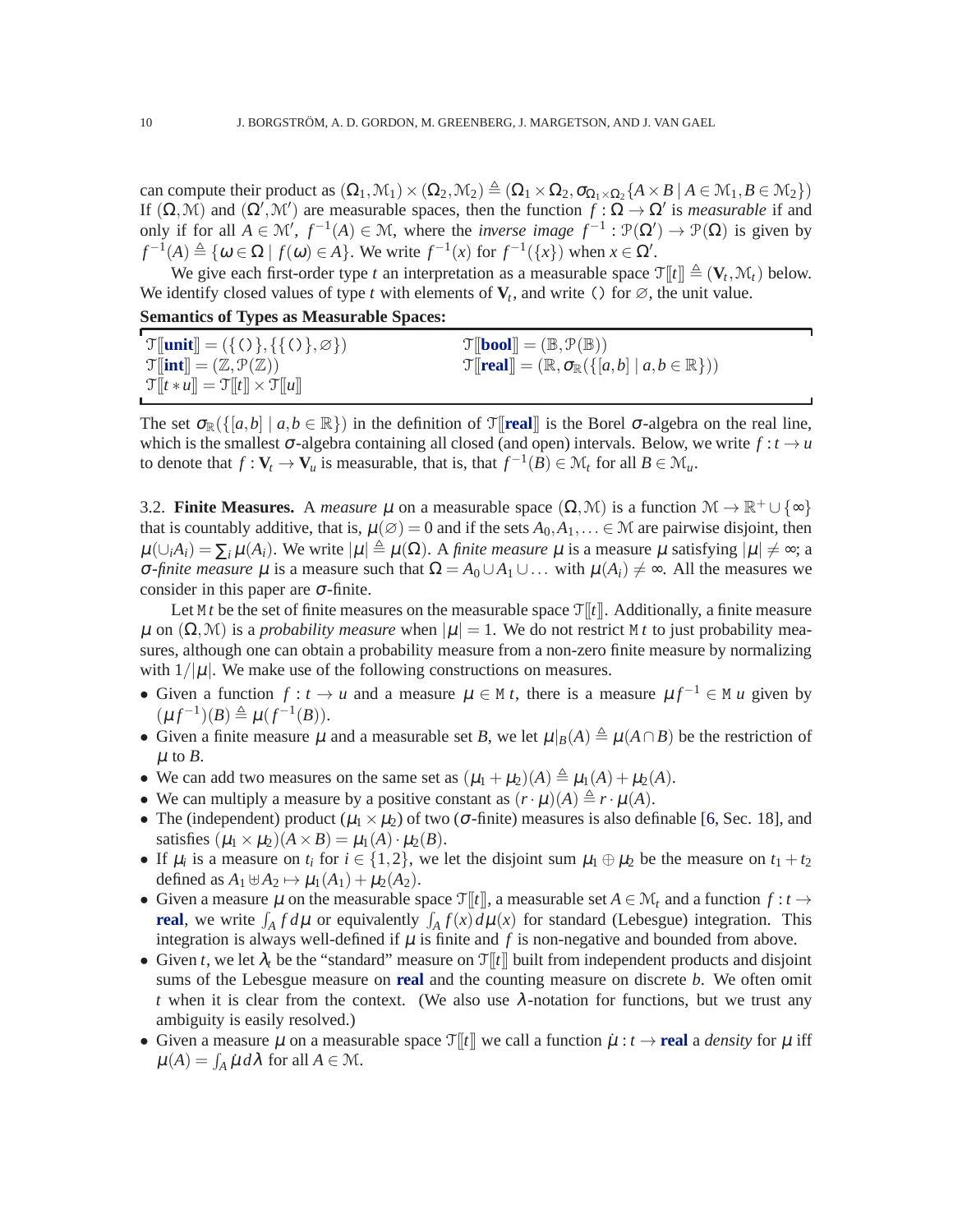*Standard Distributions.* Given a closed well-typed Fun expression **random**  $(D(V))$  of base type *b*, we define a corresponding finite measure  $\mu_{D(V)}$  on measurable space  $\mathcal{T}[b]$ , via its density  $D(V)$  =  $\mu_{D(V)}$ . In the discrete case, we first define the probability mass function, written  $D(V)$  *c*, and then define the measure  $\mu_{D(V)}$  as a summation.

Masses  $D(V)$  *c* and Measures  $\mu_{D(V)}$  for Discrete Probability Distributions:

| Bernoulli $(p)$ true $\triangleq p$                   | if $0 \le p \le 1$ , 0 otherwise                       |
|-------------------------------------------------------|--------------------------------------------------------|
| Bernoulli $(p)$ false $\triangleq 1 - p$              | if $0 \le p \le 1$ , 0 otherwise                       |
| Binomial $(n, p)$ $i \triangleq {i \choose n} p^i/n!$ | if $0 \le p \le 1$ , 0 otherwise                       |
| DiscreteUniform $(m)$ $i \triangleq 1/m$              | if $0 \le i \le m$ , 0 otherwise                       |
| Poisson(l) $n \triangleq e^{-l}l^{n}/n!$              | if $l, n \geq 0$ , 0 otherwise                         |
| $\mu_{D(V)}(A) \triangleq \sum_i D(V) c_i$            | if $A = \bigcup_i \{c_i\}$ for pairwise disjoint $c_i$ |

In the continuous case, we first define the probability density function  $D(V)$  *r* and then define the measure  $\mu_{D(V)}$  as an integral. Below, we write G for the standard Gamma function, which on naturals *n* satisfies  $\mathbf{G}(n) = (n-1)!$ .

Densities  $D(V)$  *r* and Measures  $\mu_{D(V)}$  for Continuous Probability Distributions:

| Gaussian $(m, v)$ $r \triangleq e^{-(r-m)^2/2v}/\sqrt{2\pi v}$                    | if $v > 0$ , 0 otherwise                               |
|-----------------------------------------------------------------------------------|--------------------------------------------------------|
| Gamma $(s, p)$ $r \triangleq r^{s-1}e^{-pr}p^{s}/\mathbf{G}(s)$                   | if $r, s, p > 0$ , 0 otherwise                         |
| <b>Beta</b> $(a,b)$ $r \triangleq r^{a-1}(1-r)^{b-1}$ <b>G</b> $(a+b)/(G(a)G(b))$ | if $a, b > 0$ and $0 \le r \le 1$ , 0 otherwise        |
| $\mu_{D(V)}(A) \triangleq \int_A D(V) d\lambda$                                   | where $\lambda$ is the Lebesgue measure on $\mathbb R$ |

The Dirac  $\delta$  measure is defined on the measurable space  $\mathcal{T}[[b]]$  for each base type *b*, and is given by  $\delta_c(A) \triangleq 1$  if  $c \in A$ , 0 otherwise.

*Conditional density.* The notion of density can be generalized as follows, yielding an unnormalized counterpart to conditional probability. Given a measurable function  $p : t \to u$ , we consider two families of events on *t*. Firstly, events  $E_c \triangleq \{x \in V_t \mid p(x) = c\}$  where *c* ranges over  $V_u$ . Secondly, rectangles  $R_d \triangleq \{x \in V_t \mid x \leq d\}$  where *d* ranges over  $V_t$  and  $\leq$  is the coordinate-wise partial order (that on pair types satisfies  $(a,b) \leq (c,d)$  iff  $a \leq c$  and  $b \leq d$ , that on **int** and **real** is the standard ordering, and that only relates equal booleans).

Given a finite measure  $\mu$  on  $\mathcal{T}[t]$  and  $c \in V_u$ , we let  $F_c : t \to \mathbb{R}$  be defined by the limit below (following [\[13\]](#page-37-13))

<span id="page-10-0"></span>
$$
F_c(d) \triangleq \lim_{i \to \infty} \mu(R_d \cap p^{-1}(B_i)) / \lambda_u(B_i)
$$
\n(3.1)

if the limit exists and is the same for all sequences  ${B_i}$  of closed sets converging regularly to *c*. On points *d* where no unique limit exists, we let

$$
F_c(d) \triangleq \inf \{ F_c(d') \mid d \leq d' \wedge d \neq d' \wedge F_c(d') \text{ defined} \}
$$

where we let inf  $\emptyset \triangleq \infty$ . If  $F_c$  is bounded, we define  $\mathcal{D}\mu[\cdot||p=c] \in \mathbb{R}$  (the  $\mu$ -density at  $E_c$ ) as the finite measure on  $\mathcal{T}[t]$  with (unnormalized) cumulative distribution function  $F_c$ , that is,  $\mathcal{D}\mu[R_d||p =$  $c = F_c(d)$ . (If  $F_c$  is not bounded, it is not the distribution function of a finite measure.)

As examples of this definition, when *u* is discrete we have that  $\mathcal{D}\mu[A||p = c] = \mu(A \cap \{x \mid \mathcal{A}\mu\}$  $p(x) = c$ ), so discrete density amounts to filtering. In the continuous case, if  $V_t = \mathbb{R} \times \mathbb{R}^k$ ,  $p =$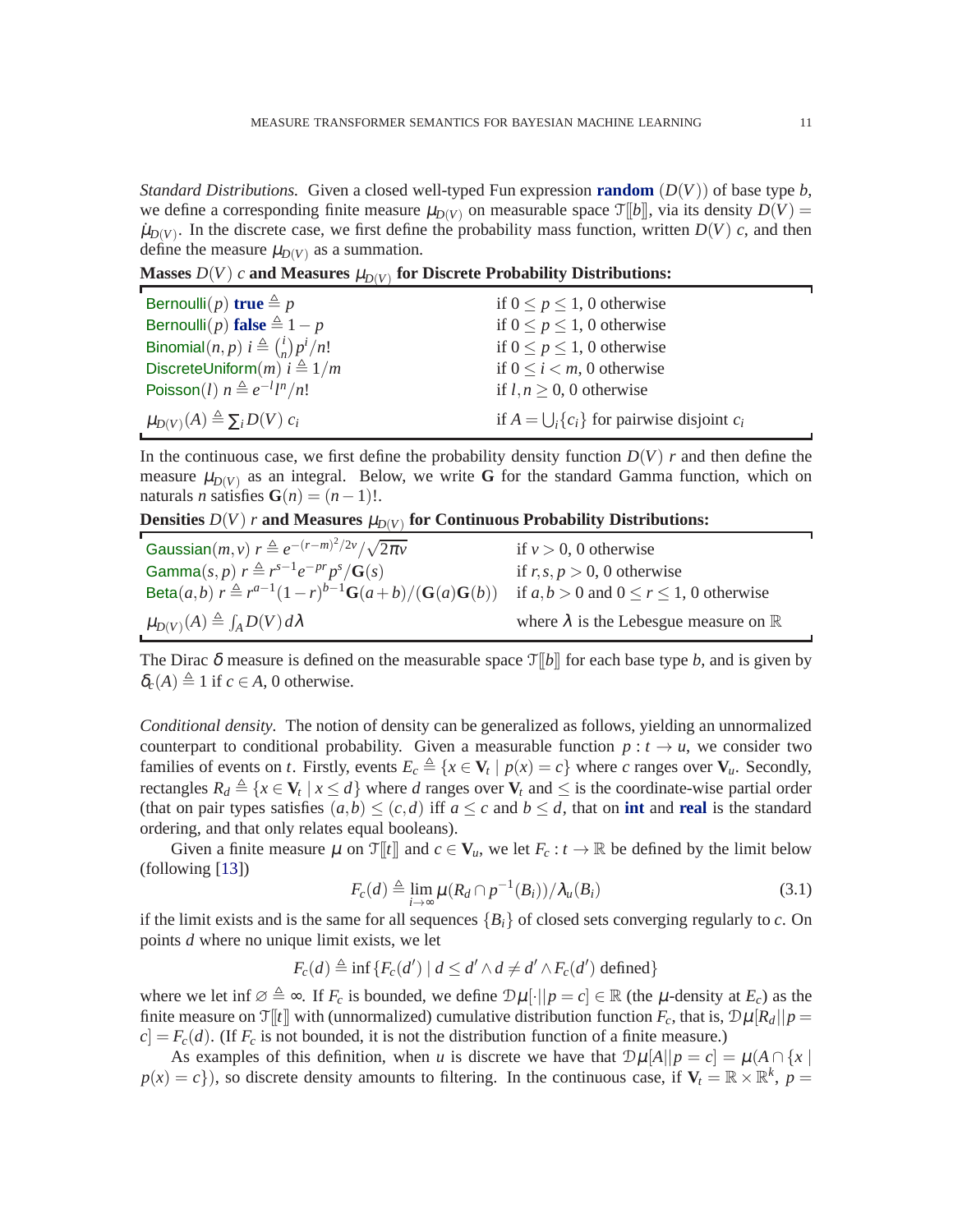$\lambda(x, y)$ .  $(x - c)$  and  $\mu$  has a continuous density  $\mu$  then

$$
F_c(a,b) = \lim_{i \to \infty} \frac{\mu(R_{(a,b)} \cap p^{-1}(B_i))}{\lambda_{\mathbb{R}}(B_i)}
$$
  
\n
$$
= \lim_{i \to \infty} \frac{\int_{(R_{(a,b)} \cap p^{-1}(B_i))} \mu(x, y) d\lambda_t(x, y)}{\lambda_{\mathbb{R}}(B_i)}
$$
  
\n
$$
= \int_{\{y|(c,y) \in R_{(a,b)}\}} \mu(c,y) d\lambda_{\mathbb{R}^k}(y) \text{ when } a \neq c \text{ by continuity.}
$$

When  $a = c$  the limit may not be unique, in which case we have

$$
F_c(c,b) = \inf \{ F_c(d') \mid (c,b) \le d' \}
$$
  
= 
$$
\int_{\{y|(a,y)\in R_{(a,b)}\}} \mu(a,y) d\lambda_{\mathbb{R}^k}(y) \text{ by monotonicity of } F_c \text{ and continuity.}
$$

We then get

<span id="page-11-1"></span>
$$
\mathcal{D}\mu[A||p=c] = \int_{\{y|(c,y)\in A\}} \dot{\mu}(c,y) d\lambda_{\mathbb{R}^k}(y). \tag{3.2}
$$

One case when conditional density may not be defined is when the conditioning event is at a discontinuity of the density function: let  $t = \text{real} * \text{real}$ ,  $p(x, y) = x$ , and  $\mu(x, y) = 1$  if  $0 \le x, y \le 1$ , otherwise 0. Then  $F_1(x, y) = 0$  if  $x < 1$  or  $y \le 0$ , and otherwise the limit [\(3.1\)](#page-10-0) is not unique. Thus  $F_1(1,0) = \infty$ , so  $F_1$  is not bounded and  $\mathcal{D}\mu[\cdot||p = 1]$  is undefined. For more examples, see Section [3.5.](#page-14-1)

There exists a more declarative approach to  $\mathcal{D}\mu$ . For  $A \in \mathcal{M}_t$ , we let  $v_A(B) = \mu(A \cap p^{-1}(B))$ ; this measure is said to be *absolutely continuous* (wrt.  $\lambda_u$ ) if  $v_A(B) = 0$  whenever  $\lambda_u(B) = 0$ . If  $\mu$  is *outer regular*, i.e.  $\mu(A) = \inf \{ \mu(G) \mid A \subset G, G \text{ open} \}$  for all *A*, and  $v_A$  is absolutely continuous, the defining limit [\(3.1\)](#page-10-0) exists *almost everywhere* [\[13\]](#page-37-13), that is, there is a set *C* with  $\mu(C) = 0$  such that *c* ∈ *C* if  $F_c(d)$  is undefined. Then,  $D\mu[A||p = c]$  is a version of the Radon-Nikodym derivative of  $v_A(B)$  (wrt.  $\lambda_u$ ). For all  $B \in \mathcal{M}_u$ , conditional density thus satisfies the equation

<span id="page-11-0"></span>
$$
\mu(A \cap p^{-1}(B)) = \int_B \mathcal{D}\mu[A||p = x] d\lambda_u(x). \tag{3.3}
$$

The existence of a family of finite measures  $\mathcal{D}\mu[\cdot||p=c]$  on  $\mathcal{T}[[t]]$  satisfying equation [\(3.3\)](#page-11-0) above is guaranteed in certain situations, e.g., when  $\mu p^{-1}$  has density *d* at *c* we may take  $\mathcal{D}\mu$  as a version of the regular conditional probability  $\mu[\cdot | p = c]$  (see for instance [\[6,](#page-37-12) Theorem 33.3]) scaled by *d*. However, if  $\mu(p^{-1}(c)) = 0$  the value of  $\mathcal{D}\mu[A||p = c]$  may not be uniquely defined, since two versions of  $\mathcal{D}\mu[\cdot||p = \cdot]$  may differ on a null set. In order to avoid this ambiguity we have given an explicit construction that works for many useful cases.

3.3. **Measure Transformers.** We will now recast some standard theorems of measure theory as a library of combinators, that we will later use to give semantics to probabilistic languages. A *measure transformer* is a partial function from finite measures to finite measures. We let  $t \rightarrow u$  be the set of partial functions  $M t \rightarrow M u$ . We use the combinators on measure transformers listed below in the formal semantics of our languages. The definitions of these combinators occupy the remainder of this section. We recall that  $\mu$  denotes a measure and  $A$  a measurable set, of appropriate types.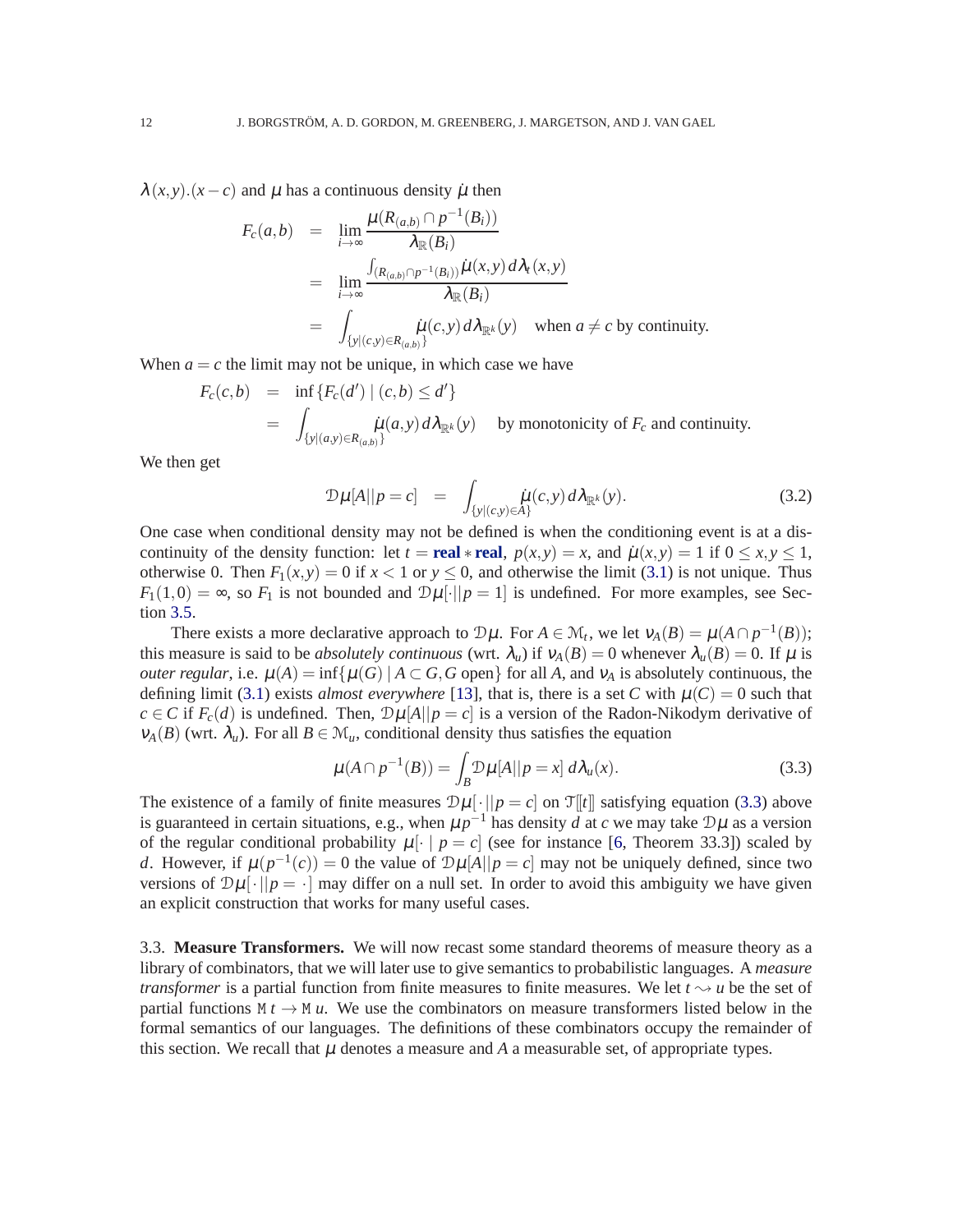**Measure Transformer Combinators:**

pure  $\in (t \to u) \to (t \leadsto u)$  $\gg \geq (t_1 \rightsquigarrow t_2) \rightarrow (t_2 \rightsquigarrow t_3) \rightarrow (t_1 \rightsquigarrow t_3)$ choose  $\in (t \to \mathbf{bool}) \to (t \leadsto u) \to (t \leadsto u) \to (t \leadsto u)$  $ext{end} \in (t \rightarrow M u) \rightarrow (t \rightarrow (t * u))$  $\text{observe} \in (t \to b) \to (t \to t)$ 

*Lifting a Function to a Measure Transformer.* To lift a pure measurable function to a measure transformer, we use the combinator pure  $\in (t \to u) \to (t \sim u)$ . Given  $f: t \to u$ , we let pure  $f \mu A \triangleq$  $\mu f^{-1}(A)$ , where  $\mu$  is a measure on  $\mathcal{T}[[t]]$  and *A* is a measurable set from  $\mathcal{T}[[u]]$  (cf. [\[6,](#page-37-12) Eqn 13.7]).

*Sequential Composition of Measure Transformers.* To sequentially compose two measure transformers we use standard function composition, defining  $\gg \geq \left(\frac{t_1 \rightsquigarrow t_2}{t_2 \rightsquigarrow t_3}\right) \rightarrow \left(\frac{t_1 \rightsquigarrow t_3}{t_3 \right)$  as  $T \gg U \triangleq U \circ T$ .

*Conditional Choice between two Measure Transformers.* The combinator choose  $\in (t \rightarrow \text{bool}) \rightarrow$  $(t \sim u) \rightarrow (t \sim u) \rightarrow (t \sim u)$  makes a choice between two measure transformers, parametric on a predicate p. Intuitively, choose p  $T_T$   $T_F$   $\mu$  first splits  $V_t$  into two sets depending on whether or not  $p$  is true. For each equivalence class, we then run the corresponding measure transformer on  $\mu$  restricted to the class. Finally, the resulting finite measures are added together, yielding a finite measure. If  $p^{-1}(\texttt{true}) = B$  we let choose  $p$   $T_T$   $T_F$   $\mu$   $A = T_T(\mu|_B)(A) + T_F(\mu|_{V_t \setminus B})(A)$ .

*Extending Domain of a Measure.* The combinator extend  $\in (t \to M u) \to (t \to (t * u))$  extends the domain of a measure using a function yielding measures. It is reminiscent of creating a dependent pair, since the distribution of the second component depends on the value of the first. For extend *m* to be defined, we require that for every  $A \in \mathcal{M}_u$ , the function  $f_A \triangleq \lambda x.m(x)(A)$  is measurable, nonnegative and bounded from above. In particular, this holds for all *A* if *m* is measurable and  $m(x)$ always is a (sub-)probability distribution, which is always the case in our semantics for Fun. We let extend  $m \mu AB \triangleq \int_{V_t} m(x) (\{y \mid (x, y) \in AB\}) d\mu(x)$ , where we integrate over the first component (call it *x*) with respect to the measure  $\mu$ , and the integrand is the measure under  $m(x)$  of the set  $\{y \mid (x, y) \in AB\}$  for each *x* (cf. [\[6,](#page-37-12) Ex. 18.20]).

*Observation as a Measure Transformer.* The combinator observe  $\in (t \to b) \to (t \to t)$  conditions a measure over  $\mathcal{T}[t]$  on the event that an indicator function of type  $t \to b$  is zero. Here observation is *unnormalized* conditioning of a measure on an event. If defined, we let observe *p*  $\mu$   $A \triangleq$  $\mathcal{D}\mu[A||p=0_b]$ . As an example, if  $p: t \to \textbf{bool}$  is a (measurable) predicate on values of type *t*, we have observe *p*  $\mu A = \mu(A \cap \{x \mid p(x) = \text{true}\})$ . Notice that observe *p*  $\mu A$  can be greater than  $\mu(A)$  when  $p : t \to \text{real}$  (cf. the naive Bayesian classifier on page [9\)](#page-8-1), for which reason we cannot restrict ourselves to (sub-)probability measures. For examples, see Equation [\(3.2\)](#page-11-1) and Section [3.5.](#page-14-1)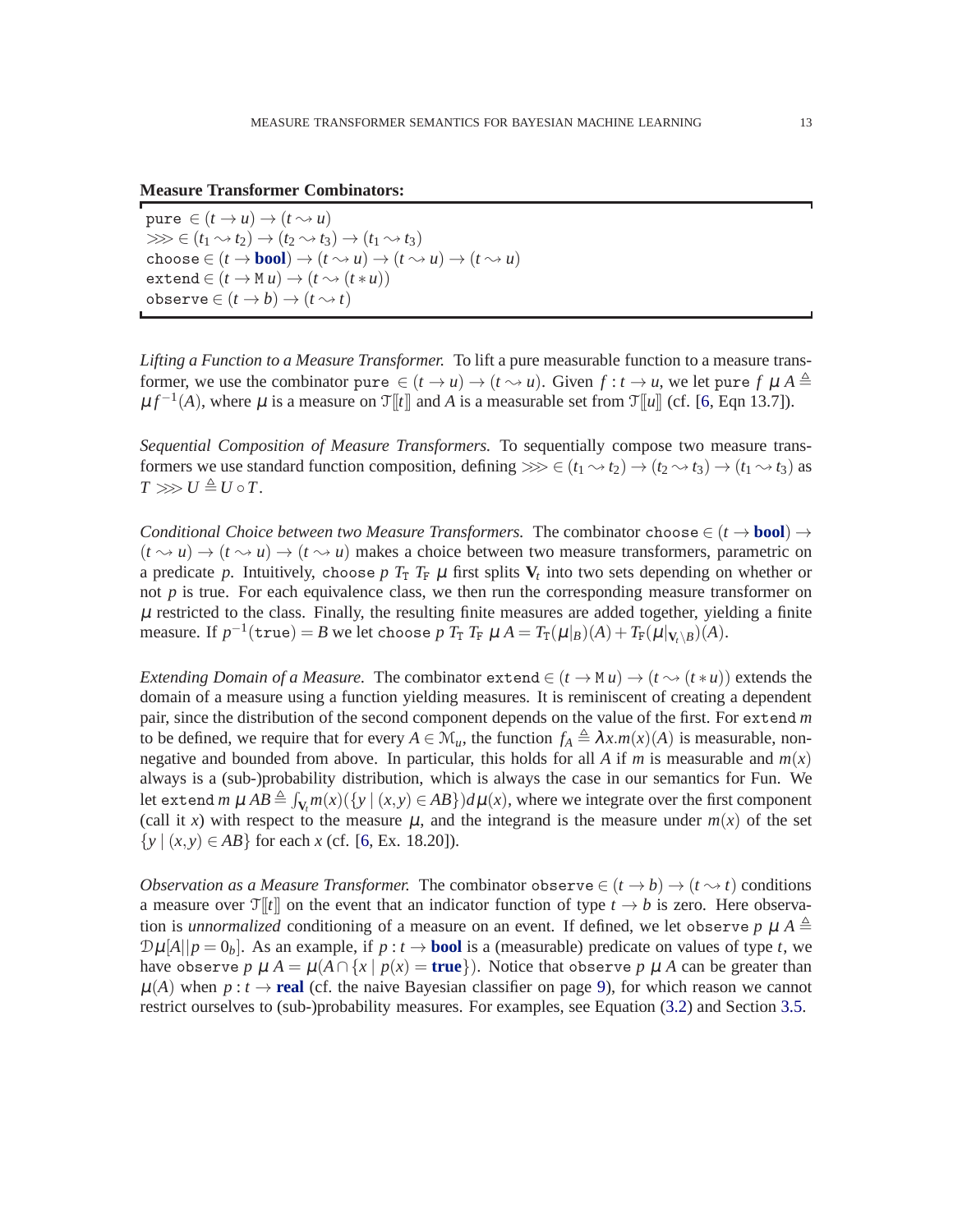3.4. **Measure Transformer Semantics of Fun.** In order to give a compositional denotational semantics of Fun programs, we give a semantics to open programs, later to be placed in some closing context. Since observations change the distributions of program variables, we may draw a parallel to while programs. There, a program can be given a denotation as a function from variable valuations to a return value and a variable valuation. Similarly, we give semantics to an open Fun term by mapping a measure over assignments to the term's free variables to a joint measure of the term's return value and assignments to its free variables. This choice is a generalization of the (discrete) semantics of pWHILE [\[4\]](#page-37-14). This contrasts with Ramsey and Pfeffer [\[46\]](#page-38-16), where the semantics of an open program takes a variable valuation and returns a (monadic computation yielding a) distribution of return values.

First, we define a data structure for an evaluation environment assigning values to variable names, and corresponding operations. Given an environment  $\Gamma = x_1 : t_1, \ldots, x_n : t_n$ , we let  $S(\Gamma)$  be the set of states, or finite maps  $s = \{x_1 \mapsto c_1, \ldots, x_n \mapsto c_n\}$  such that for all  $i = 1, \ldots, n$ , ty $(c_i) = t_i$ . We let  $\mathcal{T}[\mathbb{S}\langle\Gamma\rangle]\triangleq \mathcal{T}[\text{unit} * t_1 * \cdots * t_n]]$  be the measurable space of states in  $\mathbb{S}\langle\Gamma\rangle$ . We define dom(*s*)  $\triangleq$  ${x_1, \ldots, x_n}$ . We define the following operators.

**Auxiliary Operations on States and Pairs:**

| add $x(s,c) \triangleq s \cup \{x \mapsto c\}$                                       |                                                                         | if $ty(c) = t$ and $x \notin dom(s)$ , s otherwise. |
|--------------------------------------------------------------------------------------|-------------------------------------------------------------------------|-----------------------------------------------------|
| lookup $x \text{ s} \triangleq s(x)$                                                 | if $x \in \text{dom}(s)$ , () otherwise.                                |                                                     |
| $\text{drop } X \le \stackrel{\triangle}{=} \{(x \mapsto c) \in s \mid x \notin X\}$ | $\texttt{fst}((x, y)) \triangleq x$ $\texttt{snd}((x, y)) \triangleq y$ |                                                     |

We write  $s|_X$  for drop  $(\text{dom}(s) \setminus X)$  *s*. We apply these combinators to give a semantics to Fun programs as measure transformers. We assume that all bound variables in a program are different from the free variables and each other. Below,  $V[[V]]$  *s* gives the valuation of *V* in state *s*, and  $A[[M]]$ gives the measure transformer denoted by *M*.

**Measure Transformer Semantics of Fun:**

```
V[[x]] s \triangleq lookup x s
V[[c]] s \triangleq c\mathcal{V}[(V_1, V_2)] \ s \triangleq (\mathcal{V}[[V_1]] \ s, \mathcal{V}[[V_2]] \ s)\mathcal{A}[[V]] \triangleq pure \lambda s.(s, \mathcal{V}[[V]] s)\mathcal{A}[[V_1 \otimes V_2]] \triangleq \text{pure } \lambda s. (s, \otimes (\mathcal{V}[[V_1]] s, \mathcal{V}[[V_2]] s))\mathcal{A}[[V.1]] \triangleq pure \lambda s.(s, \texttt{fst}(\mathcal{V}[[V]] s))\mathcal{A}[[V.2]] \triangleq pure \lambda s.(s, \text{snd}(\mathcal{V}[[V]] s))\mathcal{A}[if V then M else N]] \triangleq choose (\lambda s.\mathcal{V}[V]] s) \mathcal{A}[M]] \mathcal{A}[N]]
\mathcal{A}[random (D(V))] \triangleq extend \lambda s.\mu_{D(V[V|S])}\mathcal{A}[observe V] \triangleq (observe \lambda s.\mathcal{V}[V|s) \gg pure \lambda s.(s, C))
\mathcal{A} [let x = M in N \leq \mathcal{A} [M]] \gg pure (add x) \gg \mathcal{A} [N]] \gg pure \lambda(s, y).((drop {x} s),y)
```
A value expression *V* returns the valuation of *V* in the current state, which is left unchanged. Similarly, binary operations and projections have a deterministic meaning given the current state. An **if** *V* expression runs the measure transformer given by the **then** branch on the states where *V* evaluates true, and the transformer given by the **else** branch on all other states, using the combinator choose. A primitive distribution **random**  $(D(V))$  extends the state measure with a value drawn from the distribution *D*, with parameters *V* depending on the current state. An observation **observe** *V* modifies the current measure by restricting it to states where *V* is zero. It is implemented with the observe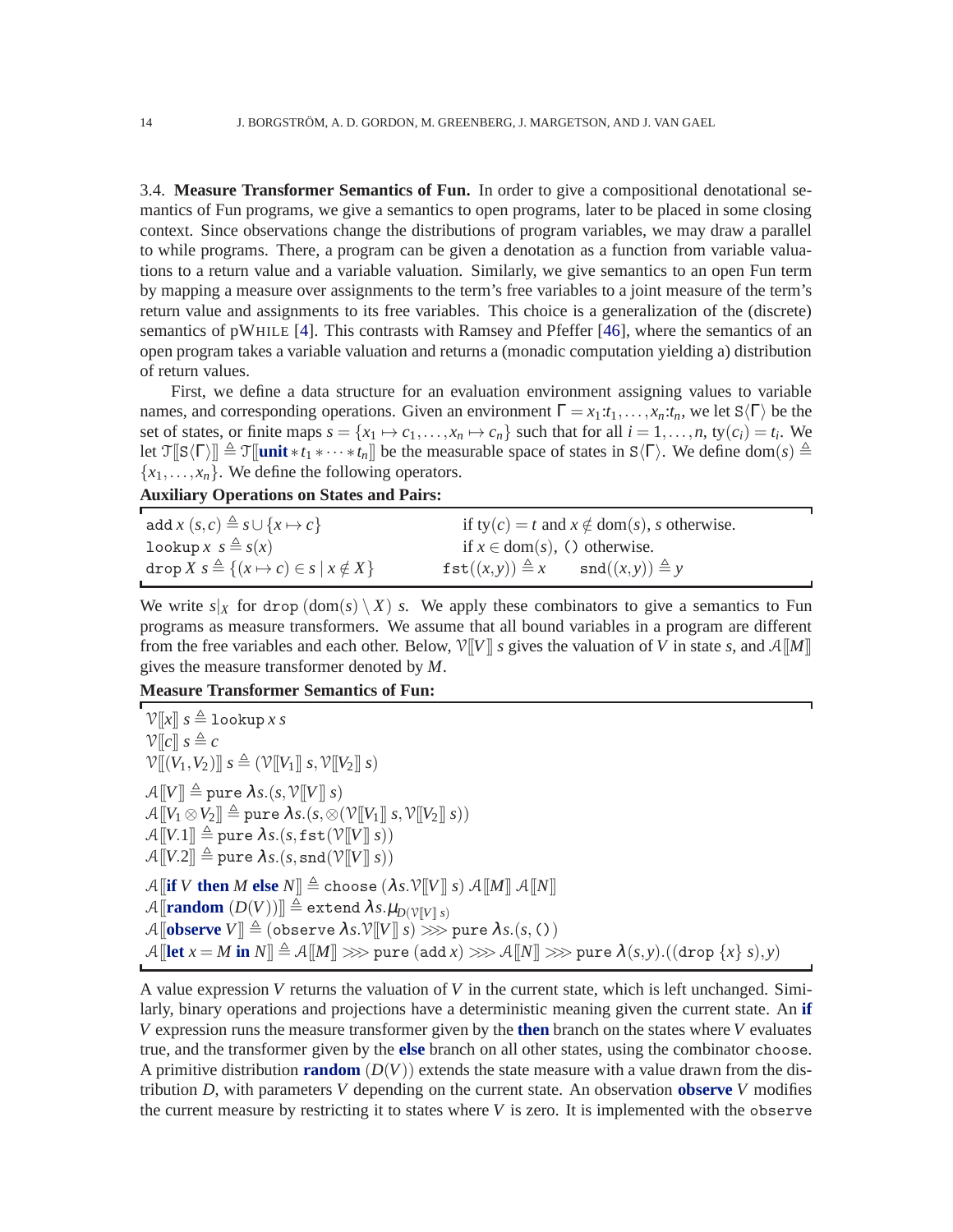combinator, and it always returns the unit value. The expression let  $x = M$  in N intuitively first runs *M* and binds its return value to *x* using add. After running *N*, the binding is discarded using drop.

**Lemma 3.1.** *If*  $s : S\langle\Gamma\rangle$  *and*  $\Gamma \vdash V : t$  *then*  $\mathcal{V}[[V]]$   $s \in V_t$ .

**Lemma 3.2.** *If*  $\Gamma \vdash M : t$  *then*  $\mathcal{A}[[M]] \in \mathcal{S}\langle \Gamma \rangle \rightsquigarrow (\mathcal{S}\langle \Gamma \rangle * t)$ *.* 

The measure transformer semantics of Fun is hard to use directly, except in the case of Bernoulli Fun where they can be directly implemented: a naive implementation of  $M\langle S\langle \Gamma \rangle$  is as a map assigning a probability to each possible variable valuation. If there are *N* variables, each sampled from a Bernoulli distribution, in the worst case there are  $2^N$  paths to be explored in the computation, each of which corresponds to a variable valuation. Our direct implementation of the measure transformer semantics, described in the technical report version of our paper [\[8\]](#page-37-10), explicitly constructs the valuation. It works fine for small examples but would blow up on large datasets. In this simple case, the measure transformer semantics of closed programs also coincides with the sampling semantics.

<span id="page-14-0"></span>**Theorem 3.3.** *Suppose*  $\varepsilon$  ⊢ *M* : *t* for some *M* in Bernoulli Fun. If  $\mu = A[\![M]\!]$   $\delta_{(\cdot)}$  and  $\varepsilon$  ⊢ V : *t* then  $P_M$  [value = *V* | valid] =  $\mu({ ( ( ), V )}) / |\mu|$ *.* 

*Proof.* We add a construct to give a semantics to open Bernoulli Fun expressions. Let  $init(M, \mu)$ stand for *M* starting in an initial probability measure  $\mu$  on  $S\langle \Gamma \rangle$ . Let  $\text{init}(M, \mu) \rightarrow^{p_s} M \{V_1/_{x_1} \cdots V_n/_{x_n}\}$ when  $s = \{x_i \mapsto V_i \mid i = 1..n\} \in S\langle \Gamma \rangle$  and  $p_s = \mu(\{s' \mid s' \mid_{f_v(M)} = s \mid_{f_v(M)} \})$ . In particular, if *M* is closed, then **init** $(M, \delta_{(1)}) \to M$ , so **init** $(M, \delta_{(1)})$  has the same traces as *M* but for an additional (valid) initial step.

By induction on the derivation of  $\Gamma \vdash M : t$ , we prove that if  $\Gamma \vdash M : t$  and  $\varepsilon \vdash V : t$  and  $\mu \in$  $M\langle S\langle \Gamma \rangle \rangle$ , then  $v(S\langle \Gamma \rangle \times \{V\}) = P_N[vali d \cap value = V]$  and  $v(S\langle \Gamma \rangle \times V_t) = P_N[vali d]$ , where  $v = V$  $\mathcal{A}[[M]] \mu$  and  $N = \text{init}(M, \mu)$ .

Then, for closed *M* we get P<sub>M</sub> [value = V | valid = P<sub>M</sub> [valid ∩ value = V | /P<sub>M</sub> [valid =  $v(\{((),V)\})/v(\{() \}\times V_t).$ 

<span id="page-14-1"></span>3.5. **Discussion of the Semantics.** In this section we discuss some small examples that are illustrative of the semantics of the **observe** primitive. The first example highlights the difference between discrete observations and observations on continuous types.

The subsequent examples contrast our definition of **observe** with some alternative definitions. The second example deals with the definition of discrete observations, that is shown to coincide with the filtering semantics of Bernoulli Fun, unlike two alternative semantics. In the third example, we treat continuous observations, showing that distributing an observation into both branches of an if statement yields the same result, in contrast to an alternative semantics of observations as computing (normalized) conditional probability distributions.

In the fourth example, we show an example of model comparison that depends on the unnormalized nature of observations. In the fifth example, we show a well-typed Fun program with an observation (of a derived random variable) that failed to be well-defined in the original semantics of observation.

*Discrete versus continuous observations.* As an example to highlight the difference between continuous and discrete observations, we first consider the following program, which observes that a normally distributed random variable is zero. The resulting distribution of the return value x is a point mass at 0.0, as expected. The measure of  $\{0.0\}$  in this distribution is Gaussian(0.0,1.0) 0.0  $\approx$  0.4.

 $\Box$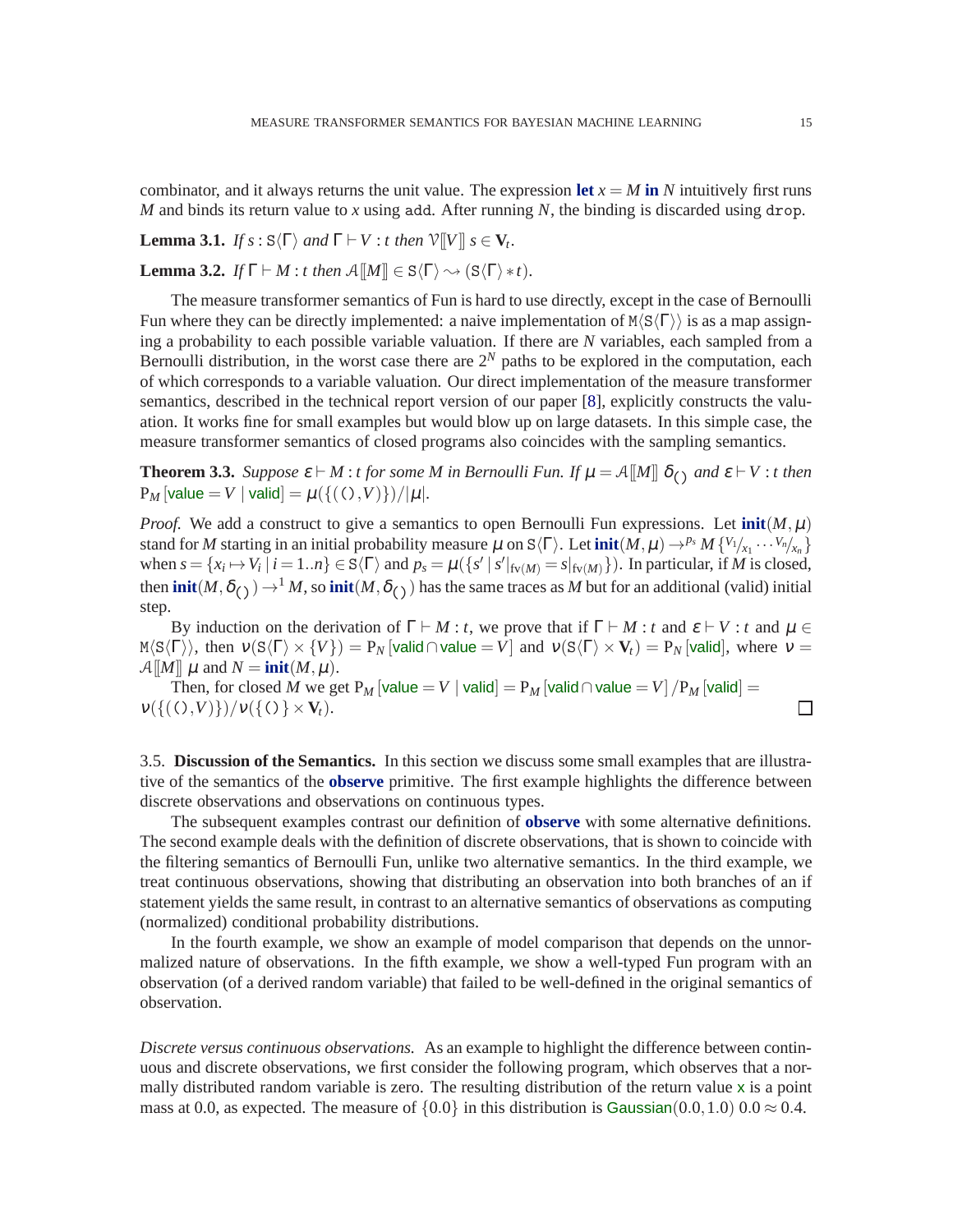## **Continuous Observation:**

**let**  $x =$  **random** (Gaussian(0.0, 1.0)) **in let**  $\overline{a} =$  **observe** x **in** x

The second program instead observes that a Boolean variable is true. This has zero probability of occurring, and since the Boolean type is discrete, the resulting measure is the zero measure. **Discrete Observation:**

**let**  $x =$ **random** (Gaussian(0.0, 1.0)) **in let**  $b = (x == 0.0)$  **in let**  $\underline{\ } =$ **observe** b **in** x

These examples show the need for observations at **real** type, as well as at type **bool**. (This also clearly distinguishes **observe** from assume in assertional programming.)

*Discrete Observations amount to filtering.* A consequence of Theorem [3.3](#page-14-0) is that our measure transformer semantics is a generalization of the sampling semantics for discrete probabilities. For this theorem to hold, it is critical that **observe** denotes unnormalized conditioning (filtering). Otherwise programs that perform observations inside the branches of conditional expressions would have undesired semantics. As the following example shows, the two program fragments **observe**  $(x=y)$ ) and **if** x **then observe** (y=**true**) **else observe** (y=**false**) would have different measure transformer semantics although they have the same sampling semantics.

```
Simple Conditional Expression: Mif
```
**let**  $x = \text{random}$  (Bernoulli(0.5)) **let**  $y = \text{random}$  (Bernoulli(0.1)) **if** x **then observe** (y=**true**) **else observe** (y=**false**) y

In the sampling semantics, the two valid runs are when x and y are both **true** (with probability 0.05), and both **false** (with probability 0.45), so we have P  $[\text{true} \mid \text{valid}] = 0.1$  and P  $[\text{false} \mid \text{valid}] = 0.9$ .

If, instead of the unnormalized definition observe *p*  $\mu A = \mu(A \cap \{x \mid p(x)\})$ , we had either of the normalizing definitions

$$
\text{observe } p \mu A = \frac{\mu(A \cap \{x \mid p(x)\})}{\mu(\{x \mid p(x)\})} \quad \text{or} \quad |\mu| \frac{\mu(A \cap \{x \mid p(x)\})}{\mu(\{x \mid p(x)\})}
$$

then  $\mathcal{A}[\![M_{if}]\!]$   $\delta_{\text{c}}$  {**true**} =  $\mathcal{A}[\![M_{if}]\!]$   $\delta_{\text{c}}$  {**false**}, which would invalidate the theorem.

Let  $M' = M_{if}$  with **observe**  $(x = y)$  substituted for the conditional expression. With the actual or either of the flawed definitions of observe we have  $\mathcal{A}[\![M']\!]$   $\delta_{\text{(}}$  {true} =  $(\mathcal{A}[\![M']\!]$   $\delta_{\text{(}}$  {false}}/9.

*Continuous Observations are not normalizing.* As in the discrete case, continuous observations do not renormalize the resulting measure. In the program below, the variables x and y are independent: observing x at a given value amounts to scaling the measure of y by some fixed amount. **Simple Continuous Observation:** *M*obs

```
let x = \text{random} (Gaussian(0.0, 1.0))
let y = \text{random} (Gaussian(0.0, 1.0))
observe (x−1.0)
y
```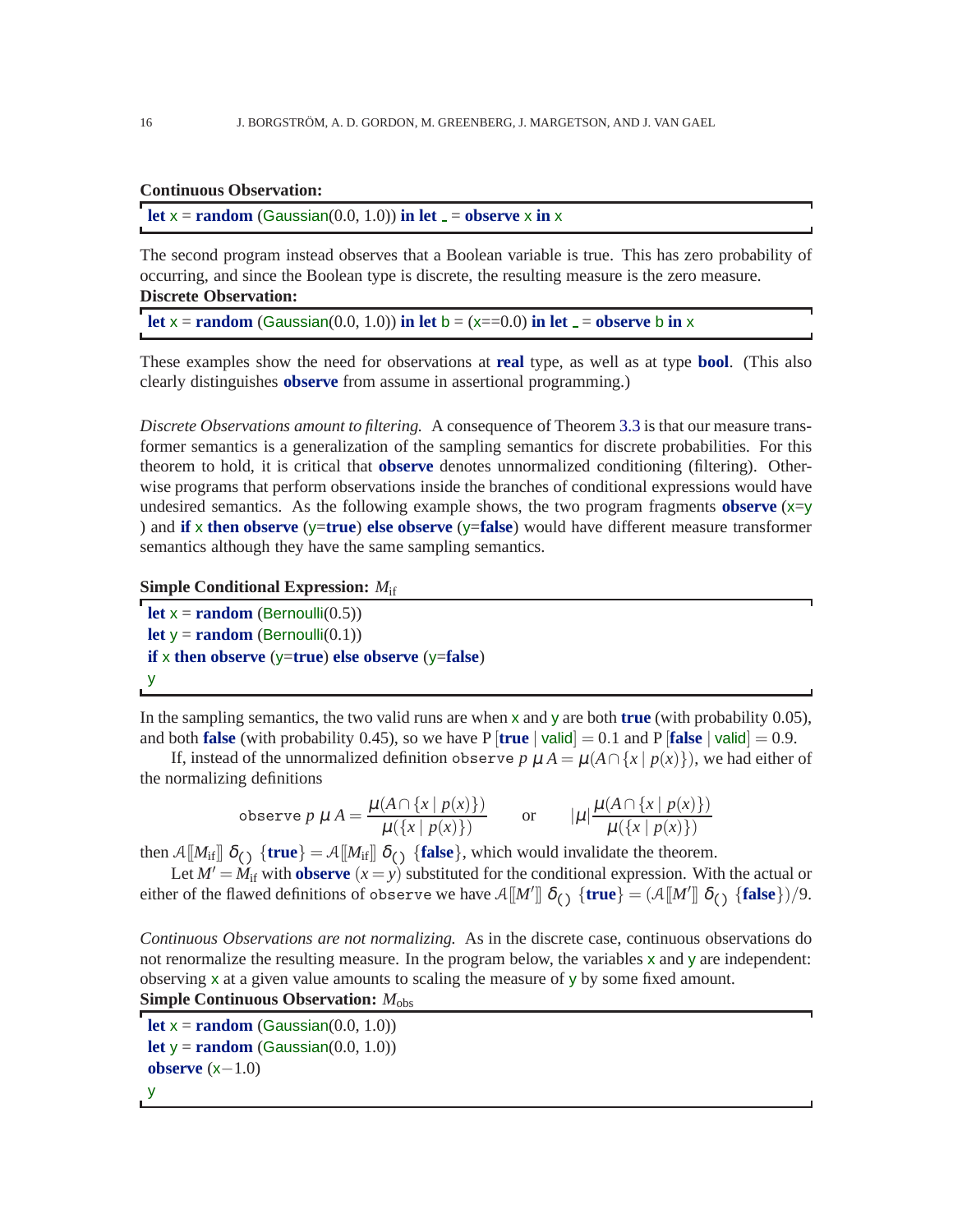The resulting distribution  $\mu$ <sub>y</sub> of y is the normal distribution, scaled by a factor Gaussian(0.0,1.0) 1.0  $\approx$ 0.24. In particular,  $\mu_v({y \in \mathbb{R} : y > -1})/|\mu_v| \approx 0.16$ . Below, we let v be the joint distribution of x and y before the observation.

If we replace the observation by an if statement that performs the same observation in each branch, the resulting distribution is unchanged. Let  $M' = M_{obs}$  with the conditional expression *N* :=**if** x+y>0 **then observe** (x−1.0) **else observe** (x−1.0) substituted for **observe** (x−1.0). Let  $A = \{(x, y) \in \mathbb{R}^2 : x + y > 0\}$  and  $B = \mathbb{R}^2 \setminus A$ . We have  $A[[N]]v = \text{choose } p \in T$   $T \in V = T(v|A) + T(v|B)$ where  $p = \lambda x, y.(x + y) > 0$  and  $T = \text{observe } \lambda x, (x - 1)$ . Since the definition of observe  $\lambda x, (x - 1)$ 1) $\mu = D\mu[\cdot||x=1]$  is linear in  $\mu$  (where defined) and  $v = v|_A + v|_B$ , we have  $\mathcal{A}[[M_{obs}]] = \mathcal{A}[[M']]$ .

However, if observations always yielded probability distributions, and **if** statements reweighted the result of each branch by the probability that that branch was taken, the above equality would not hold. In *M*′ , the branch condition x+y>0 is **true** with probability 0.5 a priori. This reweighting semantics would after the observation of  $x=1$  give the same probability to  $1+y>0$  (the left branch being taken) and  $1+y<0$  (the right branch being taken). In contrast, the original program  $M_{\text{obs}}$  yields  $P[1+y<0] \approx 0.16$ .

*Medical trial.* As another example, let us consider a simple Bayesian evaluation of a medical trial [\[37\]](#page-38-9). We assume a trial group of nTrial persons, of which cTrial were healthy at the end of the trial, and a control group of nControl persons, of which cControl were healthy at the end of the trial. Below, Beta(1.0,1.0) is the uniform distribution on the interval  $[0.0, 1.0]$ . We return the posterior distributions of the likelihood that a member of the trial group (pTrial) and a member of the control group (pControl) is healthy at the end of the trial.

#### **Medical Trial:**

```
let medicalTrial nTrial nControl cTrial cControl =
  let pTrial = random(Beta(1.0,1.0))
  observe (cTrial == random (Binomial(nTrial,pTrial)));
  let pControl = random(Beta(1.0,1.0))
  observe (cControl == random (Binomial(nControl,pControl)));
  pTrial, pControl
```
We can then compare this model to one where the treatment is ineffective, that is, where the members of the trial group and the control group have the same probability of becoming healthy. Also here we give a uniform prior to the probability that the treatment is effective; the posterior distribution of this variable will depend on the Bayesian evidence for the different models, that is, the ratio between the probabilities of the observed outcome in the two models. This way of performing model comparison critically depends on the unnormalized nature of discrete observations as filtering.

## **Model Selection:**

```
let modelSelection nTrial nControl cTrial cControl =
  let pEffective = \mathbf{random}(\text{Beta}(1.0, 1.0))if random(Bernoulli(pEffective)) then
     medicalTrial nTrial nControl cTrial cControl
     ()
```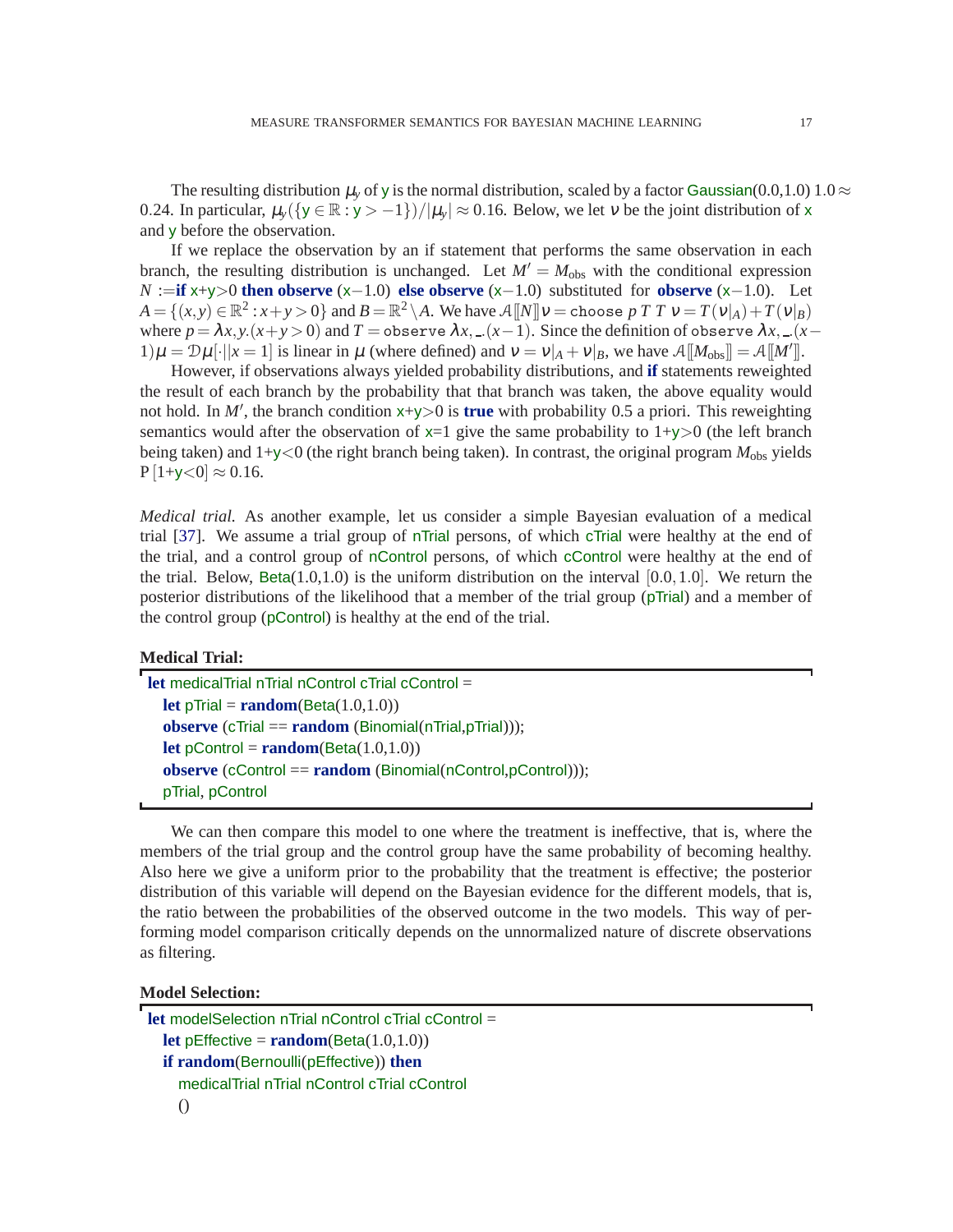| else                                                               |
|--------------------------------------------------------------------|
| <b>let</b> $pAll = \text{random}(Beta(1.0, 1.0))$                  |
| observe $(cTrial == random (Binomial(nTrial, pAll)))$              |
| observe (cControl == $\mathbf{random}$ (Binomial(nControl, pAll))) |
| pEffective                                                         |

*Observation of Derived Variable.* The following example, due to Chung-Chieh Shan, highlighted regularity problems with our original definition of observation [\[8\]](#page-37-10). **Observation of Derived Variable:**

| let $x = \text{random}$ (Beta(1.0, 1.0)) in let $y = x - 0.5$ in observe y; x. |  |
|--------------------------------------------------------------------------------|--|
|--------------------------------------------------------------------------------|--|

Intuitively, this program should yield a point mass at  $x=0.5$ ,  $y=0$ . In our semantics, if  $\mu$  is the measure before the observation (when starting from  $\delta$ <sub>()</sub>) we have

$$
F_0(x, y) = 1 \text{ if } x > 0.5 \text{ and } y > 0
$$
  

$$
F_0(x, y) = 0 \text{ if } x < 0.5 \text{ or } y < 0
$$

Otherwise, we have  $F_0(x, y) = \inf \{ F_0(x', y') \mid x' \ge x \land y' \ge y \} = 1$  so  $\mathcal{D}\mu[A \mid |y = 0] = 1$  iff  $(0.5, 0) \in A$ and otherwise 0; in particular we have  $\mathcal{D}\mu[x = 0.5||y = 0] = 1$ .

The original definition of observation simply applied the limit of Equation [\(3.1\)](#page-10-0) to any *A* (not only to rectangles  $R_d$ ). Then the density of any null set would be 0, and in particular we would have  $\mathcal{D}\mu[x=0.5||y=0]=0$ . This would contradict countable additivity, since  $|\mathcal{D}\mu[\cdot||y=0]|=1$  but  $\mathcal{D}\mu[x_1 < |x - 0.5| \le x_2 ||y = 0] = 0$  when  $0 < x_1 < x_2$ .

#### 4. SEMANTICS BY COMPILATION TO CSOFT

<span id="page-17-0"></span>A naive implementation of the measure transformer semantics of the previous section would work directly with measures of states, whose size even in the discrete case could be exponential in the number of variables in scope. For large models, this becomes intractable. In this section, we instead give a semantics to Fun programs by translation to the simple imperative language Imp. We consider Imp to be a sublanguage of Csoft; the Csoft program is then evaluated by Infer.NET by constructing a suitable factor graph [\[28\]](#page-38-8), whose size will be linear in the size of the program. The implementation advantage of translating F# to Csoft, over simply generating factor graphs directly [\[32\]](#page-38-3), is that the translation preserves the structure of the input model (including array processing in our full language), which can be exploited by the various inference algorithms supported by Infer.NET.

4.1. **Imp: An Imperative Core Calculus.** Imp is an imperative language, based on the static single assignment (SSA) intermediate form. It is a sublanguage of Csoft, the input language of Infer.NET [\[37\]](#page-38-9). A composite statement *C* is a sequence of statements, each of which either stores the result of a primitive operation in a location, observes the contents of a location to be zero, or branches on the value of a location. Imp shares the base types *b* with Fun, but has no tuples.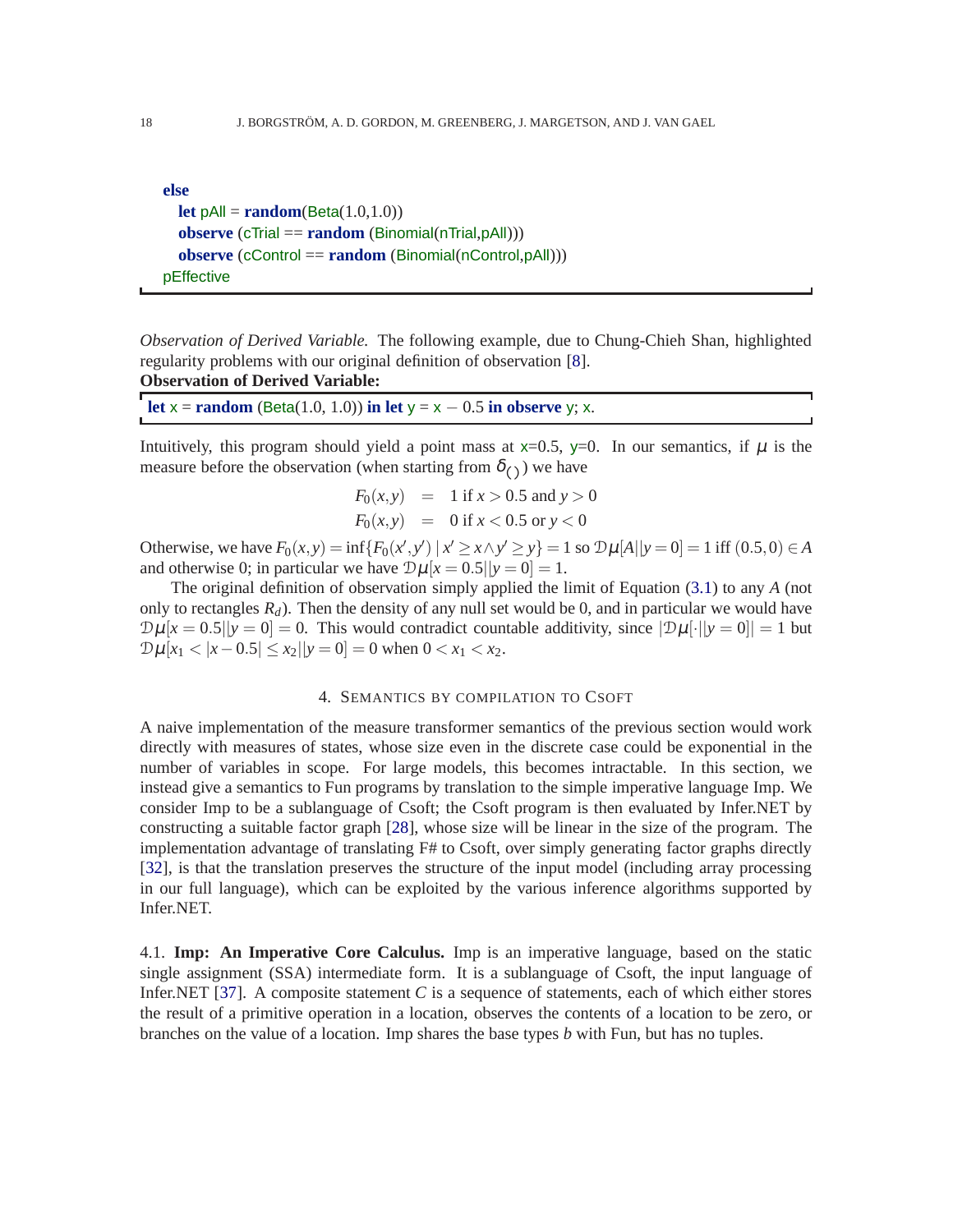|  | <b>Syntax of Imp:</b> |  |  |
|--|-----------------------|--|--|
|--|-----------------------|--|--|

| $l, l', \ldots$                     | location (variable) in global store      |
|-------------------------------------|------------------------------------------|
| $E, F ::= c   l   (l \otimes l)$    | expression                               |
| $I ::=$                             | statement                                |
| $l \leftarrow E$                    | assignment                               |
| $l \leftarrow D(l_1, \ldots, l_n)$  | random assignment                        |
| observe <sub><math>h</math></sub> l | observation                              |
| if <i>l</i> then $C_1$ else $C_2$   | conditional                              |
| local $l : b$ in $C$                | local declaration (scope of $l$ is $C$ ) |
| $C ::= \nparallel  I  (C; C)$       | composite statement                      |

When making an observation **observe***b*, we make explicit the type *b* of the observed location. In a local declaration, **local** *l* : *b* **in** *C*, the location *l* is bound, with scope *C*. Next, we derive an extended form of **local**, which introduces a sequence of local variables.

#### **Extended Form of local:**

**local**  $\Sigma$  in  $C \triangleq$  **local**  $l_1 : b_1$  in ... **local**  $l_n : b_n$  in C where  $\Sigma = \varepsilon, l_1 : b_1, \ldots, l_n : b_n$ 

The typing rules for Imp are standard. We consider Imp typing environments  $\Sigma$  to be a special case of Fun environments Γ, where variables (locations) always map to base types. If  $\Sigma = \varepsilon, l_1$ :  $b_1, \ldots, l_n : b_n$ , we say  $\Sigma$  is *well-formed* and write  $\Sigma \vdash \diamond$  to mean that the locations  $l_i$  are pairwise distinct. The judgment  $\Sigma \vdash E : b$  means that the expression *E* has type *b* in the environment  $\Sigma$ . The judgment Σ  $\vdash$  *C* : Σ' means that the composite statement *C* is well-typed in the initial environment  $\Sigma$ , yielding additional bindings  $\Sigma'$ .

| <b>Judgments of the Imp Type System:</b> |  |  |  |
|------------------------------------------|--|--|--|
|                                          |  |  |  |

| $\Sigma \vdash \diamond$    | environment $\Sigma$ is well-formed               |  |
|-----------------------------|---------------------------------------------------|--|
| $\Sigma \vdash E : b$       | in $\Sigma$ , expression E has type b             |  |
| $\Sigma \vdash C : \Sigma'$ | given $\Sigma$ , statement C assigns to $\Sigma'$ |  |
|                             |                                                   |  |

#### **Typing Rules for Imp Expressions and Commands:**

| $(ImP \text{ CONST})$ $(ImP \text{ LOC})$ $(ImP \text{ OP})$                                               | $\Sigma \vdash \diamond$ $\Sigma \vdash \diamond$ $(l:b) \in \Sigma$ $\Sigma \vdash l_1 : b_1$ $\Sigma \vdash l_2 : b_2$ $\otimes : b_1, b_2 \rightarrow b_3$                                                                                  |
|------------------------------------------------------------------------------------------------------------|------------------------------------------------------------------------------------------------------------------------------------------------------------------------------------------------------------------------------------------------|
| $\Sigma \vdash l : b$                                                                                      | $\Sigma \vdash l_1 \otimes l_2 : b_3$                                                                                                                                                                                                          |
| $\Sigma \vdash E : b$ $l \notin \text{dom}(\Sigma)$<br>$\Sigma \vdash l \leftarrow E : (\varepsilon, l:b)$ | (IMP RANDOM)<br>$D: (x_1 : b_1, \ldots, x_n : b_n) \to b \quad l \notin \text{dom}(\Sigma)$<br>$\Sigma \vdash l_1 : b_1 \cdots \Sigma \vdash l_n : b_n$<br>$\Sigma \vdash l \stackrel{s}{\leftarrow} D(l_1, \ldots, l_n) : (\varepsilon, l:b)$ |
| $(IMP OBSERVE)$ $(IMP SeQ)$                                                                                | (IMP NIL)<br>$\Sigma \vdash l : b$ $\Sigma \vdash C_1 : \Sigma'$ $\Sigma, \Sigma' \vdash C_2 : \Sigma''$ $\Sigma \vdash \diamond$                                                                                                              |
|                                                                                                            | $\Sigma \vdash \mathbf{observe}_b l : \varepsilon$ $\Sigma \vdash C_1; C_2 : \Sigma', \Sigma''$ $\Sigma \vdash \mathbf{nil} : \varepsilon$                                                                                                     |
| $\Sigma \vdash l : \textbf{bool} \quad \Sigma \vdash C_1 : \Sigma' \quad \Sigma \vdash C_2 : \Sigma'$      | (IMP LOCAL)<br>$\Sigma \vdash C : \Sigma' \quad (l : b) \in \Sigma'$<br>$\Sigma \vdash$ local $l : b$ in $C : (\Sigma' \setminus \{l : b\})$                                                                                                   |
|                                                                                                            | $\Sigma$ $\vdash$ if <i>l</i> then $C_1$ else $C_2$ : $\Sigma'$                                                                                                                                                                                |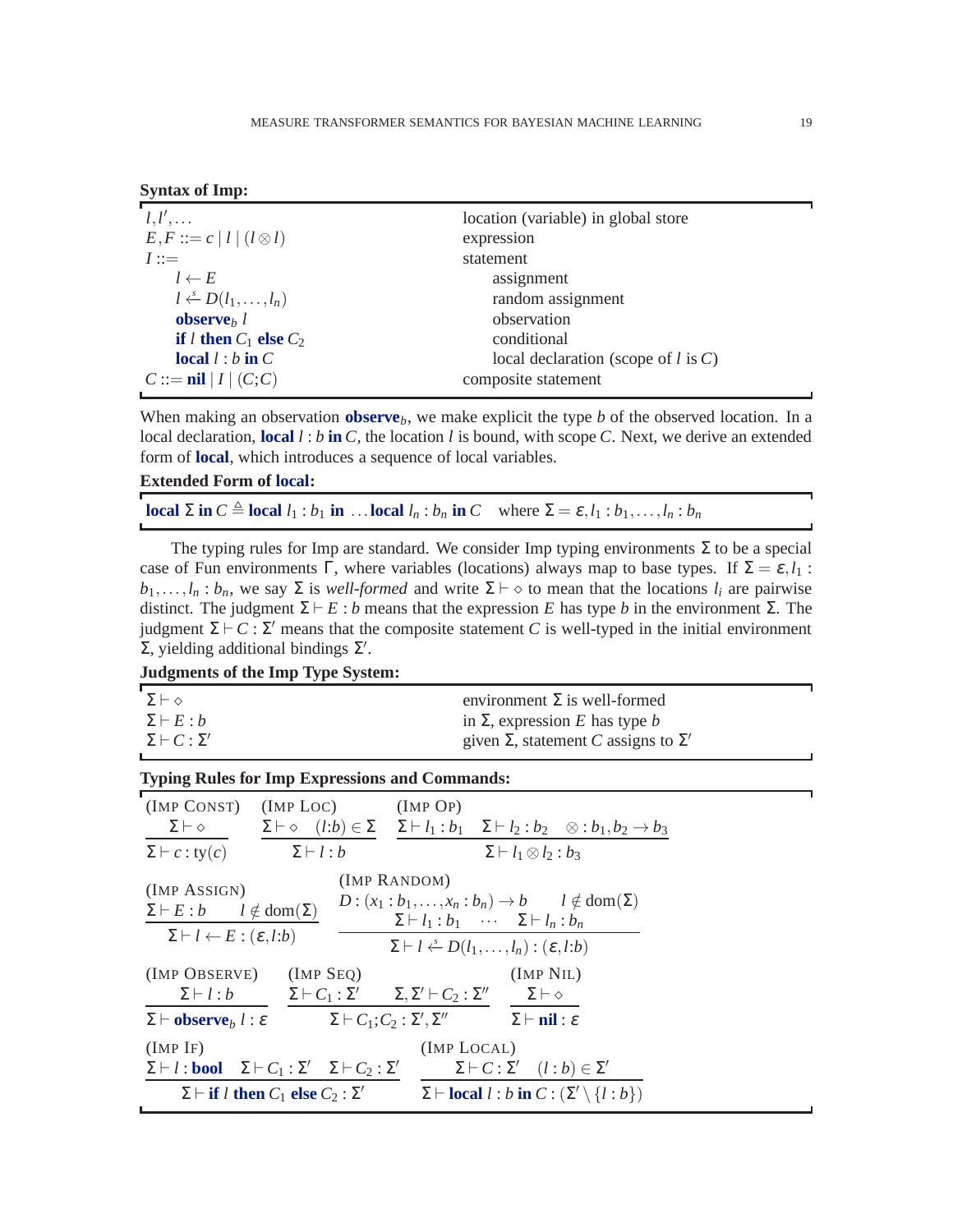To treat sequences of local variables, we use the *shuffle product*  $\Sigma_1 + \Sigma_2$  of two environments, defined below.

| (SH EMP)                                    | (SH LEFT)<br>$\Sigma \in \Sigma_1 + \Sigma_2$ $\Sigma, x : b \vdash \diamond$ | (SH RIGHT)<br>$\Sigma \in \Sigma_1 + \Sigma_2$ $\Sigma, x : b \vdash \diamond$ | (IMP LOCALS)<br>$\Sigma \vdash C : \Sigma'_1$<br>$\Sigma'_1 \in \Sigma_1 + \Sigma'$ |
|---------------------------------------------|-------------------------------------------------------------------------------|--------------------------------------------------------------------------------|-------------------------------------------------------------------------------------|
| $\varepsilon \in \varepsilon + \varepsilon$ | $(\Sigma, x : b) \in (\Sigma_1, x : b) + \Sigma_2$                            | $(\Sigma, x : b) \in \Sigma_1 + (\Sigma_2, x : b)$                             | $\Sigma \vdash$ <b>local</b> $\Sigma_1$ in $C : \Sigma'$                            |

**Typing Rule for Extended Form of local:**

## **Lemma 4.1.**

(1)  $If \Sigma, \Sigma' \vdash \diamond then \text{ dom}(\Sigma) \cap \text{dom}(\Sigma') = \varnothing.$ 

(2) *If*  $\Sigma \vdash E : b$  *then*  $\Sigma \vdash \diamond$  *and*  $fv(E) \subseteq dom(\Sigma)$ *.* 

(3)  $If \Sigma \vdash C : \Sigma' \text{ then } \Sigma, \Sigma' \vdash \diamond.$ 

4.2. **Measure Transformer Semantics of Imp.** A compound statement *C* in Imp has a semantics as a measure transformer  $\Im[\mathcal{C}]$  generated from the set of combinators defined in Section [3.](#page-8-0) An Imp program does not return a value, but is solely a measure transformer on states  $S\langle\Sigma\rangle \sim S\langle\Sigma,\Sigma'\rangle$ (where  $\Sigma$  is a special case of  $\Gamma$ ).

**Interpretation of Statements:**  $\mathcal{I}[[C]], \mathcal{I}[[I]] : S\langle\Sigma\rangle \sim S\langle\Sigma, \Sigma'\rangle$ 

 $\mathbb{I}[\![\mathbf{nil}]\!] \triangleq$  pure id  $\mathbb{I}[[C_1; C_2]] \triangleq \mathbb{I}[[C_1]] \gg\gg \mathbb{I}[[C_2]]$  $\mathcal{I}[[l \leftarrow c]] \triangleq$  pure  $\lambda s$ .add  $l(s, c)$  $\mathcal{I}[[l \leftarrow l'] \triangleq \text{pure } \lambda s \text{.} \text{add } l \ (s, \text{lookup } l' \ s)$  $\mathcal{I}[[l \leftarrow l_1 \otimes l_2]] \triangleq$  pure  $\lambda s$ .add  $l$   $(s, \otimes$  (lookup  $l_1 s$ , lookup  $l_2 s$ )))  $\mathbb{E}[l] \leftarrow D(l_1,\ldots,l_n)] \triangleq \textsf{extend}\left(\lambda s.\mu_{D(\texttt{lookup } l_1 s, \ldots, \texttt{lookup } l_n s)}\right) \ggg \textsf{pure}\left(\texttt{add}\hspace{0.1cm} l\right)$  $\mathcal{I}$ [**observe***b*  $l$ ]]  $\triangleq$  observe  $\lambda s$ .lookup  $l s$  $\mathbb{E} \left[ \int_0^T \mathbf{i} \, \mathbf{i} \, \mathbf{j} \, \mathbf{k} \right] = \mathbb{E} \left[ \int_0^T \mathbf{i} \, \mathbf{j} \, \mathbf{k} \right] \mathbb{E} \left[ \int_0^T \mathbf{i} \, \mathbf{j} \, \mathbf{k} \right]$  $\mathcal{I}$ [**local** *l* : *b* **in**  $C$ ]  $\triangleq \mathcal{I}$ [ $C$ ]  $\gg$  pure (drop  $\{l\}$ )

**Lemma 4.2.** *If*  $\Sigma \vdash C : \Sigma'$  *then*  $\mathcal{A}[[M]] \in S\langle \Sigma \rangle \sim S\langle \Sigma, \Sigma' \rangle$ .

**Semantics of Extended Form of local:**

 $\mathbb{I}[\![\mathbf{local}\; \Sigma\; \mathbf{in}\; C]\!] \triangleq \mathbb{I}[\![C]\!] \ggg \text{pure}\; (\text{drop}\;(\text{dom}(\Sigma)))$ 

4.3. **Translating from Fun to Imp.** The translation from Fun to Imp is a mostly routine compilation of functional code to imperative code. The main point of interest is that Imp locations only hold values of base type, while Fun variables may hold tuples. We rely on *patterns p* and *layouts* ρ to track the Imp locations corresponding to Fun environments.

**Notations for the Translation from Fun to Imp:**

| $p ::= l   ()   (p, p)$                 | pattern: group of Imp locations to represent Fun value                  |
|-----------------------------------------|-------------------------------------------------------------------------|
| $\rho ::= (x_i \mapsto p_i)^{i \in 1n}$ | layout: finite map from Fun variables to patterns                       |
| $\Sigma \vdash p : t$                   | in environment $\Sigma$ , pattern p represents Fun value of type t      |
| $\Sigma \vdash \rho : \Gamma$           | in environment $\Sigma$ , layout $\rho$ represents environment $\Gamma$ |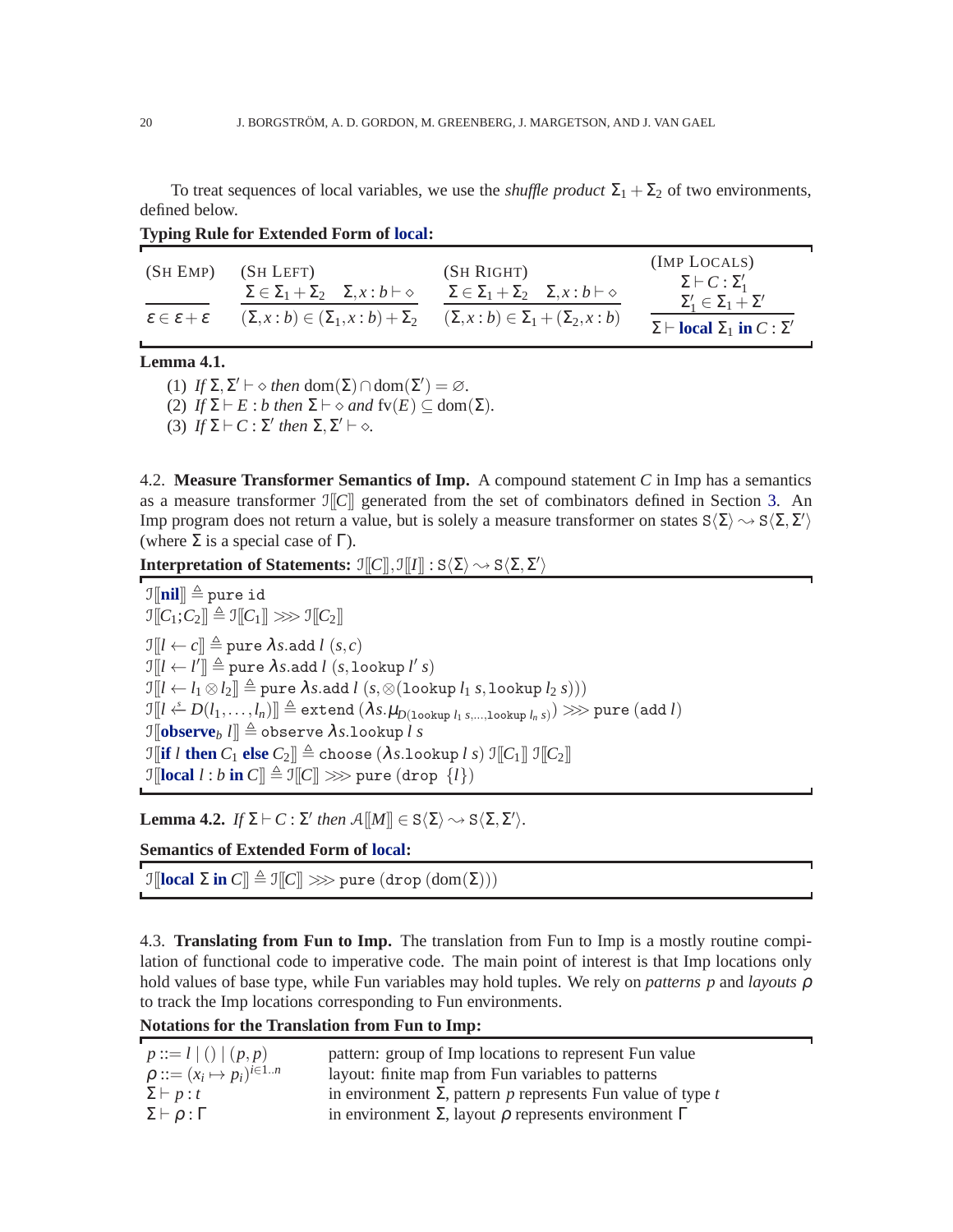$\rho \vdash M \Rightarrow C, p$  given  $\rho$ , expression *M* translates to *C* and pattern *p* 

| Typing Rules for Patterns $\Sigma \vdash p : t$ and Layouts $\Sigma \vdash p : \Gamma$ : |                                                                   |                                                                                                                |                                                                                                                                                                                                            |
|------------------------------------------------------------------------------------------|-------------------------------------------------------------------|----------------------------------------------------------------------------------------------------------------|------------------------------------------------------------------------------------------------------------------------------------------------------------------------------------------------------------|
| (Pat Loc)<br>$\Sigma \vdash \diamond$<br>$(l : t) \in \Sigma$<br>$\Sigma \vdash l : t$   | (PAT UNIT)<br>$\Sigma\vdash\diamond$<br>$\Sigma \vdash ()$ : unit | (PAT PAIR)<br>$\Sigma \vdash p_1 : t_1$<br>$\Sigma \vdash p_2 : t_2$<br>$\Sigma \vdash (p_1, p_2) : t_1 * t_2$ | (LAYOUT)<br>$\text{locs}(\rho) = \text{dom}(\Sigma)$<br>$\Sigma \vdash \diamond$ dom( $\rho$ ) = dom( $\Gamma$ )<br>$\Sigma \vdash \rho(x): t \quad \forall (x:t) \in \Gamma$<br>$\Sigma\vdash\rho:\Gamma$ |

<span id="page-20-2"></span><span id="page-20-1"></span><span id="page-20-0"></span>The rule (PAT L[OC](#page-20-0)) represents values of base type by a single location. The rules (PAT U[NIT](#page-20-1)) and (PAT P[AIR](#page-20-2)) represent products by a pattern for their corresponding components. The rule (L[AYOUT](#page-20-3)) asks that each entry in  $\Gamma$  is assigned a pattern of suitable type by layout  $\rho$ .

The translation rules below depend on some additional notations. We say  $p \in \Sigma$  if every location in *p* is in  $\Sigma$ . Let  $\text{locs}(\rho) = \bigcup \{ \text{fv}(\rho(x)) \mid x \in \text{dom}(\rho) \}$ , and let  $\text{locs}(C)$  be the environment listing the set of locations assigned by a command *C*.

<span id="page-20-13"></span><span id="page-20-12"></span><span id="page-20-11"></span><span id="page-20-10"></span><span id="page-20-9"></span><span id="page-20-8"></span><span id="page-20-7"></span><span id="page-20-6"></span><span id="page-20-5"></span><span id="page-20-4"></span>

| <b>Rules for Translation:</b> $p \sim p'$ and $p \leftarrow p'$ and $p \vdash M \Rightarrow C, p$ |  |  |  |
|---------------------------------------------------------------------------------------------------|--|--|--|
|                                                                                                   |  |  |  |
|                                                                                                   |  |  |  |
|                                                                                                   |  |  |  |
|                                                                                                   |  |  |  |
|                                                                                                   |  |  |  |
|                                                                                                   |  |  |  |
|                                                                                                   |  |  |  |
|                                                                                                   |  |  |  |
|                                                                                                   |  |  |  |
|                                                                                                   |  |  |  |
|                                                                                                   |  |  |  |
|                                                                                                   |  |  |  |
|                                                                                                   |  |  |  |
|                                                                                                   |  |  |  |

<span id="page-20-3"></span>J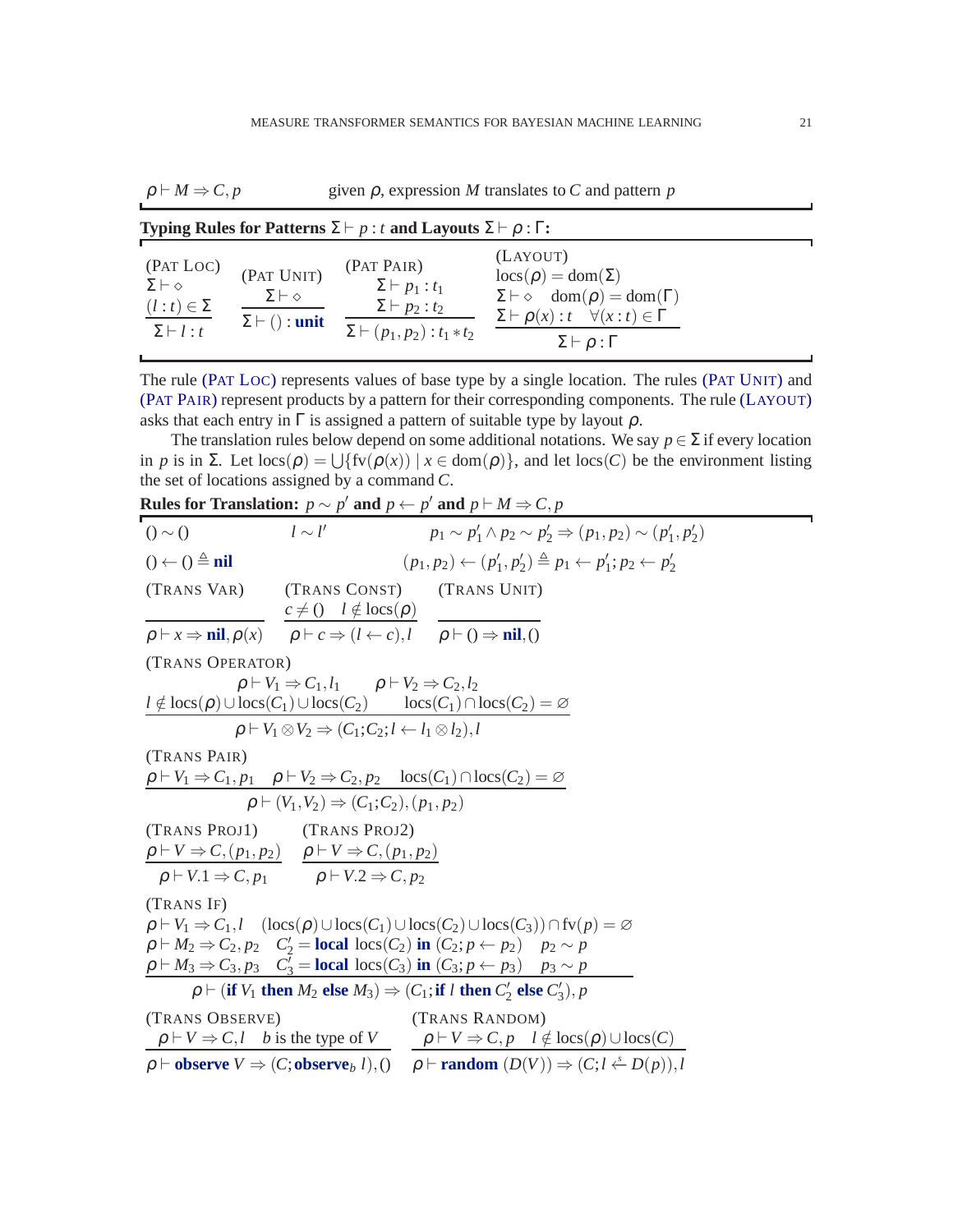<span id="page-21-1"></span>

| (TRANS LET) |                                                                                                                                                     |
|-------------|-----------------------------------------------------------------------------------------------------------------------------------------------------|
|             | $\rho \vdash M_1 \Rightarrow C_1, p_1 \quad x \notin \text{dom}(\rho) \quad \rho \{x \mapsto p_1\} \vdash M_2 \Rightarrow C_2, p_2$                 |
|             | $\rho \vdash \text{let } x = M_1 \text{ in } M_2 \Rightarrow (\text{local } (\text{locs}(C_1) \setminus \text{fv}(p_1)) \text{ in } C_1); C_2, p_2$ |

In general, a Fun term *M* translates under a layout  $\rho$  to a series of commands *C* and a pattern  $p$ . The commands*C* mutate the global store so that the locations in *p* correspond to the value that *M* returns. The simplest example of this is in (T[RANS](#page-20-4) CONST): the constant expression *c* translates to an Imp program that writes *c* into a fresh location *l*. The pattern that represents this return value is *l* itself. The (T[RANS](#page-20-5) VAR) and (T[RANS](#page-20-6) UNIT) rules are similar. In both rules, no commands are run. For variables, we look up the pattern in the layout  $\rho$ ; for unit, we return the unit location. Translation of pairs (T[RANS](#page-20-7) PAIR) builds each of the constituent values and constructs a pair pattern.

More interesting are the projection operators. Consider (T[RANS](#page-20-8) PROJ1); the second projection is translated similarly by (T[RANS](#page-20-9) PROJ2). To find *V*.1, we run the commands to generate *V*, which we know must return a pair pattern  $(p_1, p_2)$ . To extract the first element of this pair, we simply need to return  $p_1$ . Not only would it not be easy to isolate and run only the commands to generate the values that go in  $p_1$ , it would be incorrect to do so. For example, the Fun expressions constructing the second element of *V* may observe values, and hence have non-local effects.

The translation for conditionals (T[RANS](#page-20-10) IF) is somewhat subtle. First, we run the translated branch condition. The return value of the translated branches is reassigned to a pattern *p* of fresh locations: using a shared output pattern allows us to avoid the  $\phi$  nodes common in SSA compilers. We use the Imp derived form where the local variables of the **then** and **else** branches of the conditional are restricted. Instead, both branches write to a fresh shared target *p*, in order to preserve well-typedness (Proposition [4.3\)](#page-21-0).

The rule (TRANS O[BSERVE](#page-20-11)) translates **observe** by running the commands to generate the value for *V* and then observing the pattern. (This pattern *l* can only be a location, and not of the form () or  $(p_1, p_2)$ , as observations are only possible on values of base type.)

The rule (TRANS R[ANDOM](#page-20-12)) translates random sampling in much the same way. By  $D(p)$ , we mean the flattening of *p* into a list of locations and passing it to the distribution constructor *D*.

Finally, the rule (T[RANS](#page-21-1) LET) translates **let** statements by running both expressions in sequence. We translate  $M_2$ , the body of the let, with an extended layout, so that  $C_2$  knows where to find the values written by  $C_1$ , in the pattern  $p_1$ . Here the local variables of the let-bound expression are restricted using **local**.

<span id="page-21-0"></span>**Proposition 4.3.** *Suppose*  $\Gamma \vdash M : t$  *and*  $\Sigma \vdash \rho : \Gamma$ *.* 

- (1) *There are C and p such that*  $\rho \vdash M \Rightarrow C, p$ .
- (2) *Whenever*  $\rho \vdash M \Rightarrow C, p$ , there is  $\Sigma'$  such that  $\Sigma \vdash C : \Sigma'$  and  $\Sigma, \Sigma' \vdash p : t$ .

*Proof.* By induction on the typing of *M* (Appendix [A.1\)](#page-30-1).

We define operations lift and restrict to translate between Fun variables ( $S(\Gamma)$ ) and Imp locations (S $\langle \Sigma \rangle$ ).

$$
\begin{aligned} &\text{lift } \rho \triangleq \lambda s. \text{ flatten } \{ \rho(x) \mapsto \mathcal{V}[\![x]\!] \mid s \mid x \in \text{dom}(\rho) \} \\ &\text{restrict } \rho \triangleq \lambda s. \{ x \mapsto \mathcal{V}[\![\rho(x)]\!] \mid s \mid x \in \text{dom}(\rho) \} \end{aligned}
$$

We let flatten take a mapping from patterns to values to a mapping from locations to base values. Given these notations, we state that the compilation of Fun to Imp preserves the measure transformer semantics, modulo a pattern *p* that indicates the locations of the various parts of the return value in the typing environment; an environment mapping  $\rho$ , which does the same translation for the initial typing environment; and superfluous variables, removed by restrict.

 $\Box$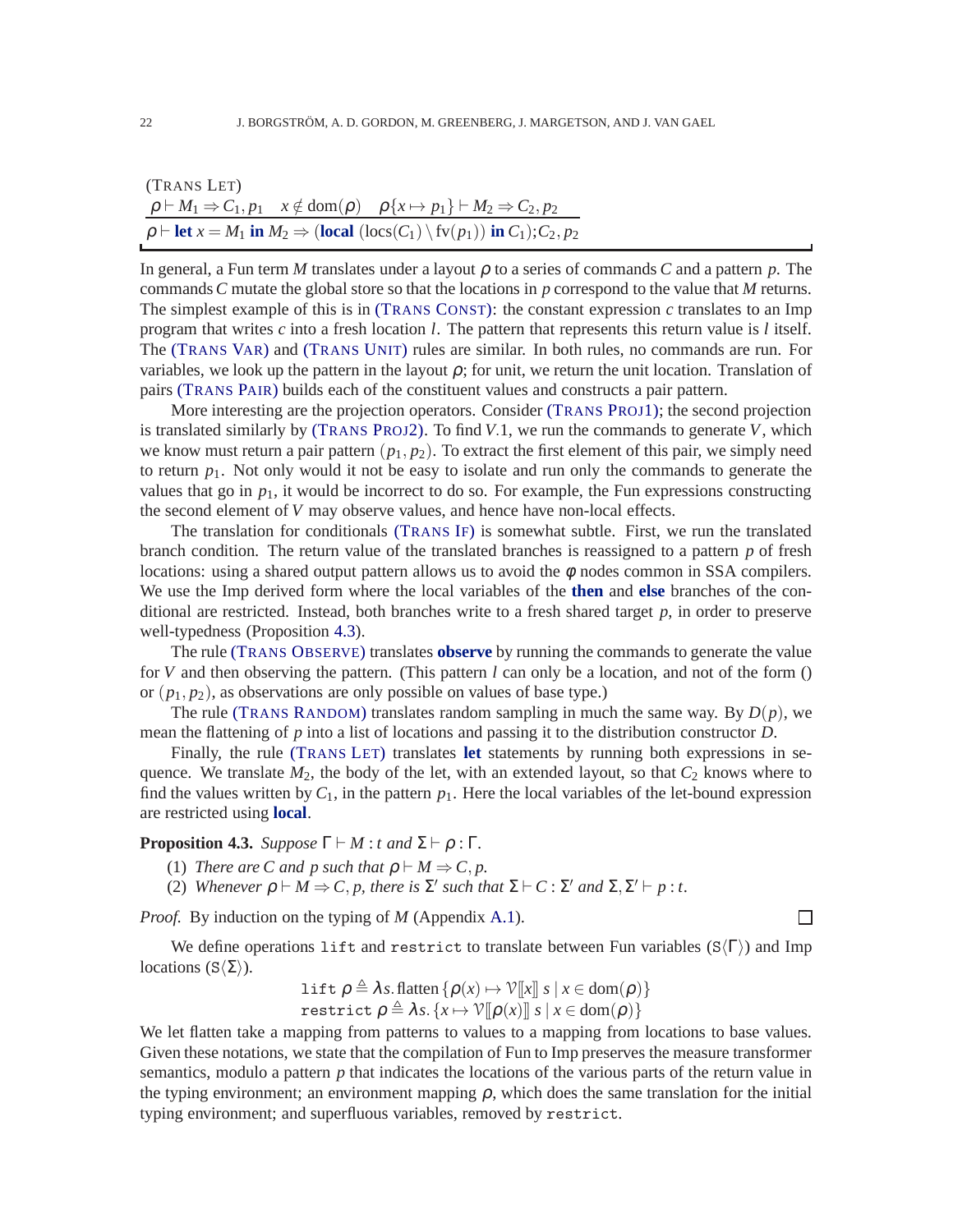<span id="page-22-1"></span>**Theorem 4.4.** *If*  $\Gamma \vdash M : t$  *and*  $\Sigma \vdash \rho : \Gamma$  *and*  $\rho \vdash M \Rightarrow C, p$  *then:*  $\mathcal{A}[M] = \text{pure}(\text{lift } \rho) \ggg \mathcal{I}[C] \ggg \text{pure}(\lambda s.(\text{restrict } \rho s, \mathcal{V}[p], s)).$ 

<span id="page-22-0"></span>*Proof.* By induction on the typing of *M* (Appendix [A.2\)](#page-33-0).

#### 5. ADDING ARRAYS AND COMPREHENSIONS

To be useful for machine learning, our language must support large datasets. To this end, we extend Fun and Imp with arrays and comprehensions. We offer three examples, after which we present the formal semantics, which is based on unrolling.

5.1. **Comprehension Examples in Fun.** Earlier, we tried to estimate the skill levels of three competitors in head-to-head games. Using comprehensions, we can model skill levels for an arbitrary number of players and games:

**TrueSkill:**

```
let trueskill (players:int[]) (results:(bool∗int∗int)[]) =
    let skills = \text{[for p in players} \rightarrow \text{random} \text{ (Gaussian}(10.0,20.0))for (w,p1,p2) in results do
          let perf1 = random (Gaussian(skills.[p1], 1.0))
          let perf2 = random (Gaussian(skills.[p2], 1.0))
          if w // win?
          then observe (perf1 > perf2) // first player won
          else observe (perf1 = perf2) // draw
    skills
```
First, we create a prior distribution for each player: we assume that skills are normally distributed around 10.0, with variance 20.0. Then we look at each of the results—this is the comprehension. The result of the head-to-head matches is an array of triples: a Boolean and two indexes. If the Boolean is true, then the first index represents the winner and the second represents the loser. If the Boolean is false, then the match was a draw between the two players. The probabilistic program walks over the results, and observes that either the first player's performance—normally distributed around their skill level—was greater than the second's performance, or that the two players' performances were equal. Returning skills after these observations allows us to inspect the posterior distributions. Our original example can be modelled with players  $= [0;1;2]$  (IDs for Alice, Bob, and Cyd, respectively) and  $results = [(true, 0, 1); (true, 1, 2); (true, 0, 2)].$ 

As another example, we can generalize the simple Bayesian classifier of Section [3](#page-8-0) to arrays of categories and measurements, as follows:

# **Bayesian Inference Over Arrays:**

<span id="page-22-2"></span>

| <b>let</b> trainF (catids: $int[]$ ) (trainData: $(int*real)[]$ ) fMean fVariance =                 |
|-----------------------------------------------------------------------------------------------------|
| <b>let priors = [for cid in catids <math>\rightarrow</math> random (Gaussian(fMean,fVariance))]</b> |
| for $(cid,m)$ in trainData do observe $(m - random (Gaussian(priors.[cid], 1.0)))$                  |
| priors                                                                                              |
| <b>let</b> catids: <b>int</b> [] = $(**$ ]                                                          |
| <b>let</b> training Data: $(int \ast real)[] = (* \dots *)$                                         |

 $\Box$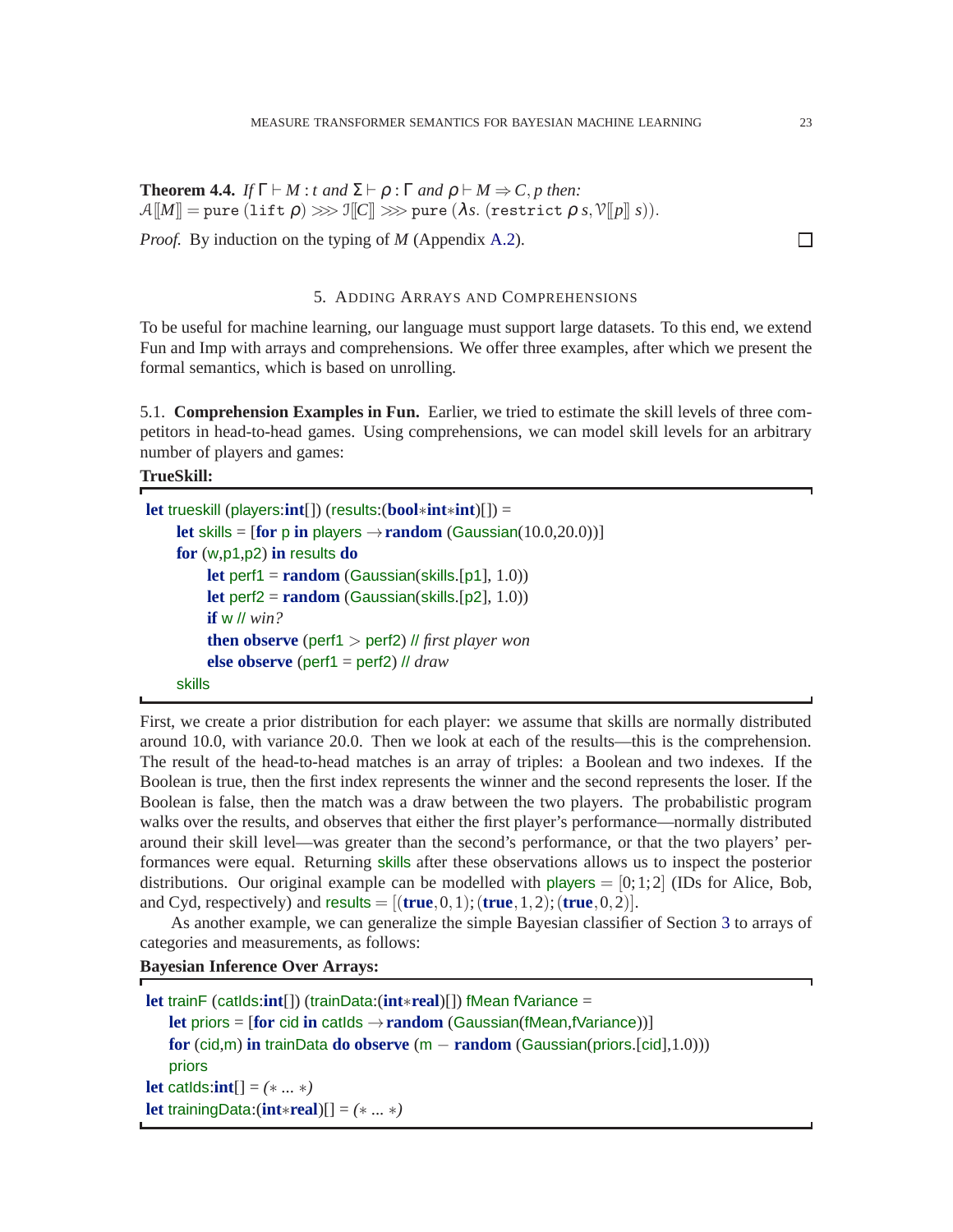The function trainF is a probabilistic program for training a naive Bayesian classifier on a single feature. Each category of objects—modelled by the array catIds—is given a normally distributed prior on the weight of objects in that category; we store these in the priors array. Then, for each measurement m of some object of category cid in the trainingData array, we observe that m is normally distributed according to the prior for that category of object. We then return the posterior distributions, which have been appropriately modified by the observed weights. We can train using this model by issuing a command such as trainF catIds trainingData 20.0 5.0, which runs inference to compute for each category its posterior distribution for this feature.

As a third example, consider the adPredictor component of the Bing search engine, which estimates the click-through rates for particular users on advertisements [\[17\]](#page-37-15). We describe a probabilistic program that models (a small part of) adPredictor. Without loss of generality, we use only two features to make our prediction: the advertiser's listing and the phrase used for searching. In the real system, many more (undisclosed) features are used for prediction.

#### **adPredictor in F#:**

**let** read lines filename count line = *(*∗ *...* ∗*)* [<RegisterArray>] **let** imps =  $(*...*)$ [<ReflectedDefinition>] **let** probit  $b x =$ **let**  $y = \text{random}$  (Gaussian(x,1.0)) **observe** (**b** ==  $(y > 0.0)$ ) [<ReflectedDefinition>] **let** ad predictor (listings:**int**[]) (phrases:**int**[]) impressions = **let** lws =  $[$ **for**  $|$  **in** listings  $\rightarrow$ **random** (Gaussian(0.0,0.33))] **let** pws =  $[$ **for** p **in** phrases  $\rightarrow$ **random** (Gaussian(0.0,0.33))] **for** (clicked,lid,pid) **in** Array.toList impressions **do** probit clicked (lws.[lid] + pws.[pid]) lws,pws

The read lines function loads data from a file on disk. The data are formatted as newline-separated records of comma-separated values. There are three important values in each record: a field that is 1 if the given impression lead to a click, and a 0 otherwise; a field that is the database ID of the listing shown; a field that is the part of the search phrase that led to the selection of the listing. We preprocess the data in three ways, which are elided in the code above. First, we convert the 1/0-valued Boolean to a **true**/**false**-valued Boolean. Second, we normalize the listing IDs so that they begin at 0, that is, so that we can use them as array indexes. Third, we collect unique phrases and assign them fresh, 0-based IDs. We define imps—a list of advertising impressions (a listing ID and a phrase ID) and whether or not the ad was clicked—in terms of this processed data. The [<RegisterArray>] attribute on the definition of imps instructs the compiler to simply evaluate this F# expression, yielding a deterministic constant. Finally, ad predictor defines the model. We use the  $\leq$ ReflectedDefinition  $\geq$  attribute on ad predictor to mark it as a probabilistic program, which should be compiled and sent to Infer.NET. Suppose we have stored the collated listing and phrase IDs in ls and ps, respectively; we can train on the impressions by calling ad predictor ls ps imps.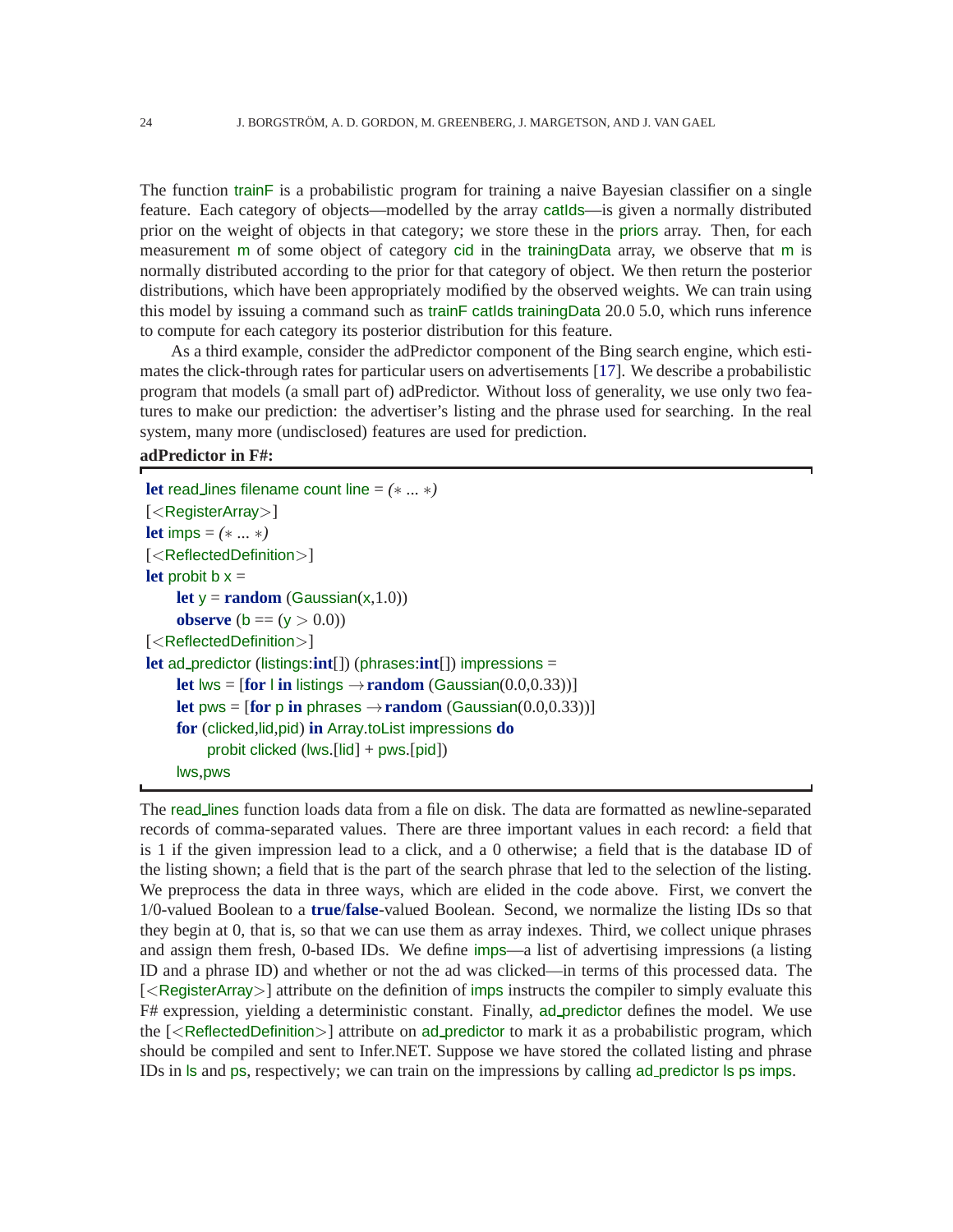5.2. **Formalizing Arrays and Comprehensions in Fun.** We introduce syntax for arrays in Fun, and give interpretations of this extended syntax in terms of the core languages, essentially by treating arrays as tuples and by unfolding iterations. We work with non-empty zero-indexed arrays of statically known size (representing, for example, statically known experimental data).

There are three array operations: array literals, indexing, and array comprehension. First, let  $\mathcal{R}$ be a set of *ranges r*. Ranges allow us to differentiate arrays of different sizes. Moreover, limitations in the implementation of Infer.NET disallow nested iterations on the same range. Here we disallow nested iterations altogether—they are not needed for our examples and they would significantly complicate the formalization. We assign sizes to ranges using the function  $|\cdot| : \mathcal{R} \to \mathbb{Z}^+$ . In the metalanguage, arrays over range *r* correspond to tuples of length |*r*|.

| $t ::= \cdots  t[r]$                       | type          |  |
|--------------------------------------------|---------------|--|
| $M, N ::= \cdots$                          | expression    |  |
| $[V_1;\ldots;V_n]$                         | array literal |  |
| $V_1. [V_2]_r$                             | indexing      |  |
| [for x in <sub>r</sub> $V \rightarrow M$ ] | comprehension |  |
|                                            |               |  |

First, we add arrays as a type:  $t[r]$  is an array of elements of type *t* over the range *r*. In the array type  $t[r]$ , we require that the type *t* contains no array type  $t'[r']$ , that is, we do not consider nested arrays. Indexing,  $V_1$ .  $[V_2]_r$ , extracts elements out of an array, where the index  $V_2$  is computed modulo the size |*r*| of the array  $V_1$ . A comprehension  $[\text{for } x \text{ in } V \to M]$  maps over an array *V*, producing a new array where each element is determined by evaluating *M* with the corresponding element of array *V* bound to *x*. To simplify the formalization, we here require that the body *M* of the comprehension contains neither array literals nor comprehensions. We attach the range to indexing and comprehensions so that the measure transformer semantics can be given simply; the range can be inferred easily, and need not be written by the programmer. We elide the range in our code examples.

We here do not distinguish comprehensions that produce values—like the one that produces skills—and those that do not—like the one that observes player performances according to results. For the sake of efficiency, our implementation does distinguish these two uses. In some of the code examples, we write **for** x **in** V **do** M to mean [for  $x$  **in**<sub>*r*</sub>  $V \rightarrow M$ ]. We do so only when M has type **unit** and we intend to ignore the result of the expression.

We encode arrays as tuples. For all  $n > 0$ , we define  $\pi_n(M, N)$  with  $M : t^n$  and  $N : \text{int}$  and if *N*% $n = i$  we expect  $\pi_n((V_0, \ldots, V_{n-1}), N) = V_i$ .

# **Derived Types and Expressions for Arrays in Fun:**

 $\pi_1(M,N) := M$  $\pi_n(M, N) :=$  **if**  $N\%$ *n*== 0 **then** *M*.1 **else**  $\pi_{n-1}(M.2, N-1)$  for  $n > 1$  $t[r] := t^{|r|}$  where  $t^1 := t$  and  $t^{n+1} := t * t^n$  $[V_0; \ldots; V_{n-1}] := (V_0, \ldots, V_{n-1})$  $V_1[V_2]_r := \pi_{|r|}(V_1, V_2)$ **for**  $x$  **in**<sub>*r*</sub>  $V \rightarrow M :=$ **let**  $y_0 = (\textbf{let } x = \pi_{|r|}(V,0) \textbf{ in } M) \textbf{ in}$ ··· **let**  $y_{|r|-1} = (\text{let } x = \pi_{|r|}(V, |r| - 1) \text{ in } M)$  in  $(y_0; \ldots; y_{|r|-1})$  where  $y_1, \ldots, y_{|r|}$  are fresh for *M* and *V*.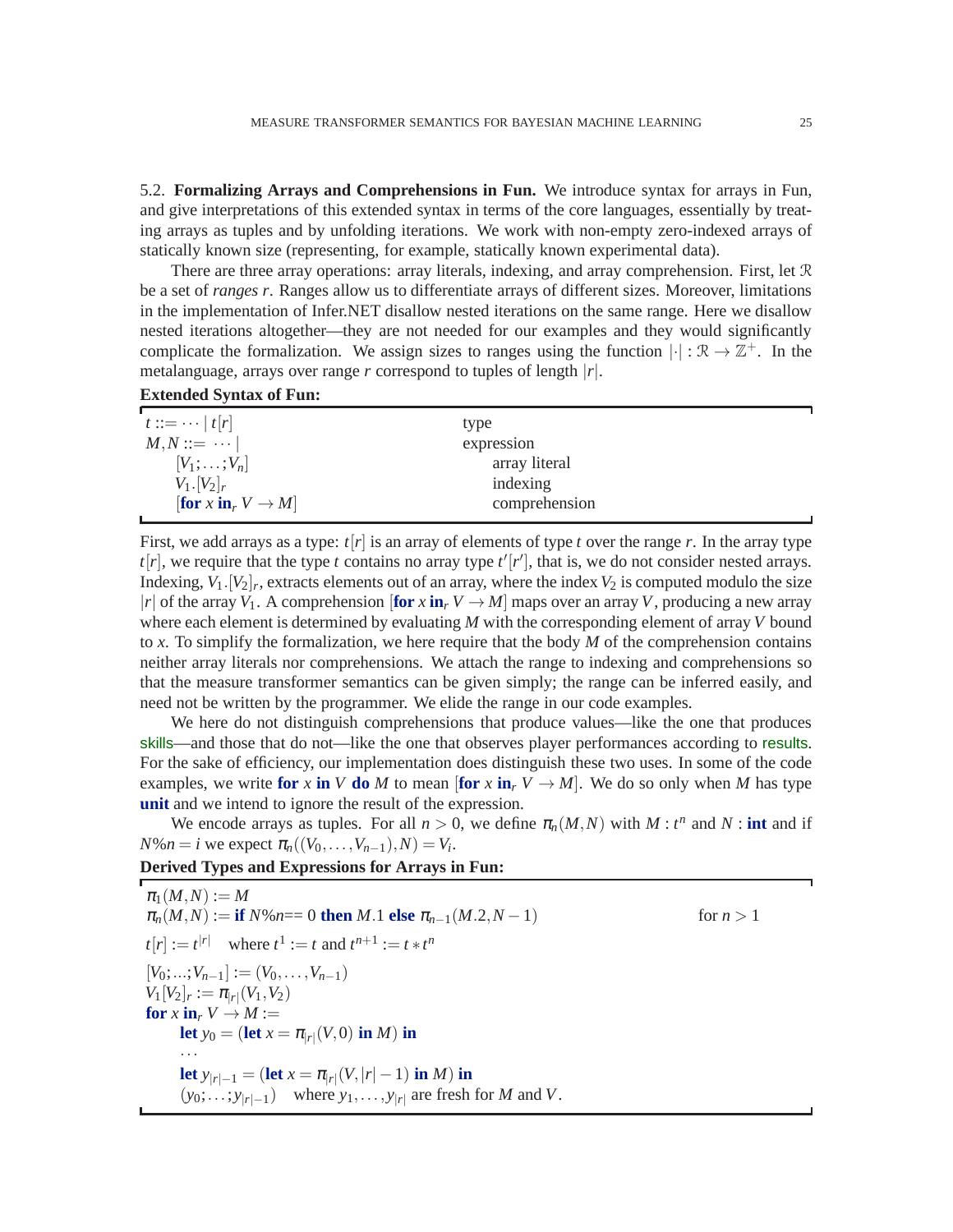Our derived forms for arrays yield programs whose size grows linearly with the data over which they compute—we implement  $V[i]$ <sub>*r*</sub> with  $O(|r|)$  projections. To avoid this problem, our implementation takes advantage of support for arrays in the Infer.NET factor graph library (see Section [5.3\)](#page-25-0).

The static semantics of these new constructs is straightforward; we give the derived rules for (FUN A[RRAY](#page-25-1)), (FUN I[NDEX](#page-25-2)), and (F[UN](#page-25-3) FOR). By adding these as derived forms in Fun, we do not need to extend Imp at all. On the other hand, our formalization does not reflect that our implementation preserves the structure of array comprehensions when going to Infer.NET.

| Extended Typing Rules for Fun Expressions: $\Gamma \vdash M : t$ |                                   |                                                                                                                                                                               |  |
|------------------------------------------------------------------|-----------------------------------|-------------------------------------------------------------------------------------------------------------------------------------------------------------------------------|--|
|                                                                  | (FUN ARRAY) (FUN INDEX) (FUN FOR) |                                                                                                                                                                               |  |
|                                                                  |                                   | $\Gamma \vdash V_i : t \quad \forall i \in 0n-1 \; \Gamma \vdash V_1 : t[r] \quad \Gamma \vdash V_2 : \text{int} \; \Gamma \vdash V : t[r] \quad \Gamma, x : t \vdash M : t'$ |  |
|                                                                  |                                   | $\Gamma \vdash [V_0; \ldots; V_{n-1}] : t[r_n]$ $\Gamma \vdash V_1[V_2]_r : t$ $\Gamma \vdash [\textbf{for } x \textbf{ in}_r V \to M] : t'[r]$                               |  |

<span id="page-25-3"></span><span id="page-25-2"></span><span id="page-25-1"></span>The rule (FUN A[RRAY](#page-25-1)) uses the notation  $r_n$  for the *concrete range* of size  $n$ ; we assume there is a unique such range for each  $n > 0$ . This rule can be derived using repeated applications of (FUN P[AIR](#page-5-0)). The rule (FUN I[NDEX](#page-25-2)) checks that the array  $V_1$  is non-empty array and the index  $V_2$  is an integer; the actual index is the value of  $V_2$  modulo the size of the array, as in the meta-language. We can derive this rule for a given *n* by induction on *n*, using repeated applications of (F[UN](#page-5-1) IF); we use (FUN P[ROJ](#page-5-2)1) in the **then** case and (FUN P[ROJ](#page-5-3)2) in the **else** case. The rule (F[UN](#page-25-3) FOR) requires that the source expression  $V$  is an array, and that the body  $M$  is well-typed assuming a suitable type for *x*. We can derive (F[UN](#page-25-3) FOR) using repeated applications of (F[UN](#page-5-4) LET), with (FUN P[AIR](#page-5-0)) to type the final result.

<span id="page-25-0"></span>5.3. **Arrays in Imp.** We now sketch our structure-preserving implementation strategy. We work in a version of Imp with arrays and iteration over ranges, and we extend both the assignment form and expressions to permit array indexing. Inside the body of an iteration over a range, the name of the range can be used as an index.

| $E ::= \ldots  l[l']  l[r]$ | expression               |  |
|-----------------------------|--------------------------|--|
| $I ::= \cdots$              | statement                |  |
| $l[r] \leftarrow E$         | assignment to array item |  |
| for r do $C$                | iteration over ranges    |  |
|                             |                          |  |

We require that every occurrence of an index  $r$  is inside an iteration for  $r$  do  $C$ . Inside such an iteration, every assignment to an array variable must be at index *r*. We also extend patterns to include range indexed locations, and write  $(p_1, p_2)[r]$  for  $(p_1[r], p_2[r])$ .

Our compiler translates comprehensions over variables of array type as an iteration over the translation of the body of the comprehension. We add to  $\rho$  the fact that the comprehension variable corresponds to the array variable indexed by the range. We invent a fresh array result pattern  $p'$ , and assign the result of the translated body to  $p'[r]$ . Finally, we hide the local variables of the translation of the body of the comprehension, in order to avoid clashes in the unrolling semantics of the loop. This compilation corresponds to the rule (T[RANS](#page-26-1) FOR) below. In particular, the sizes of ranges are never needed in our compiler, so compilation is not data dependent.

## **Compilation of comprehensions:**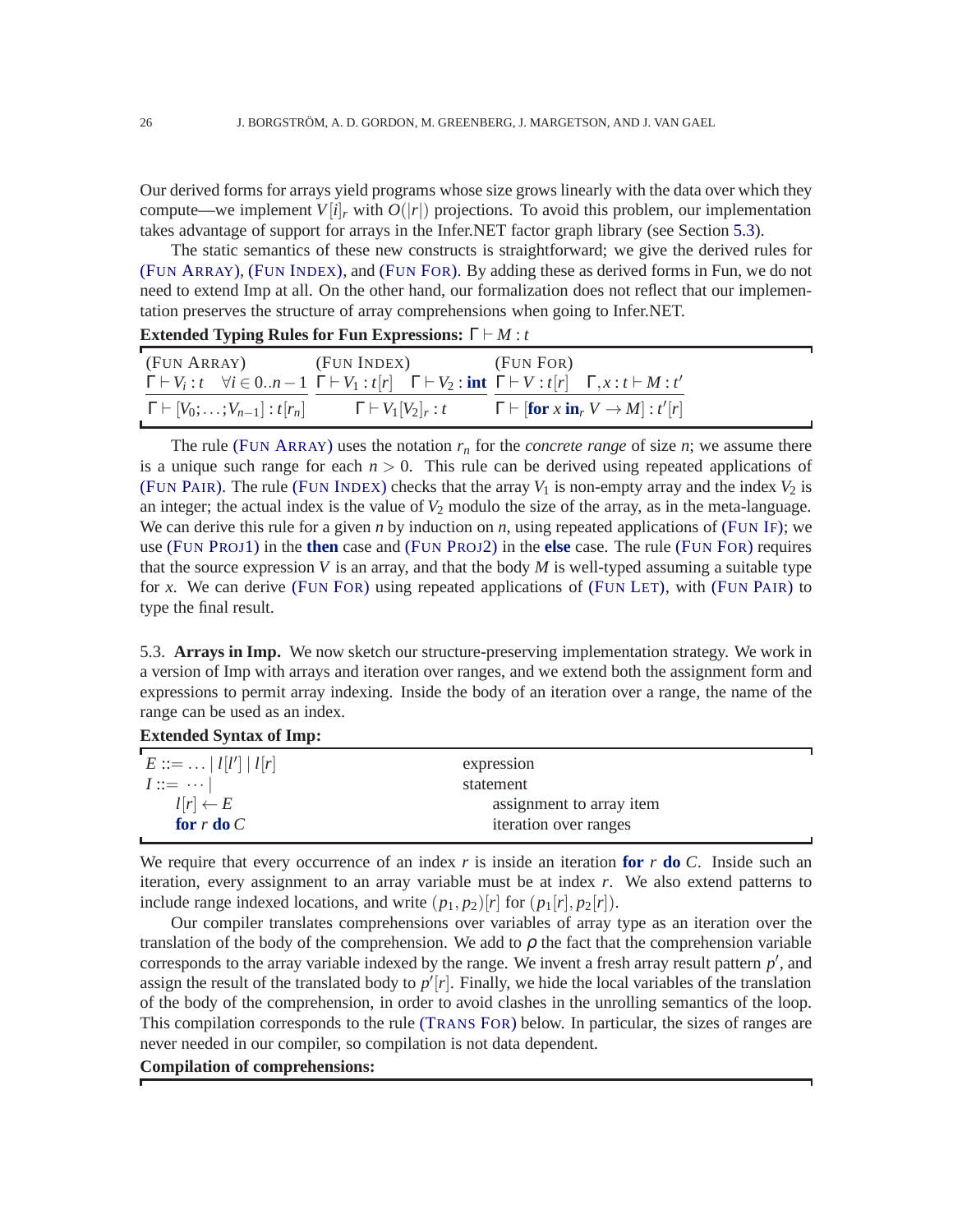<span id="page-26-1"></span>(Trans FOR)  
\n
$$
\frac{\rho\{x \mapsto \rho(z)[r]\} \vdash M \Rightarrow C, p \qquad p[r] \sim p' \qquad (\text{locs}(C) \cup \text{locs}(C)) \cap \text{fv}(p') = \varnothing}{p \vdash [\text{for } x \text{ in}_r z \rightarrow M] \Rightarrow \text{for } r \text{ do local } \text{locs}(C) \text{ in } (C; p'[r] \leftarrow p), p'}
$$

#### 6. IMPLEMENTATION EXPERIENCE

<span id="page-26-0"></span>We implemented a compiler from Fun to Imp in F#. We wrote two backends for Imp: an exact inference algorithm based on a direct implementation of measure transformers for discrete measures, and an approximating inference algorithm for continuous measures, using Infer.NET [\[37\]](#page-38-9). The translation of Section [4](#page-17-0) formalizes our translation of Fun to Imp. Translating Imp to Infer.NET is relatively straightforward, and amounts to a syntax-directed series of calls to Infer.NET's object-oriented API.

The frontend of our compiler takes (a subset of) actual F# code as its input. To do so, we make use of F#'s *reflected definitions*, which allow programmatic access to ASTs. This implementation strategy is advantageous in several ways. First, there is no need to design new syntax, or even write a parser. Second, all inputs to our compiler are typed ASTs of well typed F# programs. Third, a single file can contain both ordinary F# code as well as reflected definitions. This allows a single module to both read and process data, and to specify a probabilistic model for inference from the data.

Functions computing array values containing deterministic data are tagged with an attribute RegisterArray, to signal to the compiler that they do not need to be interpreted as Fun programs. Reflected definitions later in the same file are typed with respect to these registered definitions and then run in Infer.NET with the pre-processed data; we further discuss this idea below.

Below follows some statistics on a few of the examples we have implemented. The number of lines of code includes F# code that loads and processes data from disk before loading it into Infer.NET. The times are based on an average of three runs. All of the runs are on a four-core machine with 4GB of RAM. The Naive Bayes program is the naive Bayesian classifier of the earlier examples. The Mixture model is another clustering/classification model. TrueSkill and adPredictor were described earlier. TrueSkill spends the majority of its time (64%) in Infer.NET, performing inference. AdPredictor spends most of the time in pre-processing (58%), and only 40% in inference. The time spent in our compiler is negligible, never more than a few hundred milliseconds.

| 28<br>Naive Bayes<br>$<$ 1 s                     |
|--------------------------------------------------|
|                                                  |
| 33<br>Mixture<br>$<$ 1 s                         |
| 84<br>68<br>TrueSkill<br>15,664<br>6s            |
| 299,594<br>adPredictor<br>78<br>300,752<br>3m30s |

| <b>Summary of our Basic Test Suite:</b> |  |  |  |  |  |
|-----------------------------------------|--|--|--|--|--|
|-----------------------------------------|--|--|--|--|--|

In summary, our implementation strategy allowed us to build an effective prototype quickly and easily: the entire compiler is only 2079 lines of F#; the Infer.NET backend is 600 lines; the discrete backend is 252 lines. Our implementation, however, is only a prototype, and has limitations. Our discrete backend is limited to small models using only finite measures. Infer.NET supports only a limited set of operations on specific combinations of probabilistic and deterministic arguments. It would be useful in the future to have an enhanced type system able to detect errors arising from illegal combinations of operators in Infer.NET. The reflected definition facility is somewhat limited in F#. In the adPredictor example on page [24,](#page-22-2) a call to Array.toList is required because F# does not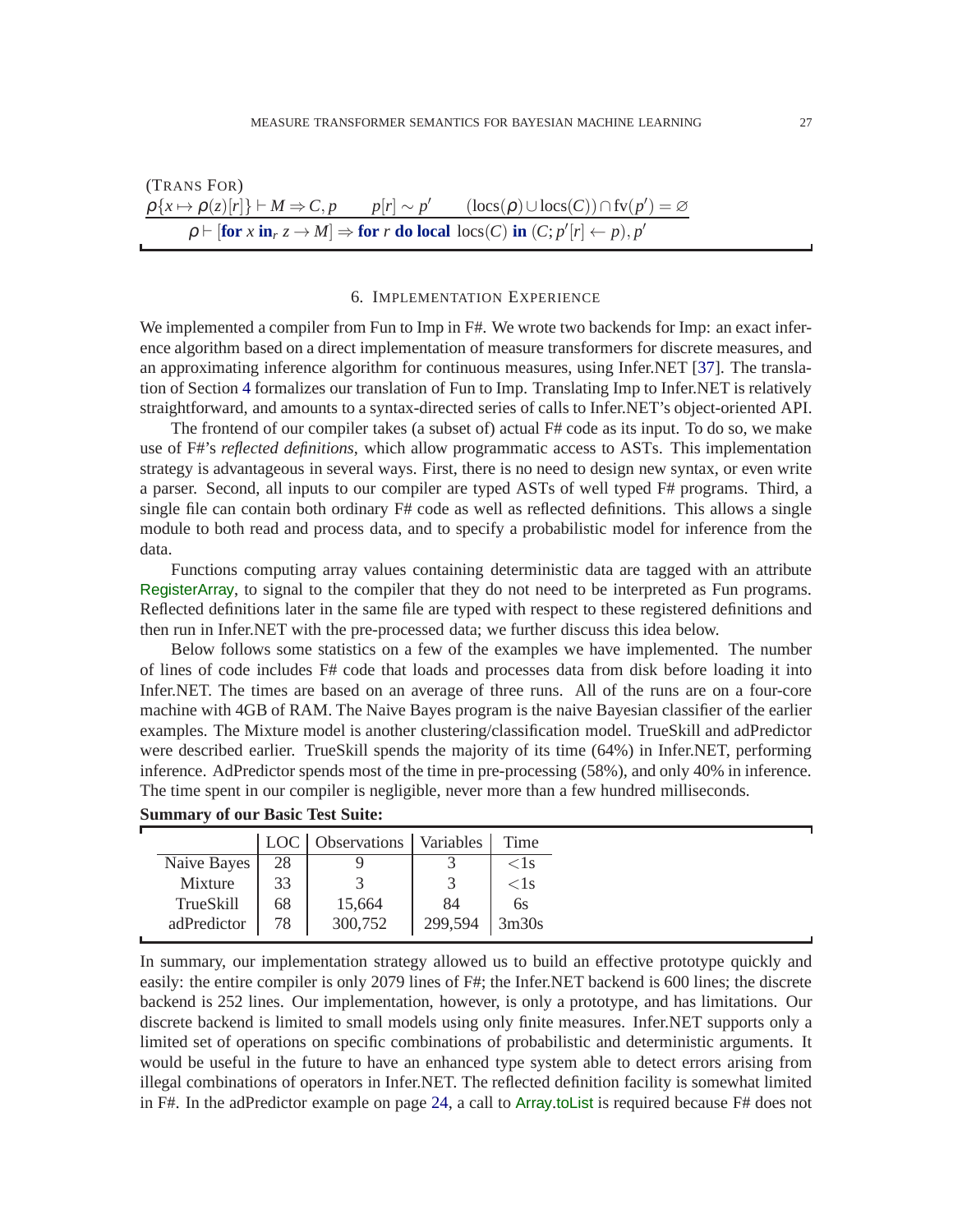<span id="page-27-0"></span>reflect definitions that contain comprehensions over arrays—only lists. (The F# to Fun compiler discards this extra call as a no-op, so there is no runtime overhead.)

#### 7. RELATED WORK

*Formal Semantics of Probabilistic Languages.* There is a long history of formal semantics for probabilistic languages with sampling primitives, often combined with recursive computation. One of the first semantics is for Probabilistic LCF [\[49\]](#page-38-17), which augments the core functional language LCF with weighted binary choice, for discrete distributions. (Apart from its inclusion of observations, Bernoulli Fun is a first-order terminating form of Probabilistic LCF.) Kozen [\[27\]](#page-37-16) develops a probabilistic semantics for while-programs augmented with random assignment. He develops two provably equivalent semantics; one more operational, and the other a denotational semantics using partially ordered Banach spaces. Imp is simpler than Kozen's language, as Imp has no unbounded while-statements, so the semantics of Imp need not deal with non-termination. On the other hand, observations are not present in Kozen's language, although discrete observations can be encoded using possibly non-terminating while loops.

Jones and Plotkin [\[22\]](#page-37-17) investigate the probability monad, and apply it to languages with discrete probabilistic choice. Ramsey and Pfeffer [\[46\]](#page-38-16) give a stochastic  $\lambda$ -calculus with a measure-theoretic semantics in the probability monad, and provide an embedding within Haskell; they do not consider observations. We can generalize the semantics of **observe** to the stochastic λ-calculus as filtering in the probability monad (yielding what we may call a sub-probability monad), as long as the events that are being observed are discrete. In their notation, we can augment their language with a failure construct defined by  $\mathcal{P}[\text{fail}]\rho = \mu_0$  where we define  $\mu_0(A) = 0$  for all measurable sets *A*. Then, we can define **observe**  $v = (\mathbf{if } v = \mathbf{true} \mathbf{then} () \mathbf{else} \mathbf{fail}).$  However, as discussed in Section [3.5,](#page-14-1) zeroprobability observations of real variables do not translate easily to the probability monad, as the following example shows. Let *N* be an expression denoting a continuous distribution, for example, **random** (Gaussian(0.0,1.0)), and let f  $x =$ **observe** x. Suppose there is a semantics for  $\left[$  f  $x\right]$ { $x \mapsto r$ } for real *r* in the probability monad. The probability monad semantics of the program **let**  $x = N$ **in** f x of the stochastic  $\lambda$ -calculus is  $\llbracket N \rrbracket \gg = \lambda y$ .  $\llbracket f \times f \rrbracket \{x \mapsto y\}$ , which yields the measure  $\mu(A) =$  $\int_{\mathbb{R}} (\mathbf{M}[[[\mathbf{f} \mathbf{x}]] \{ \mathbf{x} \mapsto \mathbf{y} \}]) (A) d\mathbf{M}[N](\mathbf{y})$ . Here the probability  $(\mathbf{M}[[[\mathbf{f} \mathbf{x}]] \{ \mathbf{x} \mapsto \mathbf{y} \}]) (A)$  is zero except when  $y = 0$ , where it is some real number. Since the *N*-measure of  $y = 0$  is zero, the whole integral is zero for all *A* (in particular  $\mu(\mathbb{R}) = 0$ ), whereas the intended semantics is that x is constrained to be zero with probability 1 (so in particular  $\mu(\mathbb{R}) = 1$ ).

The probabilistic concurrent constraint programming language Probabilistic cc of Gupta, Jagadeesan, and Panangaden [\[18\]](#page-37-6) is also intended for describing probability distributions using independent sampling and constraints. Our use of observations loosely corresponds to constraints on random variables in Probabilistic cc. In the finite case, Probabilistic cc also relies on a sampling semantics with observation (constraints) denoting filtering. To admit continuous distributions, Probabilistic cc adds general fixpoints and defines the semantics of a program as the limit of finite unrollings of its fixpoints, if defined. This can lead to surprising results, such as that the distribution resulting from observing that two apparently uniform distributions are equal may not itself be uniform. In contrast, we work directly with standard distributions and have a less syntactic semantics of observation that appears to be easier to anticipate.

McIver and Morgan [\[33\]](#page-38-18) develop a theory of abstraction and refinement for probabilistic while programs, based on weakest preconditions. They reject a subdistribution transformer semantics in order to admit demonic nondeterminism in the language.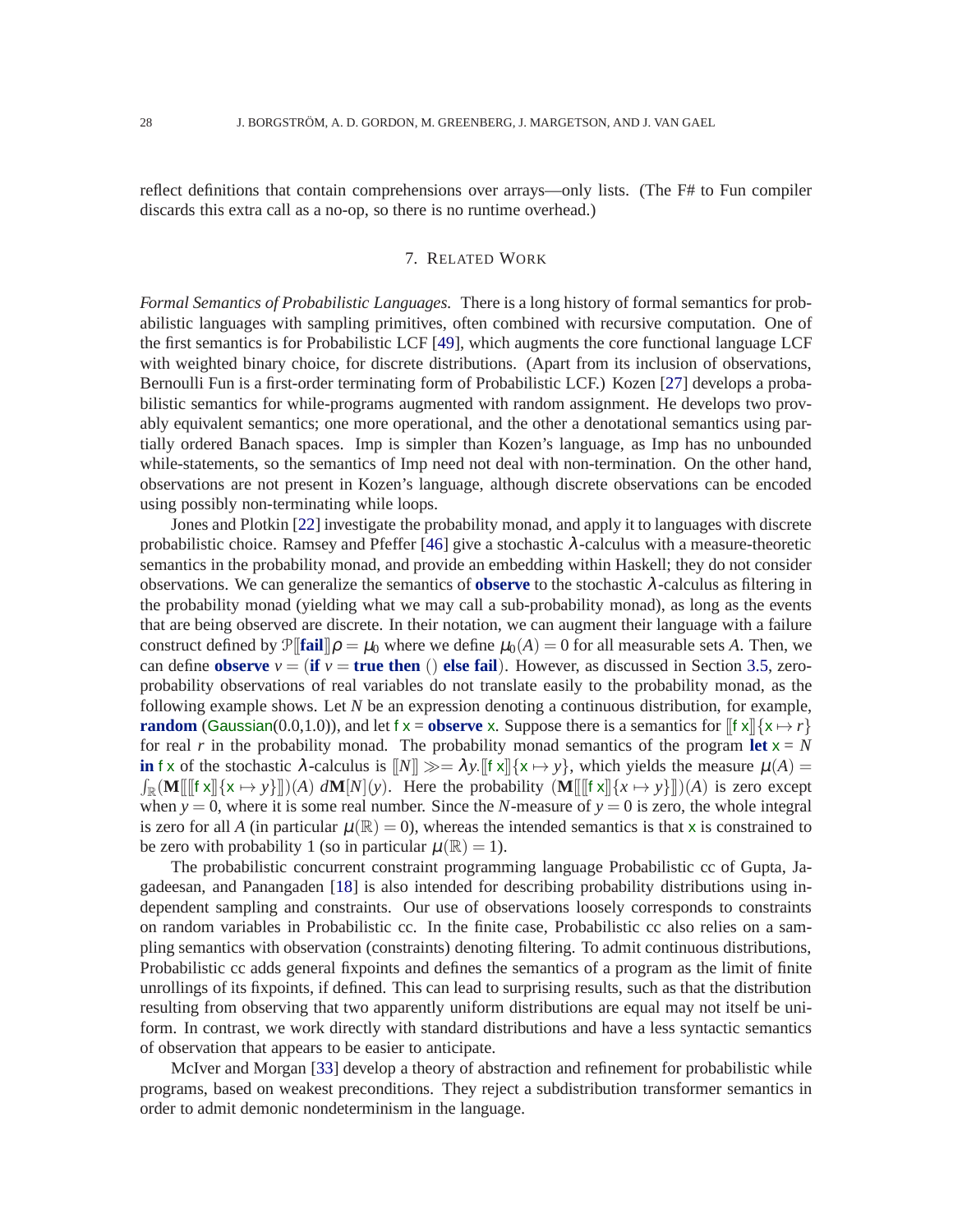We conjecture that Fun and Imp could in principle be conferred semantics within a probabilistic language supporting general recursion, by encoding discrete observations by placing the whole program within a conditional sampling loop, and by encoding Gaussian and other continuous distributions as repeated sampling using recursive functions. Still, dealing with recursion would be a non-trivial development, and would raise issues of computability. Ackerman, Freer, and Roy [\[2\]](#page-37-18) show the uncomputability of conditional distributions in general, establishing limitations on constructive foundations of probabilistic programming. We chose when formulating the semantics of Fun and Imp to include some distributions as primitive, and to exclude recursion; compared to encodings within probabilistic languages with recursion, this choice has the advantage of compositionality (rather than relying on a global sampling loop) and of admitting a direct (if sometimes approximate) implementation (via message-passing algorithms on factor graphs, with efficient implementations of primitive distributions).

Recent work on semantics of probabilistic programs within interactive theorem provers includes the mechanization of measure theory [\[20\]](#page-37-19) and Lebesgue integration [\[35\]](#page-38-15) in HOL, and a framework for proofs of randomized algorithms in Coq [\[3\]](#page-37-20) which also allows for discrete observations.

*Probabilistic Languages for Machine Learning.* Koller et al. [\[26\]](#page-37-21) proposed representing a probability distribution using first-order functional programs with discrete random choice, and proposed an inference algorithm for Bayesian networks and stochastic context-free grammars. Observations happen outside their language, by returning the distributions  $P[A \wedge B], P[A \wedge \neg B], P[\neg A]$  which can be used to compute  $P[B \mid A]$ . Their work was subsequently developed by Pfeffer into the language IBAL [\[43\]](#page-38-11), which has observations and uses a factor graph semantics, but only works with discrete datatypes.

Park et al. [\[41\]](#page-38-6) propose  $\lambda_{\circ}$ , the first probabilistic language with formal semantics applied to actual machine learning problems involving continuous distributions. The formal basis is sampling functions, which uniformly supports both discrete and continuous probability distributions, and inference is by Monte Carlo importance sampling methods. The calculus  $\lambda_{\circ}$  enables conditional sampling via fixpoints and rejection, and its implementation allows discrete observations only.

HANSEI [\[24,](#page-37-4) [23\]](#page-37-22) is an embedding of a probabilistic language as a programming library in OCaml, based on explicit manipulation of discrete probability distributions as lists, and sampling algorithms based on coroutines. HANSEI uses an explicit fail statement, which is equivalent to **observe false** and so cannot be used for conditioning on zero probability events. Infer.NET [\[37\]](#page-38-9) is a software library that implements the approximate deterministic algorithms expectation propagation [\[38\]](#page-38-19) and variational message passing [\[53\]](#page-38-20), as well as Gibbs sampling, a nondeterministic algorithm. Infer.NET models are written in a probabilistic subset of C#, known as Csoft [\[52\]](#page-38-2). Csoft allows **observe** on zero probability events, but does not have a continuous semantics other than as factor graphs and is currently only implemented as an internal language of Infer.NET. This paper gives a higher-level semantics of Csoft (or Imp) programs as distribution transformers.

Although there are many Bayesian modelling languages, Csoft and IBAL are the only previous languages implemented by a compilation to factor graphs. Probabilistic Scheme [\[45\]](#page-38-7) is a probabilistic form of the untyped functional language Scheme, limited to discrete distributions, and with a construct for reifying the distribution induced by a thunk as a value. Church [\[15\]](#page-37-3) is another probabilistic form of Scheme, equipped with conditional sampling and a mechanism of stochastic memoization. In MIT-Church, queries are implemented using Markov chain Monte Carlo methods. WinBUGS [\[39\]](#page-38-21) is a popular implementation of the BUGS language [\[14\]](#page-37-0) for explicitly describing distributions suitable for MCMC analysis.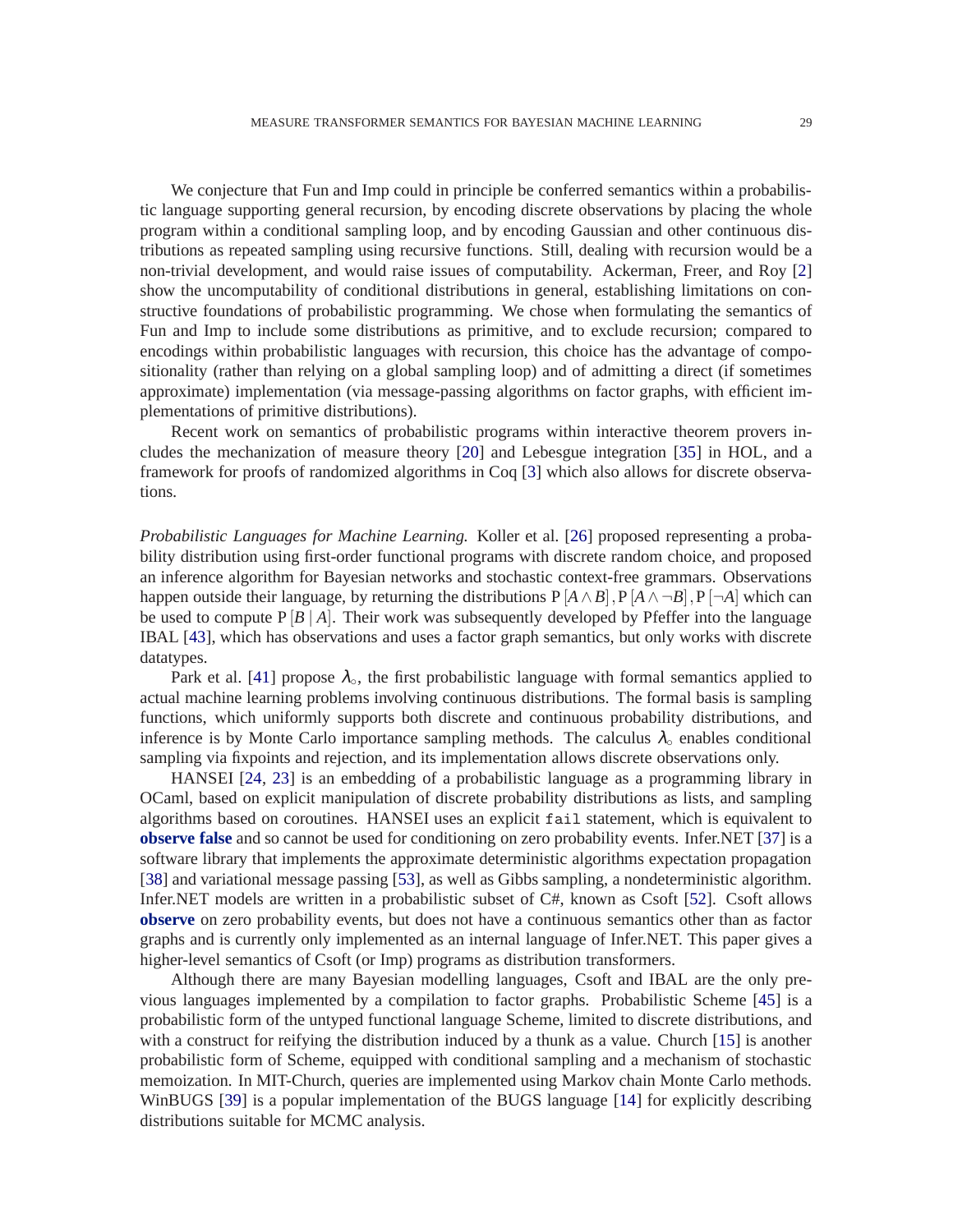FACTORIE [\[32\]](#page-38-3) is a Scala library for explicitly constructing factor graphs. Blaise [\[7\]](#page-37-2) is a software library for building MCMC samplers in Java, that supports compositional construction of sophisticated probabilistic models, and decouples the choice of inference algorithm from the specification of the distribution.

A recent paper [\[16\]](#page-37-23) based on Fun describes a model-learner pattern which captures common probabilistic programming patterns in machine learning, including various sorts of mixture models.

*Other Uses of Probabilistic Languages.* Probabilistic languages with formal semantics find application in many areas apart from machine learning, including databases [\[9\]](#page-37-24), model checking [\[29\]](#page-38-22), differential privacy [\[34,](#page-38-23) [47\]](#page-38-24), information flow [\[30\]](#page-38-25), and cryptography [\[1\]](#page-37-25). A recent monograph on semantics for labelled Markov processes [\[40\]](#page-38-26) focuses on bisimulation-based equational reasoning. The syntax and semantics of Imp is modelled on the probabilistic language pWhile [\[4\]](#page-37-14) without observations.

Erwig and Kollmansberger [\[12\]](#page-37-7) describe a library for probabilistic functional programming in Haskell. The library is based on the probability monad, and uses a finite representation suitable for small discrete distributions; the library would not suffice to provide a semantics for Fun or Imp with their continuous and hybrid distributions. Their library has similar functionality to that provided by our combinators for discrete distributions listed in the technical report.

#### 8. CONCLUSION

<span id="page-29-0"></span>We advocate probabilistic functional programming with observations and comprehensions as a modelling language for Bayesian reasoning. We developed a system based on the idea, invented new formal semantics to establish correctness, and evaluated the system on a series of typical inference problems.

Our direct contribution is a rigorous semantics for a probabilistic programming language with zero-probability observations on continuous variables. We have shown that probabilistic functional programs with iteration over arrays, but without the complexities of general recursion, are a concise representation for complex probability distributions arising in machine learning. An implication of our work for the machine learning community is that probabilistic programs can be written directly within an existing declarative language (Fun—a subset of F#), linked by comprehensions to large datasets, and compiled down to lower level Bayesian inference engines.

For the programming language community, our new semantics suggests some novel directions for research. What other primitives are possible—non-generative models, inspection of distributions, on-line inference on data streams? Can we verify the transformations performed by machine learning compilers such as Infer.NET compiler for Csoft? What is the role of type systems for such probabilistic languages? Avoiding (discrete) zero probability exceptions, and ensuring that we only generate Csoft programs suitable for our back-end, are two possibilities, but we expect there are more.

*Acknowledgements.* We gratefully acknowledge discussions with and comments from Ralf Herbrich, Oleg Kiselyov, Tom Minka, Aditya Nori, Robert Simmons, Nikhil Swamy, Dimitrios Vytiniotis and John Winn. Chung-Chieh Shan highlighted an issue with our original definition of observation. The comments by the anonymous reviewers were most helpful, in particular regarding the definition of conditional density.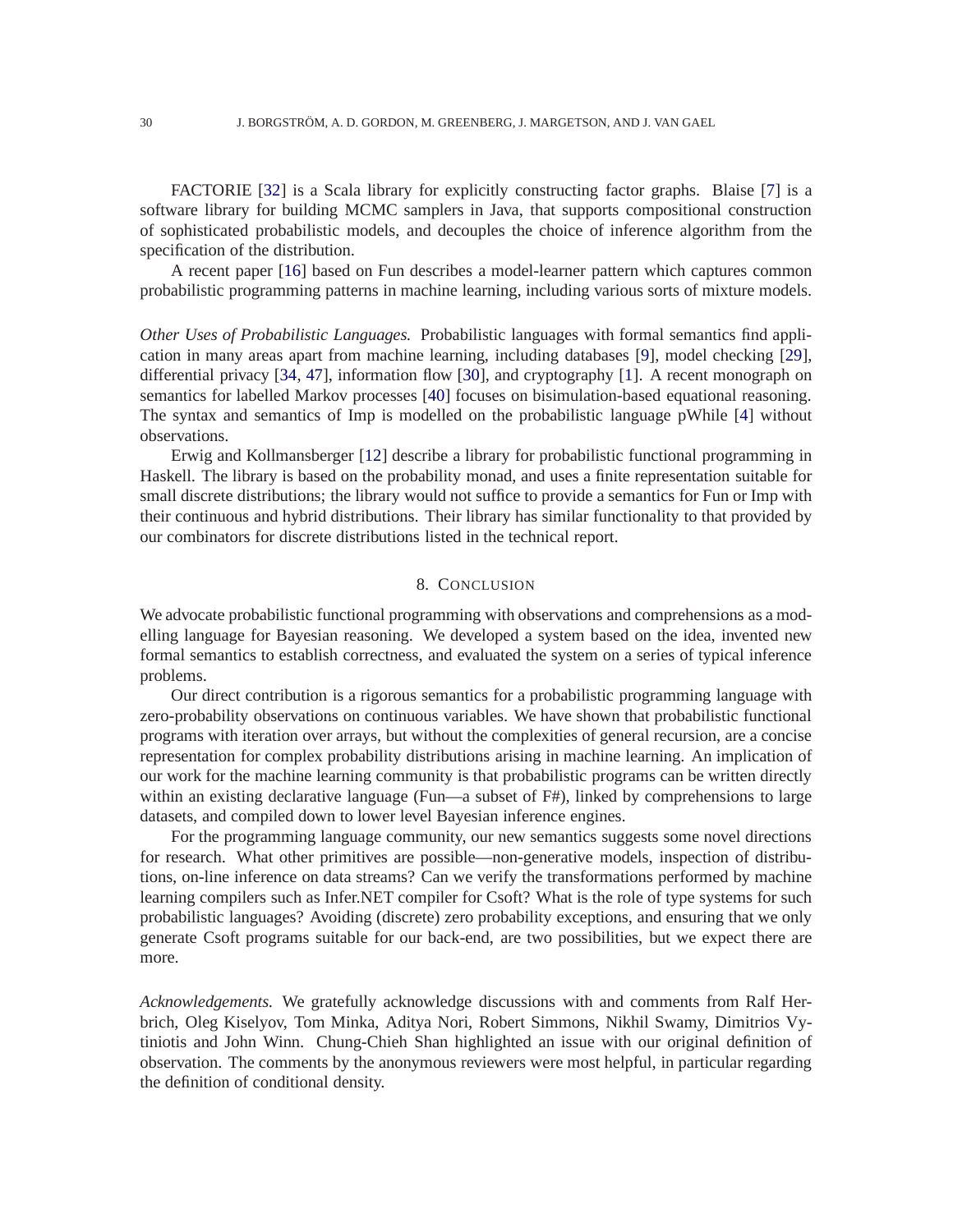## APPENDIX A. DETAILED PROOFS

<span id="page-30-0"></span>Our proofs are structured as follows.

- Appendix [A.1](#page-30-1) gives a proof of Proposition [4.3.](#page-21-0)
- Appendix [A.2](#page-33-0) gives a proof of Theorem [4.4.](#page-22-1)

<span id="page-30-1"></span>A.1. **Proof of Proposition [4.3.](#page-21-0)** We begin with a series of lemmas.

<span id="page-30-6"></span>**Lemma A.1** (Pattern agreement weakening). *If*  $\Sigma \vdash p : t$  *and*  $\Sigma, \Sigma' \vdash \diamond$ *, then*  $\Sigma, \Sigma' \vdash p : t$ .

*Proof.* By induction on *t*.

<span id="page-30-7"></span>**Lemma A.2** (Expression and statement heap weakening)**.**

(1) *If*  $\Sigma \vdash E : b$  and  $\Sigma, \Sigma' \vdash \diamond$ , then  $\Sigma, \Sigma' \vdash E : b$ (2)  $If \Sigma \vdash I : \Sigma'$  and  $\Sigma, \Sigma', \Sigma'' \vdash \diamond$ , then  $\Sigma, \Sigma'' \vdash I : \Sigma'$ (3)  $If \Sigma \vdash C : \Sigma' \text{ and } \Sigma, \Sigma', \Sigma'' \vdash \diamond, \text{ then } \Sigma, \Sigma'' \vdash C : \Sigma'.$ 

*Proof.* By induction on *E*, *I*, and *C*, respectively.

<span id="page-30-4"></span>**Lemma A.3** (Pattern agreement uniqueness). *If*  $\Sigma \vdash p : t$  *and*  $\Sigma' \vdash p' : t$  *then*  $p \sim p'$ .

*Proof.* By induction on *t*.

<span id="page-30-5"></span>**Lemma A.4** (Pattern creation). *If*  $\Sigma \vdash p : t$  *then there exists*  $\Sigma'$  *such that*  $\Sigma, \Sigma' \vdash \diamond$  *and*  $\Sigma' \vdash p' : t$  *and*  $dom(\Sigma') = fv(p').$ 

*Proof.* By induction on *t*, and the assumption that there always exist new, globally fresh locations.

**Lemma A.5** (Pattern assignment). *If*  $\Sigma \vdash p : t$  *and*  $\Sigma' \vdash p' : t$  *and*  $\Sigma, \Sigma' \vdash \diamond$ *, then*  $\Sigma \vdash p' \leftarrow p : \Sigma''$ , *where*  $\Sigma'' \subseteq \Sigma'$ .

*Proof.* By induction on *t*.

- $(t = \text{unit})$  Trivial:  $p' \leftarrow p = \text{nil},$  so  $\Sigma'' = \varepsilon \subseteq \Sigma'$ .
- $\bullet$  (*t* = **bool**) Σ ⊢ *l* : **bool** and Σ' ⊢ *l'* : **bool**, so *l* : **bool** ∈ Σ and *l'* : **bool** ∈ Σ'. So *l* : **bool** ⊢ *l'* ← *l* :  $(l': \text{bool}) \subseteq \Sigma'.$
- $(t = \text{int})$  Similar.
- $(t = real)$  Similar.
- $(t = t_1 * t_2) \Sigma \vdash p_1, p_2 : t_1 * t_2$  and  $\Sigma' \vdash p'_1, p'_2 : t_1 * t_2$ . Both  $\Sigma$  and  $\Sigma'$  factor into contexts that type *p*<sub>1</sub> and *p*<sub>2</sub> (resp. *p*<sup>'</sup><sub>1</sub> and *p*<sup>'</sup><sub>2</sub>) individually; call them  $\Sigma_1$  and  $\Sigma_2$  (resp.  $\Sigma'_1$  and  $\Sigma'_2$ ). By the IHs, we have  $\Sigma_1 \vdash p_1' \leftarrow p_1 : \Sigma_1'' \subseteq \Sigma_1'$  and  $\Sigma_2 \vdash p_2' \leftarrow p_2 : \Sigma_2'' \subseteq \Sigma_2'$ . We can then see  $\Sigma \vdash p_1' \leftarrow p_1 : p_2' \leftarrow p_2'$  $p_2: \Sigma''_1, \Sigma''_2 \subseteq \Sigma'_1, \Sigma'_2.$

The purpose of this subsection is to prove the following.

<span id="page-30-2"></span>**Restatement of Proposition [4.3](#page-21-0)** *Suppose*  $\Gamma \vdash M : t$  *and*  $\Sigma \vdash \rho : \Gamma$ *.* 

- <span id="page-30-3"></span>(1) *There are C and p such that*  $\rho \vdash M \Rightarrow C, p$ .
- (2) *Whenever*  $\rho \vdash M \Rightarrow C, p$ , there is  $\Sigma'$  such that  $\Sigma \vdash C : \Sigma'$  and  $\Sigma, \Sigma' \vdash p : t$ .

*Proof.* By induction on the typing of *M*, leaving  $\Sigma$  and  $\rho$  general.

(F[UN](#page-5-5) VAR)  $\Gamma \vdash x : t$ . For [\(1\)](#page-30-2), we have  $C = \textbf{nil}$  and  $p = \rho(x)$ . For [\(2\)](#page-30-3), let  $\Sigma' = \varepsilon$ . By assumption,  $\Sigma$ ,  $\Sigma' \vdash \rho(x) : t$  and  $\Sigma \vdash \textbf{nil} : \Sigma'$  immediately.

 $\Box$ 

 $\Box$ 

 $\Box$ 

П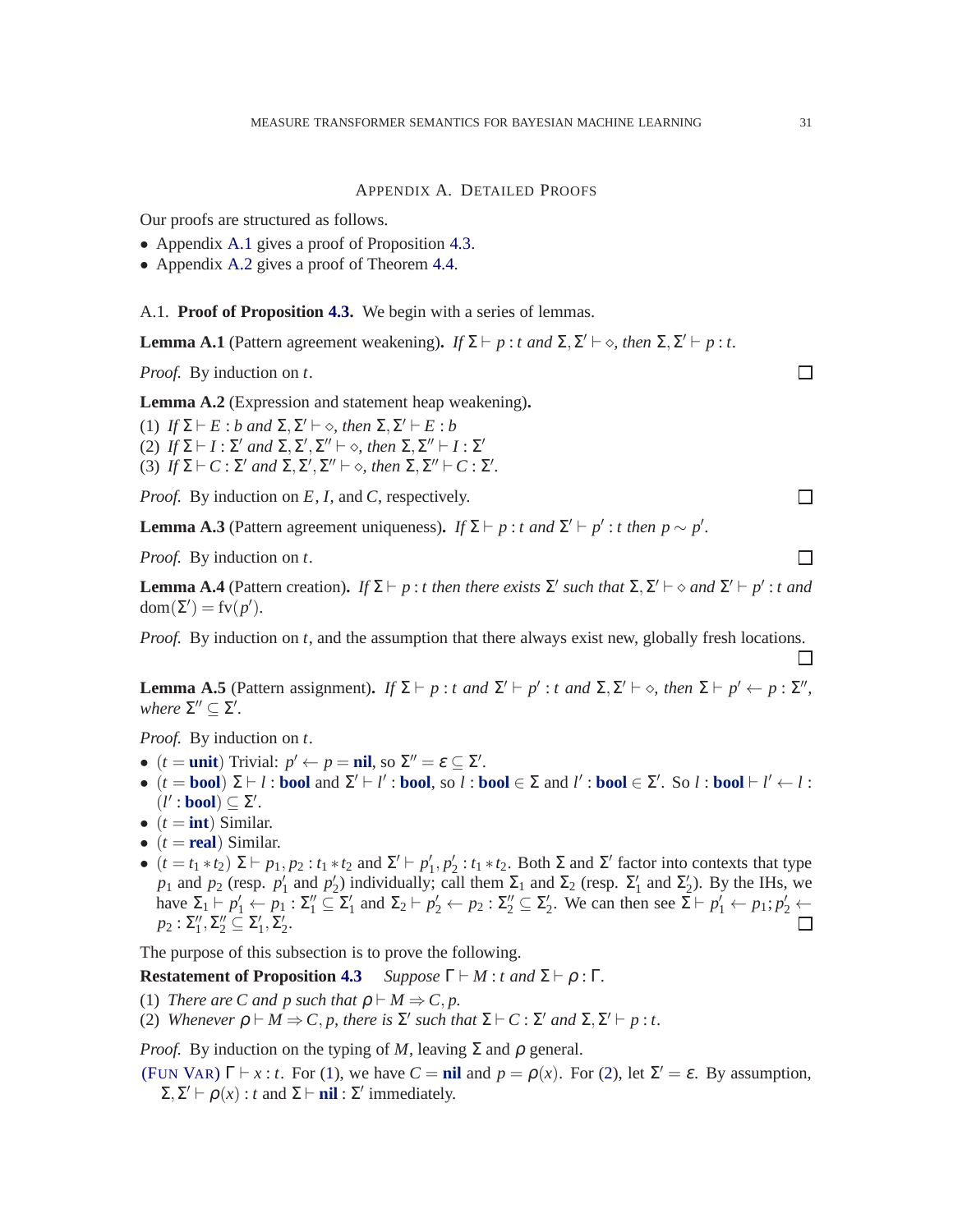(FUN C[ONST](#page-5-6))  $\Gamma \vdash c : ty(c)$ . For [\(1\)](#page-30-2), we have:

$$
l \notin \text{locs}(\rho)
$$
  

$$
ty(c) = b \text{ for some base type b}
$$
  

$$
\rho \vdash c \Rightarrow l \leftarrow c, l
$$

For [\(2\)](#page-30-3), let  $\Sigma' = l : ty(c)$ . We have  $\Sigma, \Sigma' \vdash l : ty(c)$  and  $\Sigma \vdash l \leftarrow c : \Sigma'$ . (FUN O[PERATOR](#page-5-7))  $\Gamma \vdash V_1 \otimes V_2 : b_3$ , where  $\otimes$  has type  $b_1 * b_2 \rightarrow b_3$ . By inversion and the IH:

$$
\Gamma \vdash V_1 : b_1
$$
\n
$$
\rho \vdash V_1 \Rightarrow C_1, l_1 \quad (IH_1)
$$
\n
$$
\exists \Sigma_1 \quad (IH_2)
$$
\n
$$
\Sigma, \Sigma_1 \vdash l_1 : b_1
$$
\n
$$
\Sigma \vdash C_1 : \Sigma_1
$$
\n
$$
\Gamma \vdash V_2 : b_2
$$
\n
$$
\rho \vdash V_2 \Rightarrow C_2, l_2 \quad (IH_2)
$$
\n
$$
\exists \Sigma_2 \quad (IH_2)
$$
\n
$$
\Sigma, \Sigma_2 \vdash l_2 : b_2
$$
\n
$$
\Sigma \vdash C_2 : \Sigma_2
$$

We have for [\(1\)](#page-30-2), by (TRANS O[PERATOR](#page-20-13)):  $\rho \vdash V_1 \otimes V_2 \Rightarrow C_1; C_2; l \leftarrow l_1 \otimes l_2, l$ . Let  $\Sigma' = \Sigma_1, \Sigma_2, l$ :  $b_3 \vdash \diamond$ . By weakening we find for [\(2\)](#page-30-3):  $\Sigma, \Sigma' \vdash l : b_3$  and  $\Sigma \vdash C_1; C_2; l \leftarrow l_1 \otimes l_2 : \Sigma'$ . (FUN P[AIR](#page-5-0))  $\Gamma \vdash (M_1, M_2) : t_1 * t_2$ . By inversion and the IH:

$$
\Gamma \vdash M_1 : t_1
$$
\n
$$
\rho \vdash M_1 \Rightarrow C_{M_1}, p_1 \quad (IH_1)
$$
\n
$$
\exists \Sigma_1 \quad (IH_2)
$$
\n
$$
\Sigma, \Sigma_1 \vdash p_1 : t_1
$$
\n
$$
\Sigma \vdash C_{M_1} : \Sigma_1
$$
\n
$$
\Gamma \vdash M_2 : t_2
$$
\n
$$
\rho \vdash M_2 \Rightarrow C_{M_2}, p_2 \quad (IH_1)
$$
\n
$$
\exists \Sigma_2 \quad (IH_2)
$$
\n
$$
\Sigma, \Sigma_2 \vdash p_2 : t_2
$$
\n
$$
\Sigma \vdash C_{M_2} : \Sigma_2
$$

We have for [\(1\)](#page-30-2):  $\rho \vdash (M_1, M_2) \Rightarrow C_{M_1}; C_{M_2}, (p_1, p_2)$ . Let  $\Sigma' = \Sigma_1, \Sigma_2 \vdash \diamond$ . By weakening we find for [\(2\)](#page-30-3):  $\Sigma, \Sigma' \vdash (p_1, p_2) : t_1 * t_2 \text{ and } \Sigma \vdash C_{M_1}; C_{M_2} : \Sigma'.$ (FUN P[ROJ](#page-5-2)1)  $\Gamma \vdash M.1 : t_1$ . By inversion and the IH:

$$
\Gamma \vdash M : t_1 * t_2 \n\rho \vdash M \Rightarrow C_M, p \qquad (IH_1) \n\exists \Sigma' \qquad (IH_2) \n\Sigma, \Sigma' \vdash p : t_1 * t_2 \n\Sigma \vdash M : S'
$$

By inversion,  $p = (p_1, p_2)$ , such that  $\Sigma$ ,  $\Sigma' \vdash p_1 : t_1$  and  $\Sigma$ ,  $\Sigma' \vdash p_2 : t_2$ . We now have  $\rho \vdash M.1 \Rightarrow$ *C<sub>M</sub>*, *p*<sub>1</sub> for [\(1\)](#page-30-2). We use  $\Sigma'$  to show  $\Sigma$ ,  $\Sigma' \vdash p_1 : t_1$  and  $\Sigma \vdash C_M : \Sigma'$  for [\(2\)](#page-30-3). (FUN P[ROJ](#page-5-3)2)  $\Gamma \vdash M.2 : t_2$ . Analogous to the previous case.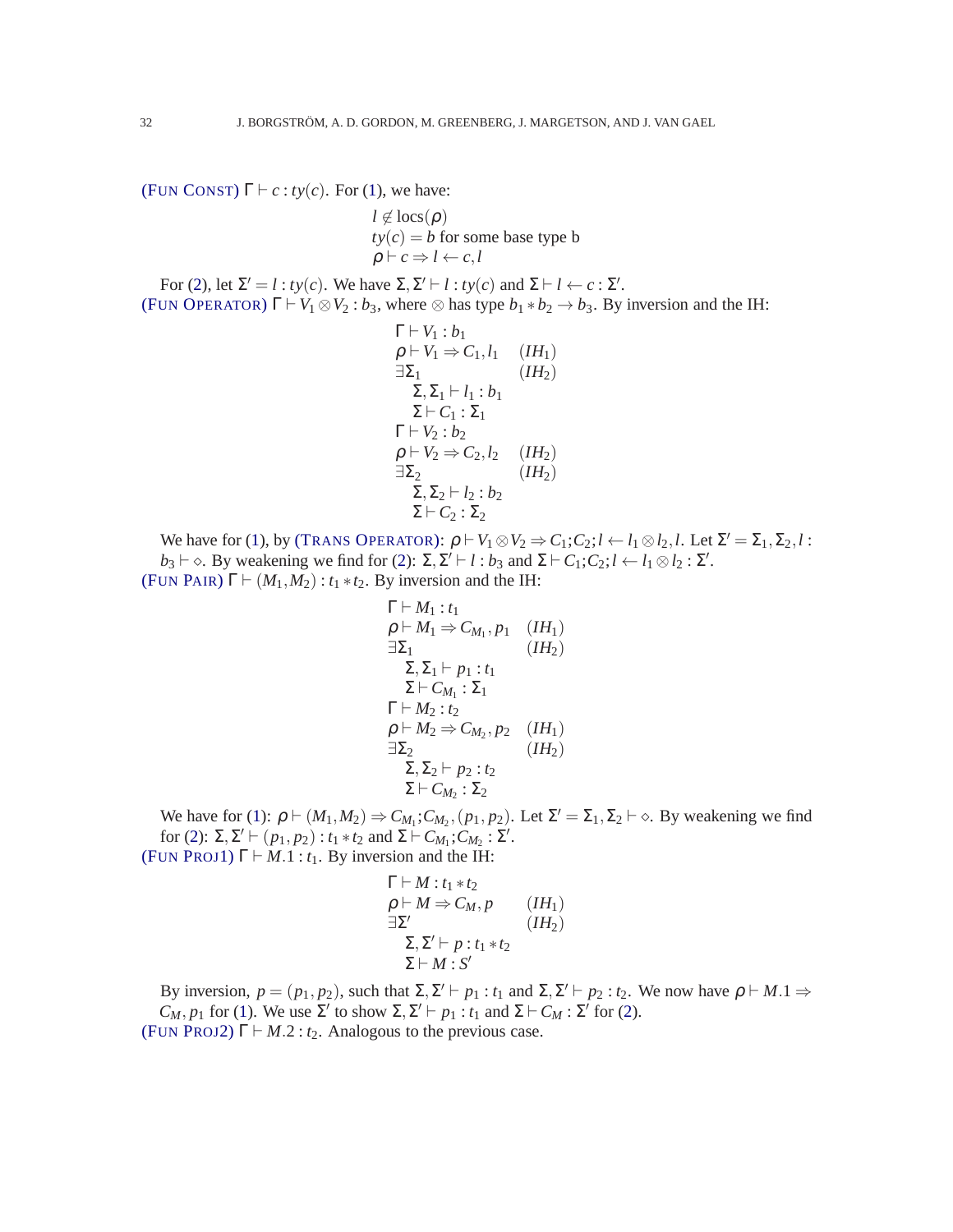(F[UN](#page-5-1) IF)  $\Gamma \vdash$  **if**  $M_1$  **then**  $M_2$  **else**  $M_3 : t$ . We have:

$$
\Gamma \vdash M_1 : \text{bool} \n\rho \vdash M_1 \Rightarrow C_{M_1}, p_1 \qquad (IH_1) \n\exists \Sigma_1 \qquad (IH_2) \n\Sigma, \Sigma_1 \vdash p_1 : \text{bool} \n\Sigma \vdash C_{M_1} : \Sigma_1 \n\Gamma \vdash M_2 : t \n\rho \{x \mapsto p_l\} \vdash M_2 \Rightarrow C_{M_2}, p_2 \qquad (IH_1) \n\exists \Sigma_2 \qquad (IH_2) \n\Sigma, \Sigma_2 \vdash p_2 : t \n\Sigma \vdash C_{M_2} : \Sigma_2 \n\Gamma \vdash M_3 : t \n\rho \{x \mapsto p_r\} \vdash M_3 \Rightarrow C_{M_3}, p_3 \qquad (IH_1) \n\exists \Sigma_3 \qquad (IH_2) \n\Sigma, \Sigma_3 \vdash p_3 : t \n\Sigma \vdash C_{M_3} : \Sigma_3
$$

By inversion,  $p_1 = l$  and  $\Sigma$ ,  $\Sigma_1 \vdash l$  : **bool**. By pattern agreement uniqueness (Lemma [A.3\)](#page-30-4),  $p_2 \sim$ *p*<sub>3</sub>. Let  $\Sigma_{p'} \vdash p'$ : *t*, for dom( $\Sigma_{p'}$ ) = *fv(p)* (by Lemma [A.4\)](#page-30-5). We have  $(\text{locs}(\rho) \cup \text{locs}(C_1) \cup$ locs(*C*<sub>2</sub>)∪locs(*C*<sub>3</sub>))∩ *fv*(*p*) = ∅. We also have  $p' \sim p_2$  and  $p' \sim p_3$ . We now have for [\(1\)](#page-30-2):

 $\rho$   $\vdash$  **if**  $M_1$  **then**  $M_2$  **else**  $M_3 \Rightarrow$  $C_{M_1}$ ; if *l* then local  $\log(C_2)$  in  $C_{M_2}$ ; [[ $p' \leftarrow p_2$ ]] else local  $\log(C_3)$  in  $C_{M_3}$ ; [[ $p' \leftarrow p_3$ ]],  $p'$ 

Finally, let  $\Sigma_f = \Sigma_2 \cap \Sigma_3 \cap \Sigma_{p'} \vdash \diamond$  and  $\Sigma' = \Sigma_1, \Sigma_f \vdash \diamond$ . By pattern assignment, we can see  $\Sigma_f \vdash [[p' \leftarrow p_2]]$  and  $\Sigma_f \vdash [[p' \leftarrow p_3]]$ . By weakening (Lemmas [A.1,](#page-30-6) and [A.2\)](#page-30-7) we have what we need for [\(2\)](#page-30-3):

Σ,Σ ′ ⊢ *p* ′ : *t*  $\Sigma \vdash C_{M_1}; \textbf{if } l \textbf{ then } ... \textbf{ else } ... : \Sigma'$ (F[UN](#page-5-4) LET)  $\Gamma \vdash \text{let } x = M_1 \text{ in } M_2 : t_2$ . We have:  $\Gamma \vdash M_1 \cdot t_1$ , *p*<sup>1</sup> (*IH*1)

$$
\rho \vdash M_1 \Rightarrow C_{M_1}, p_1 \quad (IH_1)
$$
  
\n
$$
\exists \Sigma_1 \qquad (IH_2)
$$
  
\n
$$
\Sigma, \Sigma_1 \vdash p_1 : t_1
$$
  
\n
$$
\Sigma \vdash C_{M_1} : \Sigma_1
$$
  
\n
$$
\Gamma, x : T_1 \vdash M_2 : t_2
$$

Next, note that  $\Sigma$ ,  $\Sigma_1$   $\vdash \rho$  { $x \mapsto p_1$ } :  $\Gamma$ ,  $x : T_1$ . We can now apply the IH to  $M_2$ 's typing derivation to see:

$$
\rho\{x \mapsto p_1\} \vdash M_2 \Rightarrow C_{M_2}, p_2 \quad (IH_1)
$$
  

$$
\exists \Sigma_2 \qquad (IH_2)
$$
  

$$
\Sigma, \Sigma_2 \vdash p_2 : t_2
$$
  

$$
\Sigma \vdash C_{M_2} : \Sigma_2
$$

First, we have:  $\rho \vdash \text{let } x = M_1 \text{ in } M_2 \Rightarrow (\text{local } (\text{locs}(C_{M_1}) \setminus \text{fv}(p_1)) \text{ in } C_{M_1})$ ;  $C_{M_2}, p_2$  for [\(1\)](#page-30-2). For [\(2\)](#page-30-3), let  $\Sigma'_1 = \Sigma_1|_{f_V(p_1)}$  and  $\Sigma' = \Sigma'_1, \Sigma_2 \vdash \diamond$ . By weakening, we find  $\Sigma, \Sigma' \vdash p_2 : t_2$  and  $\Sigma \vdash$  $(\textbf{local} (\textbf{locs}(C_{M_1}) \setminus \textbf{fv}(p_1)) \textbf{ in } C_{M_1})$ ;  $C_{M_2}$ :  $\Sigma'$ .

(FUN O[BSERVE](#page-5-8))  $\Gamma \vdash \mathbf{observe}_b E : \mathbf{unit}$ . By the IH, with  $\Sigma' = \varepsilon$  from  $IH_2$ .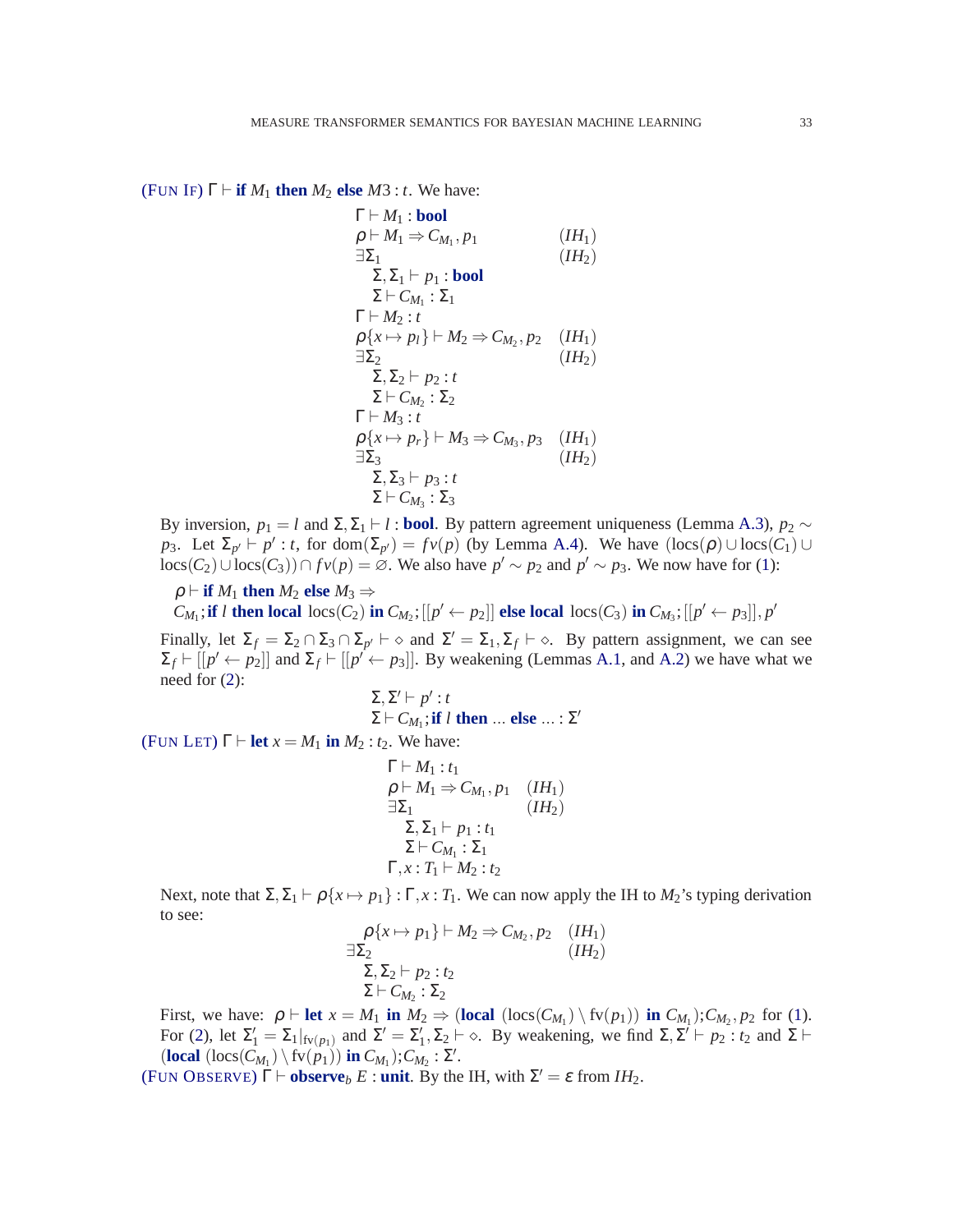(FUN R[ANDOM](#page-5-9))  $\Gamma \vdash \textbf{random}(D(V)) : b_{n+1}$ . We have:

$$
D: (x_1 : b_1 * ... * x_n : b_n) \to b_{n+1}
$$
  
\n
$$
\Gamma \vdash V : (b_1 * ... * b_n)
$$

We have, by the IH:

$$
\rho \vdash V \Rightarrow C, p \quad (IH_1)
$$
  

$$
\exists \Sigma'
$$
  

$$
\Sigma, \Sigma' \vdash p : t \quad (*)
$$
  

$$
\Sigma \vdash C : \Sigma'
$$

So  $\rho$  ⊢ **random**( $D(V)$ )  $\Rightarrow$  *C*;*l* ←  $D(p)$ ,*l*, for [\(1\)](#page-30-2). We find [\(2\)](#page-30-3) by (\*) and by (Imp Seq), (Imp Random), and the IH  $\Sigma$  ⊢ *C*:*l* :  $\Sigma'$ .*l*, where  $\Sigma'$ .*l* ⊢ *l* :  $b_{n+1}$ . Random), and the IH  $\Sigma \vdash C; l : \Sigma', l$ , where  $\Sigma', l \vdash l : b_{n+1}$ .

#### <span id="page-33-0"></span>A.2. **Proof of Theorem [4.4.](#page-22-1)** We use the following lemma.

<span id="page-33-1"></span>**Lemma A.6** (Value equivalence). *If*  $\Gamma \vdash V : t$  *and*  $\Sigma \vdash \rho : \Gamma$  *and*  $\rho \vdash V \Rightarrow C, p$  *then*  $\mathbb{I}[[C]] = \text{pure } f$ , *where f is either id or a series of (independent) calls to* add *:*

 $f = \lambda s$ . add  $l_1$ (add  $l_2$ (...(add  $l_n(s, c_n)$ )...,*c*<sub>2</sub>),*c*<sub>1</sub>)

*where each of the l<sup>i</sup> are distinct, and*

$$
\mathcal{A}[\![V]\!] = \text{pure (lift $\rho$)} \ggg \mathbb{I}[\![C]\!] \ggg \text{pure ($\lambda s$. restrict $\rho$ $s$}, \mathbb{V}[\![p]\!] \! | s)
$$

*Proof.* By induction on the derivation of  $\Gamma \vdash V : t$ .

(F[UN](#page-5-5) VAR)  $\Gamma \vdash x : t$ , so  $x : t \in \Gamma$  and  $\Sigma \vdash \rho(x) : t$ . We have  $\rho \vdash x \Rightarrow \textbf{nil}, \rho(x)$ , so  $f = id$ .

 $\mathcal{A}[[x]]$  $=$  pure  $(\lambda s. (s, \mathcal{V}[[x]] s))$  $=$  pure  $(\lambda s. (s,$ lookup  $x s))$  $=$  pure ( $\lambda s$ . (restrict  $\rho(\text{lift } \rho), \mathcal{V}[[p]] (\text{lift } \rho s))$ )  $=$  lift  $\rho \ggg (\lambda s.$  (restrict  $\rho s, \mathcal{V}[[p]] s)$ )  $=$  lift  $\rho \gg \rho$  pure *id*  $\gg \langle \lambda s.$  (restrict  $\rho s, \nu \| p \| s)$ )  $=$  lift  $\rho \ggg \mathcal{A}[[x]] \ggg (\lambda s.$  (restrict  $\rho s, \mathcal{V}[[p]] s)$ )

(FUN C[ONST](#page-5-6))  $\Gamma \vdash c : ty(c)$ . We have  $\rho \vdash c \Rightarrow l \leftarrow c, l$ , so  $f = \lambda s$ . add *l* (*s*,*c*).

 $\mathcal{A}[[c]]$ 

- $=$  pure ( $\lambda$ *s*. *s*,*c*)
- $=$  pure  $(\lambda s.$  restrict  $\rho(\text{lift } \rho s), \mathcal{V}[[l]]$  (add *l* (lift  $\rho s, c$ )))
- $=$  pure (lift  $\rho$ )  $\gg$  pure ( $\lambda$ *s*. restrict  $\rho$  *s*,  $\mathcal{V}[[l]]$  (add  $l$  (*s*,*c*)))
- $=$  pure (lift  $\rho$ )  $\gg$  pure ( $\lambda s$ . add  $l(s,c)$ )  $\gg$  pure ( $\lambda s$ . restrict  $\rho s, \mathcal{V}[[l]] s$ )
- $=$  pure (lift  $\rho$ )  $\ggg$  I $\llbracket l \leftarrow c \rrbracket \ggg$  pure ( $\lambda s$ . restrict  $\rho$   $s$ ,  $\mathcal{V}[\llbracket l \rrbracket s)$

(FUN P[AIR](#page-5-0))  $\Gamma \vdash (V_1, V_2) : t_1 * t_2$ . We have  $\rho \vdash V_1, V_2 \Rightarrow C_1; C_2, (p_1, p_2)$ . By the IH,  $\mathbb{I}[[C_1]] = \text{pure } f_1$ and  $\mathbb{I}[C_2]$  = pure  $f_2$ , where  $f_1$  and  $f_2$  are either *id* or add s. We also have:

- $\mathcal{A}[[Vi]]$
- $=$  pure  $(\lambda s. s, \mathcal{V}[[Vi]] s)$
- $=$  pure  $($ lift  $\rho$  $)\ggg$   $\mathbb{I}\llbracket \mathcal{C}_i\rrbracket \ggg$  pure  $(\lambda s.$  restrict  $\rho$   $s,$   $\mathbb{V}\llbracket p_i\rrbracket$   $s)$
- $=$  pure (lift  $\rho$ )  $\gg$  pure  $f_i \gg$  pure ( $\lambda$ *s*. restrict  $\rho$  *s*,  $\mathcal{V}[\![p_i]\!]$  *s*)
- $=$  pure  $(\lambda s.$  restrict  $\rho(f_i(\text{lift }\rho s)), \mathcal{V}[\![p_i]\!](f_i(\text{lift }\rho s)))$
- $=$  pure  $(\lambda s. s. \mathcal{V}[p_i]] (f_i (lift \rho s)))$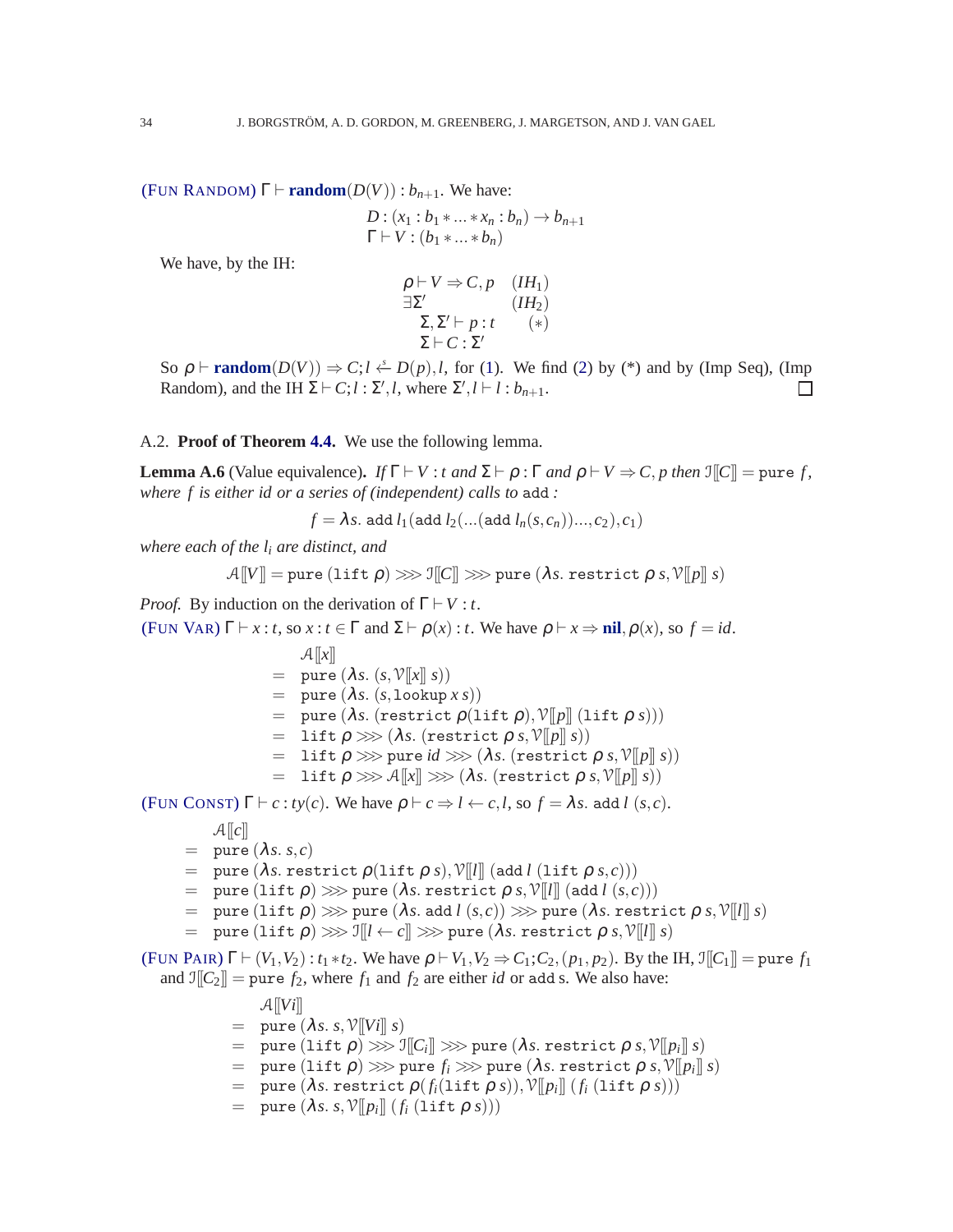So  $\mathcal{V}[[Vi]]$   $s = \mathcal{V}[[p_i]]$   $(f_i(\text{lift } \rho s))$ . Let  $f = f_1; f_2$ . We derive:  $\mathcal{A}[[V_1,V_2]]$ 

- $=$  pure  $(\lambda s. s, (\mathcal{V}[[V_1]] s, \mathcal{V}[[V_2]] s))$
- $=$  pure  $(\lambda s. s, (\mathcal{V}[[p_1]](f_1(\text{lift } \rho s)), \mathcal{V}[[p_2]](f_2(\text{lift } \rho s)))$  by weakening/independence
- $=$  pure  $(\lambda s. s, (\nu \| p_1 \| ((f_1; f_2) (\text{lift } \rho s)), \nu \| p_2 \| ((f_1; f_2) (\text{lift } \rho s)))$
- $=$  pure  $(\lambda s.$  restrict  $\rho$   $(f_1; f_2($ lift  $\rho s)$ ),

 $(\mathcal{V}[[p_1]]((f_1; f_2)(\text{lift } \rho \, s)), \mathcal{V}[[p_2]]((f_1; f_2)(\text{lift } \rho \, s)))$ 

- $=$  pure  $(1 \text{if } \rho) \ggg$  pure  $(f_1; f_2) \ggg$  pure  $(\lambda s.$  restrict  $\rho s, (\mathcal{V}[[p_1]] s, \mathcal{V}[[p_2]] s))$
- $=$  pure (lift  $\rho$ )  $\gg$  I $\llbracket C_1 \rrbracket \gg$  I $\llbracket C_2 \rrbracket \gg$  pure ( $\lambda$ *s*. restrict  $\rho$  *s*,  $\mathcal{V} \llbracket (p_1, p_2) \rrbracket$  *s*)
- $=$  pure (lift  $\rho$ )  $\gg$   $\mathbb{I}[C_1;C_2]\gg$  pure ( $\lambda s$ . restrict  $\rho s, \mathcal{V}[(p_1,p_2)]\ s)$

**Restatement of Theorem [4.4](#page-22-1)**  $\Gamma \vdash M : t \text{ and } \Sigma \vdash \rho : \Gamma \text{ and } \rho \vdash M \Rightarrow C, p \text{ then:}$ 

 $\mathcal{A}[[M]] =$  pure (lift  $\rho$ )  $\gg$   $\mathcal{A}[[C]] \gg$  pure ( $\lambda s$ . (restrict  $\rho$  *s*,  $\mathcal{V}[[p]]$  *s*))

*Proof.* By induction on  $\Gamma \vdash M : t$ .

(F[UN](#page-5-5) VAR) By the value lemma.

(FUN C[ONST](#page-5-6)) By the value lemma.

(FUN P[AIR](#page-5-0)) By the value lemma.

(FUN O[PERATOR](#page-5-7))  $\Gamma \vdash V_1 \otimes V_2 : b_3$  and  $\rho \vdash V_1 \otimes V_2 \Rightarrow (C_1; C_2; l \leftarrow l_1 \otimes l_2), l$ . We have  $\mathcal{A}[[V_1 \otimes V_2]] =$ pure  $(\lambda s. s. \otimes (\mathcal{V}[[V_1]] s, \mathcal{V}[[V_2]] s))$ . By the value lemma (Lemma [A.6\)](#page-33-1):

- $\mathcal{A}[[V_i]]$
- $=$  pure  $(\lambda s. s, \mathcal{V}[[V_i]] s)$
- $=$  pure  $($ lift  $\rho$  $)$   $>\!\!>\!\!>$  I $\llbracket C_i \rrbracket \gg\!\!>$  pure  $(\lambda s.$  restrict  $\rho$   $s,$   $\mathcal{V} \llbracket l_i \rrbracket$   $s)$
- $=$  pure  $($ lift  $\rho$  $) \ggg$  pure  $f_i \ggg$  pure  $(\lambda s.$  restrict  $\rho s, \mathcal{V}[[l_i]] s)$
- $=$  pure  $(\lambda s.$  restrict  $\rho(f_i(\text{lift }\rho s)), \mathcal{V}[\![l_i]\!](f_i(\text{lift }\rho s)))$
- $=$  pure  $(\lambda s. s. \mathcal{V}[[l_i]] (f_i(\text{lift } \rho s)))$

= pure 
$$
(\lambda s. s. \mathcal{V}[[l_i]] ((f_1; f_2)(\text{lift } \rho s))
$$
 by weakening/independence

So  $\mathcal{V}[[V_i]]$   $s = \mathcal{V}[[l_i]]$   $((f_1; f_2)(\text{lift } \rho \ s))$ . We derive:

$$
\mathcal{A}[[V_1\otimes V_2]]
$$

- $=$  pure  $(\lambda s. s, \mathcal{V}[[V_1]] s \otimes \mathcal{V}[[V_2]] s)$
- $=$  pure  $(\lambda s. s. \otimes (\mathcal{V}[[l_1]]((f_1; f_2)(\text{lift } \rho s)), \mathcal{V}[[l_2]]((f_1; f_2)(\text{lift } \rho s))))$
- $=$  pure  $($ lift  $\rho$  $>$   $\gg$  pure  $(f_1; f_2)$   $\gg$  pure  $($ lambdas. restrict  $\rho$   $s$ ,  $\otimes$  $(\mathbb{V}[[l_1]] s, \mathbb{V}[[l_2]] s)))$
- $=$  pure  $($ lift  $\rho$ )  $\gg$  I $\llbracket C_1 \rrbracket \gg$  I $\llbracket C_2 \rrbracket \gg$  pure  $(\lambda s.$  restrict  $\rho s, \otimes (\mathbb{V}[[l_1]] s, \mathbb{V}[[l_2]] s))))$
- $=$  pure  $($ lift  $\rho$  $) \ggg \mathbb{I}[C_1] \ggg \mathbb{I}[C_2] \ggg \mathbb{I}[l \leftarrow l_1 \otimes l_2] \ggg$  pure  $(\lambda s.$  restrict  $\rho s, \mathbb{V}[l] \mid s$  $))$
- $=$  pure  $($ lift  $\rho$  $) \ggg \sqrt{\|C_1; C_2; l \leftarrow l_1 \otimes l_2\|} \ggg$  pure  $(\lambda s.$  restrict  $\rho s, \mathcal{V}[[l]] s))$

(FUN P[ROJ](#page-5-2)1)  $\Gamma \vdash V.1$ :  $t_1$  and  $\Gamma \vdash V$ :  $t_1 * t_2$ . We have  $\rho \vdash V \Rightarrow C$ ,  $(p_1, p_2)$  and  $\rho \vdash V.1 \Rightarrow C, p_1$ . By the value lemma as before, we can conclude  $\mathcal{V}[[V]] s = \mathcal{V}[[p_1, p_2]] (f (\text{lift } \rho s))$ . Therefore:

- $\mathcal{A}[[V.1]]$
- $=$  pure  $(\lambda s. s. f s t \mathcal{V}[[V]] s)$
- $=$  pure  $(\lambda s. s. fst \ (\mathcal{V}[[p_1, p_2)]] (f (lift \ \rho s)))$
- $=$  pure  $(\lambda s. s. \mathcal{V}[[p_1]] (f (\text{lift } \rho s))$
- $=$  pure (lift  $\rho$ )  $\gg$  pure  $f \gg$  pure ( $\lambda$ s. restrict  $\rho$  s,  $\mathcal{V}[[p_1]]$  s)
- $=$  pure (lift  $\rho$ )  $\gg$  I $\llbracket C \rrbracket \gg$  pure ( $\lambda s$ . restrict  $\rho$   $s$ ,  $\mathcal{V}\llbracket p_1 \rrbracket$   $s$ )

(FUN P[ROJ](#page-5-3)2) Symmetric to Proj1.

 $\Box$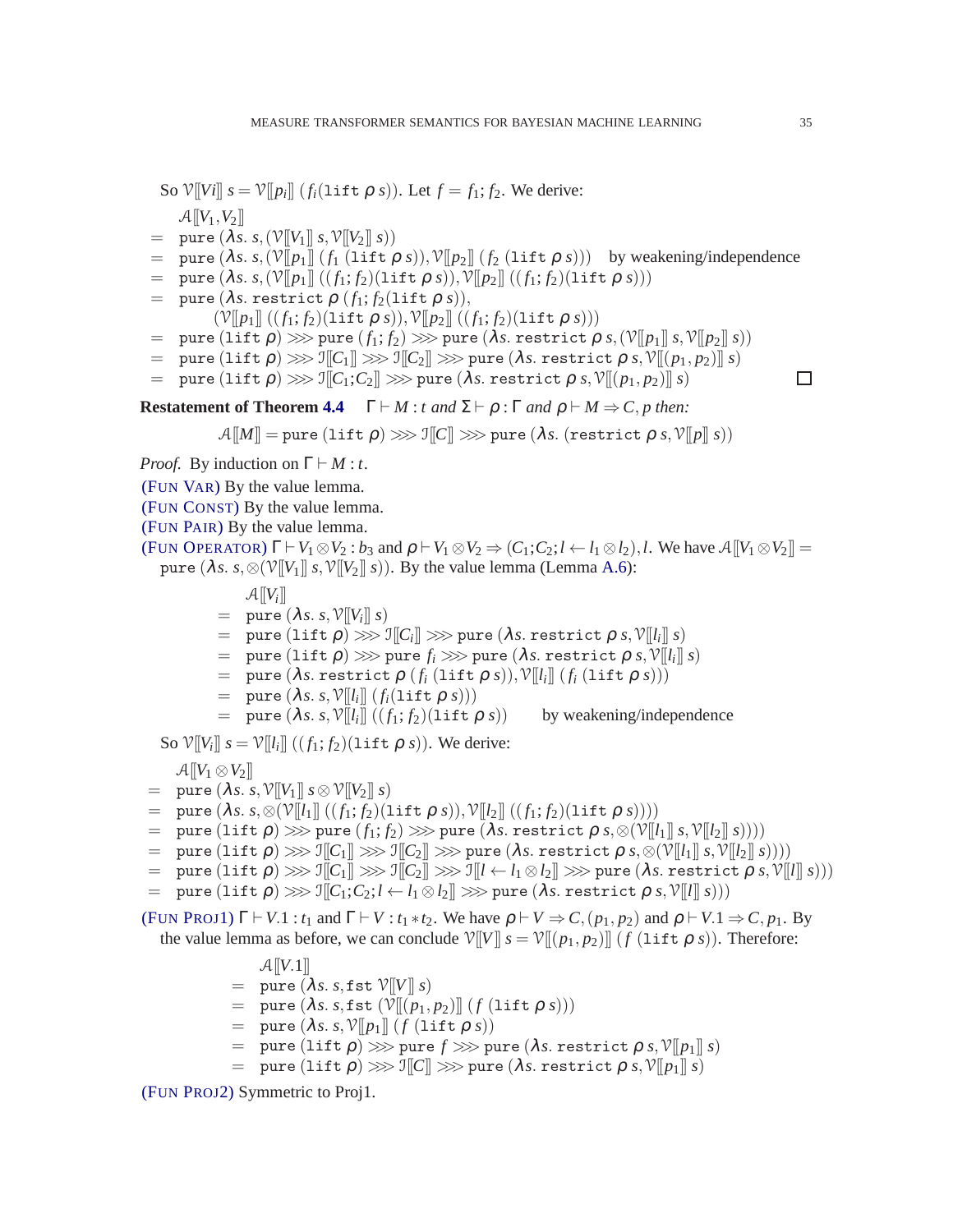# (F[UN](#page-5-1) IF)  $\Gamma \vdash \textbf{if } V_1 \textbf{ then } M_2 \textbf{ else } M_3 : t.$  We have:

 $\rho \vdash ... \Rightarrow C_1$ ; if  $l_1$  then local locs( $C_2$ ) in  $C_2$ ;  $p \leftarrow 2$  else local locs( $C_3$ ) in  $C_3$ ;  $p \leftarrow p_3$ ,  $p$  $\text{Our IHs are: } \mathcal{A}[\![M_i]\!] = \text{pure (lift $\rho$)} \ggg \mathcal{I}[\![C_i]\!] \ggg \text{pure ($\lambda s$}. \text{ restrict $\rho$ $s$}, \mathcal{V}[\![p_i]\!], s). \text{ By the } \mathcal{I}[\![\lambda s] \models \mathcal{I}[\![\lambda s] \models \mathcal{I}[\![\lambda s] \models \mathcal{I}[\![\lambda s] \models \mathcal{I}[\![\lambda s] \models \mathcal{I}[\![\lambda s] \models \mathcal{I}[\![\lambda s] \models \mathcal{I}[\![\lambda s] \models \mathcal{I}[\![\lambda s] \models \$ value lemma we have  $\mathbb{I}[V_1] = \text{pure } f_1$  for some  $f_1$  such that  $\mathbb{V}[V_1] \mid s = \mathbb{V}[l_1] \mid (f_1(\text{lift } \rho \, s)).$ We now calculate (at length):

```
\mathcal{A} [if V_1 then M_2 else M_3]]
 = choose (\lambda s. \mathcal{V}[[V_1]] s) \mathcal{A}[[M_2]] \mathcal{A}[[M_3]]= choose (\lambda s. \mathcal{V}[[l_1]] (f_1 (lift \rho s)))(\text{pure (lift }\rho) \ggg \mathbb{I}[[C_2]] \ggg \text{pure } (\lambda s. \text{ restrict }\rho s, \mathbb{V}[[p_2]] s))(\text{pure}(\text{lift } \rho) \ggg \text{Im}(\text{C}_3) \ggg \text{pure}(\lambda s \text{. restrict } \rho s, \text{V} \llbracket p_3 \rrbracket s))= pure (lift \rho) \gg choose (\lambda s.\mathcal{V}[[l_1]] (f_1 s))
                (\mathbb{I}[[C_2]] \ggg pure (\lambda s. \text{restrict } \rho s, \mathcal{V}[[p_2]] s)(\mathbb{I}[[C_3]] \ggg pure (\lambda s. \text{restrict } \rho s, \mathcal{V}[[p_3]] s))= pure (lift \rho) \gg choose (\lambda s.\mathcal{V}[[l_1]] (f_1 s))
                (\mathbb{I}[\![C_2]\!]) \gg \mathbb{I}[\![p \leftarrow p_2]\!]) \gg \text{pure } (\lambda s. \text{ restrict } \rho s, \mathcal{V}[\![p]\!], s))(\mathbb{I}[C_3]) \ggg \mathbb{I}[p \leftarrow p_3] \ggg pure (\lambda s. \text{restrict } \rho s, \mathcal{V}[p] \mid s)= pure (lift \rho) \gg choose (\lambda s.\mathcal{V}[[l_1]] (f_1 s))
                 (\mathbb{I}[\![C_2]\!]\gg\mathbb{I}[\![p\leftarrow p_2]\!]\gg\gg pure (\text{drop loss}(C_2))\gg\gt\gg pure (\lambda s. restrict \rho s, \mathcal{V}[\![p]\!]\;s))(A[[C_3]] \ggg A[[p \leftarrow p_3]] \ggg pure(\text{drop loss}(C_3)) \ggg pure(\lambda s. \text{restrict } \rho s, \mathcal{V}[[p]] s))= pure (lift \rho) \gg (choose (\lambda s.\mathcal{V}[[l_1]](f_1, s))
                 (A[[C_2]] \ggg A[[p \leftarrow p_2]] \ggg pure (drop locs(C_2)))(A[[C_3]] \ggg A[[p \leftarrow p_3]] \ggg pure (drop locs(C_3)))) \gggpure (\lambda s. restrict \rho s, \mathcal{V}[[p]] s)= pure (lift \rho) \ggg \mathcal{A}[[C_1]] \ggg (choose (\lambda s.\mathcal{V}[[l_1]] s))
                (A[[C_2; p \leftarrow p_2]] \ggg \text{pure (drop loss}(C_2)))(A[[C_3; p \leftarrow p_3]] \ggg pure (drop \, locs(C_3)))) \gggpure (\lambda s. restrict \rho s, \mathcal{V}[[p]] s)= pure (lift \rho) \ggg \mathcal{A}[[C_1]] \ggg (choose (\lambda s.\mathcal{V}[[l_1]] s))
                 (A[\text{local } \text{locs}(C_2) \text{ in } C_2; p \leftarrow p_2])(A[\text{local } \text{loc}(C_3) \text{ in } C_3; p \leftarrow p_3])) \gg\pure (\lambda s. restrict \rho s, \mathcal{V}[[p]] s)UN LET) \Gamma \vdash \text{let } x = M_1 \text{ in } M_2 : t_2; by inversion, \Gamma \vdash M_1 : t_1 \text{ and } \Gamma, x : t_1 \vdash M_2 : t_2.
         Let \rho' = \rho \{x \mapsto p_1\} and \Sigma_1 = (\text{locs}(C_1) \setminus \text{fv}(p_1)). We have:
                                          \rho \vdash M_1 \Rightarrow C_1, p_1\rho' \vdash M_2 \Rightarrow C_2, p_2\rho \vdash let x = M_1 in M_2 \Rightarrow (local \Sigma_1 in C_1); C_2, p_2
```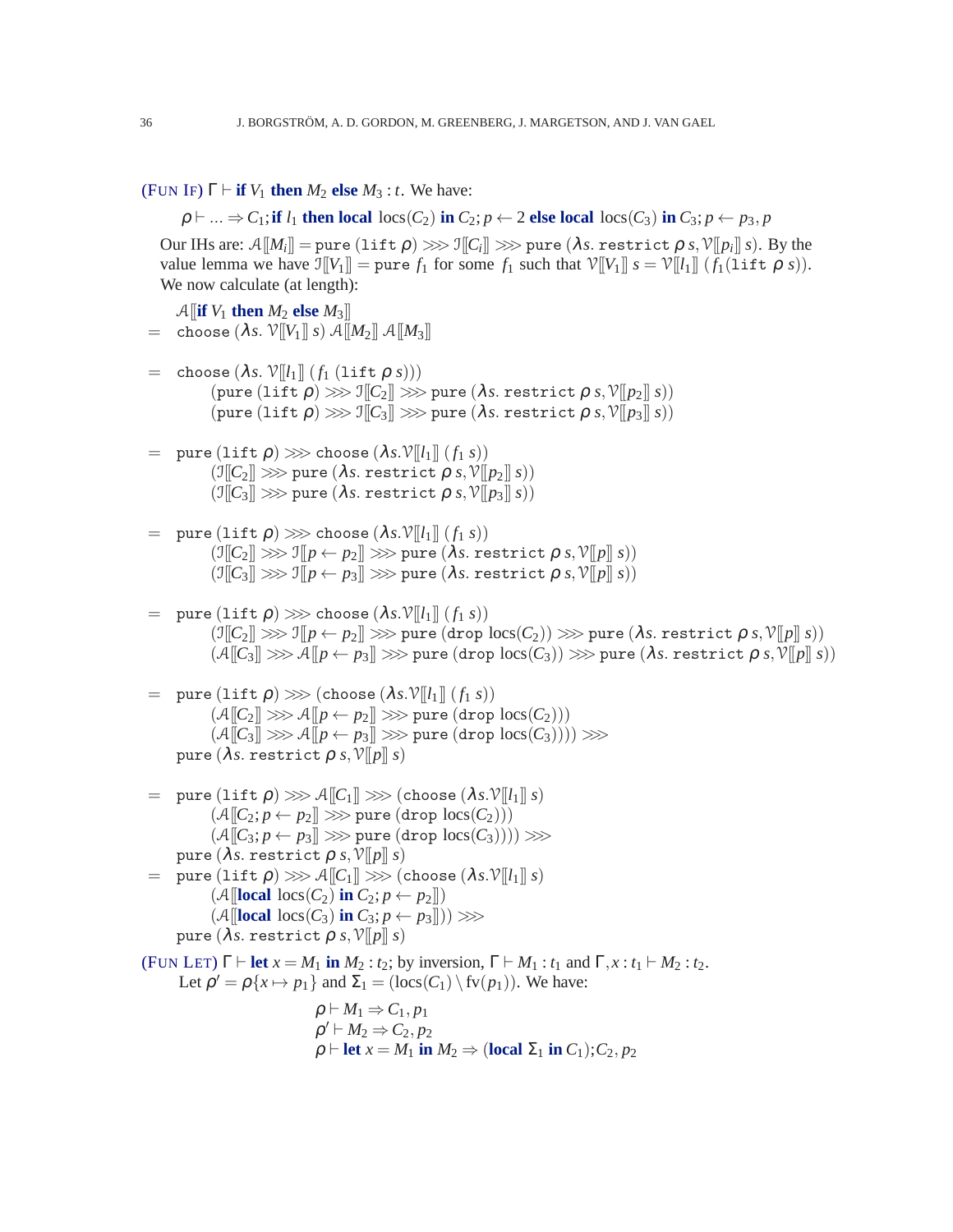As our IHs:

$$
\mathcal{A}[\![M_1]\!] = \text{pure (lift } \rho) \ggg \mathcal{A}[[C_1]\!] \ggg \text{pure } (\lambda s. \text{ restrict } \rho \ s, \mathcal{V}[[p_1]\!] \ s)
$$

$$
\mathcal{A}[[M_2]\!] = \text{pure (lift } \rho') \ggg \mathcal{A}[[C_2]\!] \ggg \text{pure } (\lambda s. \text{ restrict } \rho's, \mathcal{V}[[p_2]\!] \ s)
$$

We derive:

 $\mathcal{A}$ **[[let**  $x = M_1$  **in**  $M_2$ ]]

- $=$   $\mathcal{A}[[M_1]] \ggg$  pure (add *x*)  $\ggg \mathcal{A}[[M_2]] \gggg$  pure  $(\lambda s, y, drop x s, y)$
- $=$  pure  $($ lift  $\rho$  $) \ggg \mathcal{A}[[C_1]] \ggg$  pure  $(\lambda s.$  restrict  $\rho s, \mathcal{V}[[p_1]] s) \ggg$  pure  $(\text{add } x) \ggg$  $\mathcal{A}[[M_2]] \ggg$  pure  $(\lambda s, y, \text{drop } x, s, y)$
- $=$  pure  $($ lift  $\rho$  $) \ggg \mathcal{A}[[C_1]] \ggg$  pure  $(\lambda s.$  restrict  $\rho s, \mathcal{V}[[p_1]] s) \ggg$  $\tt pure (add $x$) \ggg \tt pure (lift $\rho'$) \ggg \tt$  $\mathcal{A} \llbracket \mathcal{C}_2 \rrbracket \ggg \text{pure } (\lambda s. \text{ restrict } \rho' s, \mathcal{V} \llbracket p_2 \rrbracket \ s) \ggg \text{pure } (\lambda s, y. \text{ drop } x \ s, y)$
- $=$  pure  $(\text{lift } \rho) \ggg \mathcal{A}[[C_1]] \ggg \text{pure } (\text{drop } (\text{dom}(\Sigma_1))) \ggg$  $\mathcal{A} \llbracket \mathcal{C}_2 \rrbracket \ggg \text{pure } (\lambda s. \text{ restrict } \rho' s, \mathcal{V} \llbracket p_2 \rrbracket \; s) \ggg \text{pure } (\lambda s, y. \text{ drop } x \; s, y)$
- $=$  pure  $(\text{lift } \rho) \ggg \mathcal{A}[[C_1]] \ggg$  pure  $(\text{drop } (\text{dom}(\Sigma_1))) \ggg$  $\mathcal{A}[[C_2]] \ggg$  pure ( $\lambda s$ . restrict  $\rho s, \mathcal{V}[[p_2]] s$ )
- $=$  pure (lift  $\rho$ )  $\gg$   $\sim$   $\mathcal{A}$  [[(local  $\Sigma_1$  in  $C_1$ );  $C_2$ ]]  $\gg$  pure ( $\lambda s$ . restrict  $\rho s$ ,  $\mathcal{V}[p_2]$   $s$ )

(FUN R[ANDOM](#page-5-9))  $\Gamma \vdash \text{random}(D(V)) : b$ , where  $D : (b_1, ..., b_n) \to b_{n+1}, \Gamma \vdash V : (b_1, ..., b_n)$ . We have  $\rho \vdash V \Rightarrow C, p$  and  $\rho \vdash D(V) \Rightarrow C, l \leftarrow D(p), l$ . By the value lemma,  $\mathcal{A}[[C]] = \text{pure } f$  and  $V[[V]]$   $s = V[[p]]$  (*f* (lift  $\rho$  *s*)). We derive:

## $\mathcal{A}$ [**random** $(D(V))$ ]

- $=$  extend  $(\lambda s.\ \mu_{D(\mathcal{V}[\![V]\!]) s)})$
- $=$  extend  $(\lambda s. \mu_{D(p(f(1 \text{if } \rho s))))})$
- $=$  pure  $(\text{lift } \rho) \ggg \text{extend } (\lambda s. \mu_{D(\rho(f s))}) \ggg \text{pure } (\lambda s, v \text{ restrict } \rho \text{ } s, v)$
- $=$  pure  $(\texttt{lift}\ \rho) \ggg$  pure  $f \ggg$  extend  $(\lambda s.\ \mu_{D(\mathbb{V}[\![p]\!])}) \ggg$  pure  $(\lambda s,v.$  restrict  $\rho$   $s,v)$
- $\mathcal{L} = \text{ pure } (\text{lift } \rho) \ggg \mathcal{A}[\![C]\!] \ggg \text{ extend } (\lambda s.\ \mu_{D(\mathcal{V}[\![p]\!],s)}) \ggg \text{ pure } (\lambda s,v\ \text{restrict } \rho\ s,v)$
- $=$  pure  $($ lift  $\rho$  $)$   $\ggg$   $\mathcal{A}$   $\overline{\llbracket C \rrbracket}$   $\ggg$  extend  $(\lambda s. \mu_{D(\mathcal{V}[\![p]\!]} s)$   $\ggg$ pure (add *l*)  $\gg$  pure ( $\lambda s$ . restrict  $\rho$  *s*,  $V[[l]]$  *s*)
- $=$  pure (lift  $\rho$ )  $\ggg \mathcal{A}[[C; l \leftarrow D(p)]] \ggg$  pure ( $\lambda s$ . restrict  $\rho s, \mathcal{V}[[l]] s$ )
- (FUN O[BSERVE](#page-5-8))  $\Gamma \vdash$  **observe** *V* : **unit** and  $\Gamma \vdash V : b$  for some base type *b*. We have  $\rho \vdash V \Rightarrow C, l$ . By the value lemma:  $\mathcal{A}[[C]] = \text{pure } f$  and  $\mathcal{V}[[V]] \ s = \mathcal{V}[[l]] \ (f \ (\text{lift } \rho \ s)).$

#### $\mathcal{A}$ **[observe**  $V$ **]**

- $=$  observe  $(\lambda s. \mathcal{V}[[V]] s) \ggg$  pure  $(\lambda s. (s,())$
- $=$  observe  $(\lambda s. l(f(\text{lift }\rho s))) \ggg \text{pure }(\lambda s. s.))$
- $=$  pure (lift  $\rho$ )  $\gg$  observe ( $\lambda s$ .  $V[[l]](f s)$ )  $\gg$  pure ( $\lambda s$ . restrict  $\rho s$ ,() *s*)
- $=$  pure  $($ lift  $\rho$  $)$   $\gg$   $>$  pure  $f$   $\gg$   $>$  observe  $($ lambda s. V[[l]] s)  $\gg$   $\gg$  pure  $($ lambda s. restrict  $\rho$   $s,$   $($   $) s)$
- $=$  pure (lift  $\rho$ )  $\ggg \mathcal{A}[[C]] \ggg$  observe ( $\lambda s$ .  $\mathcal{V}[[l]] s) \ggg$  pure ( $\lambda s$ . restrict  $\rho s$ ,() *s*)
- $=$  pure (lift  $\rho$ )  $\ggg \mathcal{A}[[C, \text{observe } l]] \ggg$  pure ( $\lambda s$ . restrict  $\rho s$ ,() *s*)

 $\Box$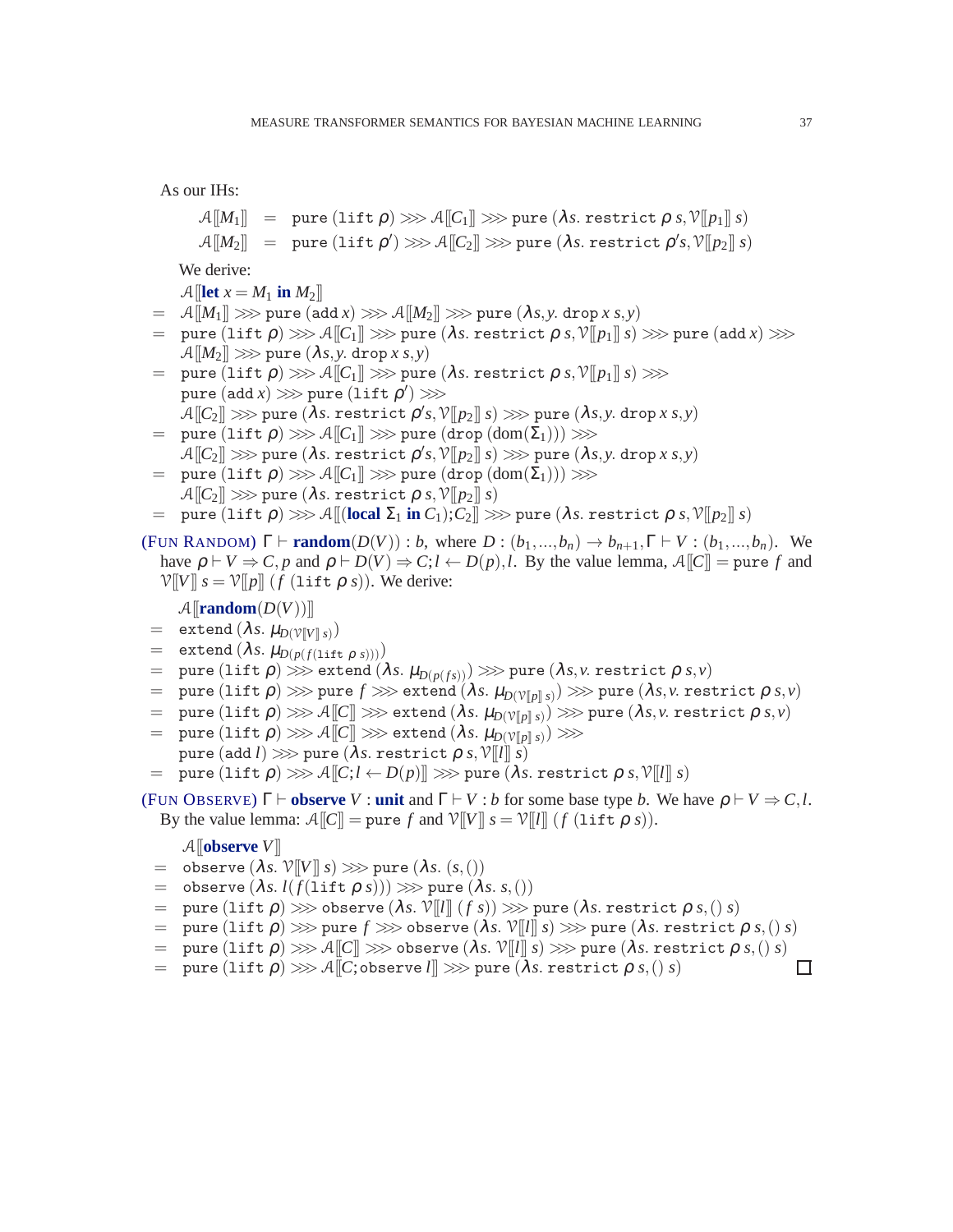#### **REFERENCES**

- <span id="page-37-25"></span><span id="page-37-18"></span>[1] M. Abadi and P. Rogaway. Reconciling two views of cryptography (the computational soundness of formal encryption). *J. Cryptology*, 15(2):103–127, 2002.
- <span id="page-37-20"></span>[2] N. L. Ackerman, C. E. Freer, and D. M. Roy. Noncomputable conditional distributions. In *LICS*, pages 107–116, 2011.
- <span id="page-37-14"></span>[3] P. Audebaud and C. Paulin-Mohring. Proofs of randomized algorithms in Coq. *Science of Computer Programming*, 74(8):568–589, 2009.
- [4] G. Barthe, B. Gr´egoire, and S. Z. B´eguelin. Formal certification of code-based cryptographic proofs. In *POPL*, pages 90–101. ACM, 2009.
- <span id="page-37-12"></span>[5] S. Bhat, A. Agarwal, R. W. Vuduc, and A. G. Gray. A type theory for probability density functions. In J. Field and M. Hicks, editors, *POPL*, pages 545–556. ACM, 2012.
- <span id="page-37-2"></span>[6] P. Billingsley. *Probability and Measure*. Wiley, 3rd edition, 1995.
- <span id="page-37-10"></span>[7] K. A. Bonawitz. *Composable Probabilistic Inference with Blaise*. PhD thesis, MIT, 2008. Available as Technical Report MIT-CSAIL-TR-2008-044.
- [8] J. Borgström, A. D. Gordon, M. Greenberg, J. Margetson, and J. Van Gael. Measure transformer semantics for Bayesian machine learning. In *European Symposium on Programming (ESOP'11)*, volume 6602 of *LNCS*, pages 77–96. Springer, 2011. Extended version available as Microsoft Research Technical Report MSR–TR–2011–18. Software download available at <http://research.microsoft.com/fun>.
- <span id="page-37-24"></span><span id="page-37-5"></span>[9] N. N. Dalvi, C. R´e, and D. Suciu. Probabilistic databases: diamonds in the dirt. *Commun. ACM*, 52(7):86–94, 2009.
- <span id="page-37-1"></span>[10] H. Daum´e III. *HBC: Hierarchical Bayes Compiler*, 2008. Available at <http://www.cs.utah.edu/~hal/HBC/>.
- [11] P. Domingos, S. Kok, D. Lowd, H. Poon, M. Richardson, and P. Singla. Markov logic. In L. De Raedt, P. Frasconi, K. Kersting, and S. Muggleton, editors, *Probabilistic inductive logic programming*, pages 92–117. Springer-Verlag, Berlin, Heidelberg, 2008.
- <span id="page-37-7"></span>[12] M. Erwig and S. Kollmansberger. Functional pearls: Probabilistic functional programming in Haskell. *J. Funct. Program.*, 16(1):21–34, 2006.
- <span id="page-37-13"></span>[13] D. A. S. Fraser, P. McDunnough, A. Naderi, and A. Plante. On the definition of probability densities and sufficiency of the likelihood map. *J. Probability and Mathematical Statistics*, 15:301–310, 1995.
- <span id="page-37-0"></span>[14] W. R. Gilks, A. Thomas, and D. J. Spiegelhalter. A language and program for complex Bayesian modelling. *The Statistician*, 43:169–178, 1994.
- <span id="page-37-3"></span>[15] N. Goodman, V. K. Mansinghka, D. M. Roy, K. Bonawitz, and J. B. Tenenbaum. Church: a language for generative models. In *Uncertainty in Artificial Intelligence (UAI'08)*, pages 220–229. AUAI Press, 2008.
- <span id="page-37-23"></span>[16] A. D. Gordon, M. Aizatulin, J. Borgström, G. Claret, T. Graepel, A. Nori, S. Rajamani, and C. Russo. A modellearner pattern for Bayesian reasoning. In *POPL*, pages 403–416, 2013.
- <span id="page-37-15"></span>[17] T. Graepel, J. Q. Candela, T. Borchert, and R. Herbrich. Web-scale Bayesian click-through rate prediction for sponsored search advertising in Microsoft's Bing search engine. In *International Conference on Machine Learning*, pages 13–20, 2010.
- <span id="page-37-6"></span>[18] V. Gupta, R. Jagadeesan, and P. Panangaden. Stochastic processes as concurrent constraint programs. In *POPL*, pages 189–202, 1999.
- <span id="page-37-9"></span>[19] R. Herbrich, T. Minka, and T. Graepel. TrueSkilltm: A Bayesian skill rating system. In *Advances in Neural Information Processing Systems (NIPS'06)*, pages 569–576, 2006.
- <span id="page-37-19"></span>[20] J. Hurd. *Formal verification of probabilistic algorithms*. PhD thesis, University of Cambridge, 2001. Available as University of Cambridge Computer Laboratory Technical Report UCAM–CL–TR–566, May 2003.
- <span id="page-37-11"></span>[21] E. T. Jaynes. *Probability Theory: The Logic of Science*, chapter 15.7 The Borel-Kolmogorov paradox, pages 467– 470. CUP, 2003.
- <span id="page-37-17"></span>[22] C. Jones and G. D. Plotkin. A probabilistic powerdomain of evaluations. In *Logic in Computer Science (LICS'89)*, pages 186–195. IEEE Computer Society, 1989.
- <span id="page-37-22"></span><span id="page-37-4"></span>[23] O. Kiselyov and C. Shan. Embedded probabilistic programming. In *Domain-Specific Languages*, pages 360–384, 2009.
- [24] O. Kiselyov and C. Shan. Monolingual probabilistic programming using generalized coroutines. In *Uncertainty in Artificial Intelligence (UAI'09)*, 2009.
- <span id="page-37-21"></span><span id="page-37-8"></span>[25] D. Koller and N. Friedman. *Probabilistic Graphical Models*. The MIT Press, 2009.
- [26] D. Koller, D. A. McAllester, and A. Pfeffer. Effective Bayesian inference for stochastic programs. In *AAAI/IAAI*, pages 740–747, 1997.
- <span id="page-37-16"></span>[27] D. Kozen. Semantics of probabilistic programs. *Journal of Computer and System Sciences*, 22(3):328–350, 1981.